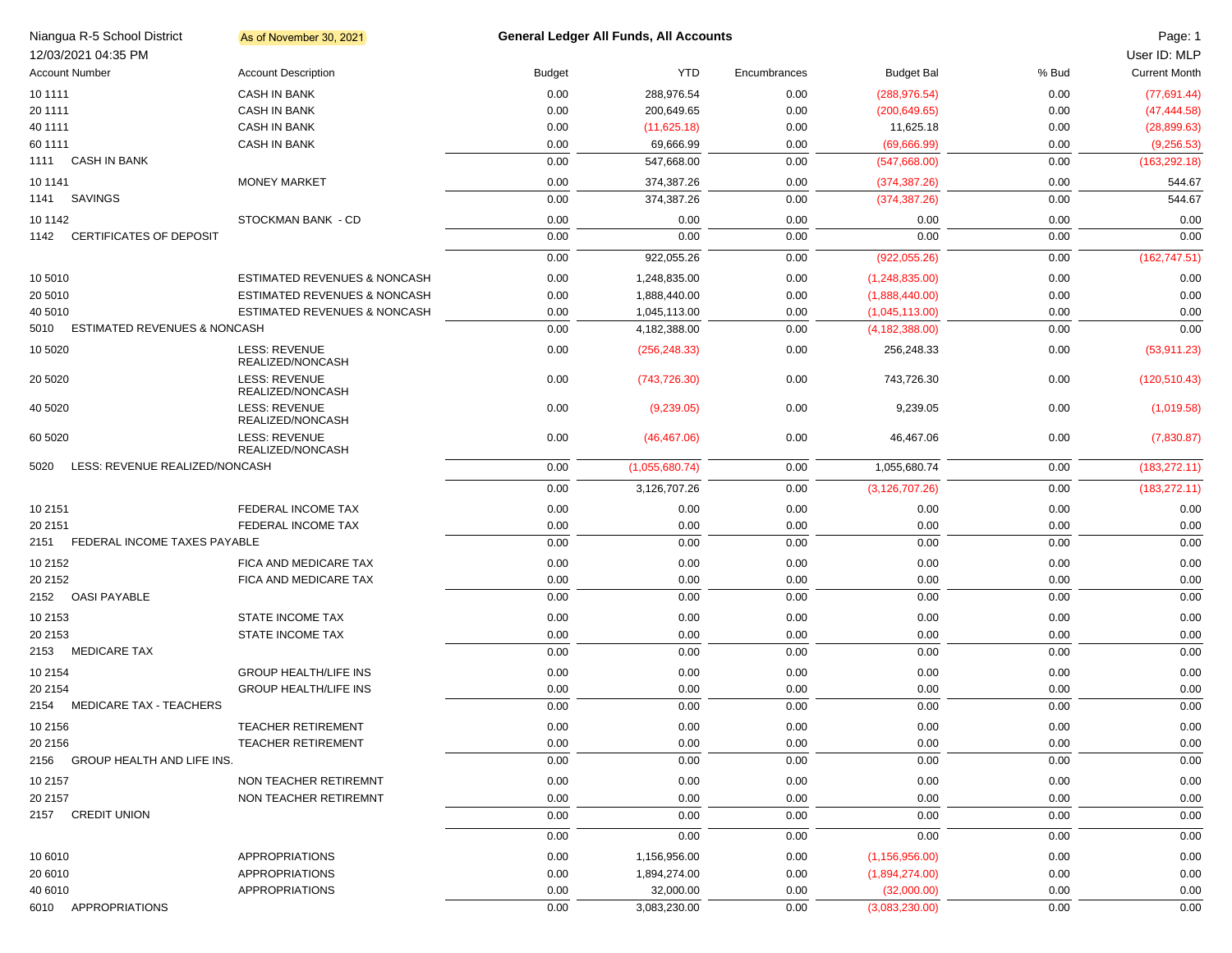| Niangua R-5 School District          |                              |               | <b>General Ledger All Funds, All Accounts</b> |              |                   |       | Page: 2              |
|--------------------------------------|------------------------------|---------------|-----------------------------------------------|--------------|-------------------|-------|----------------------|
| 12/03/2021 04:35 PM                  |                              |               |                                               |              |                   |       | User ID: MLP         |
| <b>Account Number</b>                | <b>Account Description</b>   | <b>Budget</b> | <b>YTD</b>                                    | Encumbrances | <b>Budget Bal</b> | % Bud | <b>Current Month</b> |
| 10 6030                              | <b>EXPENDITURES</b>          | 0.00          | (584, 597.28)                                 | 0.00         | 584,597.28        | 0.00  | (131,058.00)         |
| 20 6030                              | <b>EXPENDITURES</b>          | 0.00          | (533,750.95)                                  | 0.00         | 533,750.95        | 0.00  | (167, 955.01)        |
| 40 6030                              | <b>EXPENDITURES</b>          | 0.00          | (43,034.20)                                   | 0.00         | 43,034.20         | 0.00  | (29, 919.21)         |
| 60 6030                              | <b>EXPENDITURES</b>          | 0.00          | (39,680.24)                                   | 0.00         | 39,680.24         | 0.00  | (17,087.40)          |
| <b>EXPENDITURES</b><br>6030          |                              | 0.00          | (1,201,062.67)                                | 0.00         | 1,201,062.67      | 0.00  | (346,019.62)         |
|                                      |                              | 0.00          | 1,882,167.33                                  | 0.00         | (1,882,167.33)    | 0.00  | (346,019.62)         |
| 10 31 10                             | <b>BUDGETED FUND BALANCE</b> | 0.00          | 91,879.00                                     | 0.00         | (91, 879.00)      | 0.00  | 0.00                 |
|                                      | <b>BUDGETED FUND BALANCE</b> |               |                                               |              |                   |       |                      |
| 20 3110                              |                              | 0.00          | (5,834.00)                                    | 0.00         | 5,834.00          | 0.00  | 0.00                 |
| 40 3110                              | <b>BUDGETED FUND BALANCE</b> | 0.00          | 1,013,113.00                                  | 0.00         | (1,013,113.00)    | 0.00  | 0.00                 |
| 3110<br><b>BUDGETED FUND BALANCE</b> |                              | 0.00          | 1,099,158.00                                  | 0.00         | (1,099,158.00)    | 0.00  | 0.00                 |
| 10 3111                              | <b>FUND BALANCE</b>          | 0.00          | 663,363.80                                    | 0.00         | (663,363.80)      | 0.00  | (77, 146.77)         |
| 20 3111                              | <b>FUND BALANCE</b>          | 0.00          | 200,649.65                                    | 0.00         | (200, 649.65)     | 0.00  | (47, 444.58)         |
| 40 3111                              | <b>FUND BALANCE</b>          | 0.00          | (11,625.18)                                   | 0.00         | 11,625.18         | 0.00  | (28, 899.63)         |
| 60 3111 000 003                      | SA CLASS OF 2021             | 0.00          | 0.13                                          | 0.00         | (0.13)            | 0.00  | 0.00                 |
| 60 3111 000 004                      | SA CLASS OF 2022             | 0.00          | 5,742.59                                      | 0.00         | (5,742.59)        | 0.00  | 0.00                 |
| 60 3111 000 005                      | SA CLASS OF 2023             | 0.00          | 1,616.51                                      | 0.00         | (1,616.51)        | 0.00  | (272.74)             |
| 60 3111 000 006                      | SA CLASS OF 2024             | 0.00          | 4,735.47                                      | 0.00         | (4,735.47)        | 0.00  | 382.05               |
| 60 3111 000 009                      | SA YEARBOOK                  | 0.00          | 7,876.13                                      | 0.00         | (7,876.13)        | 0.00  | 906.50               |
| 60 3111 000 011                      | SA BETA CLUB                 | 0.00          | (150.85)                                      | 0.00         | 150.85            | 0.00  | (2,045.41)           |
| 60 3111 000 012                      | <b>SA STUDENT COUNCIL</b>    | 0.00          | 1,644.82                                      | 0.00         | (1,644.82)        | 0.00  | 0.00                 |
| 60 3111 000 016                      | <b>SA HS CHEERLEADER</b>     | 0.00          | 969.94                                        | 0.00         | (969.94)          | 0.00  | (5.99)               |
| 60 3111 000 018                      | SA MUSIC DEPT                | 0.00          | 2,668.91                                      | 0.00         | (2,668.91)        | 0.00  | 0.00                 |
| 60 3111 000 019                      | <b>SA ART CLUB</b>           | 0.00          | 750.63                                        | 0.00         | (750.63)          | 0.00  | 0.00                 |
| 60 3111 000 020                      | SA JH CHEERLEADER            | 0.00          | (534.58)                                      | 0.00         | 534.58            | 0.00  | 0.00                 |
| 60 3111 000 021                      | SA DRAMA/SPEECH & DEBATE     | 0.00          | 933.78                                        | 0.00         | (933.78)          | 0.00  | (140.00)             |
| 60 3111 000 025                      | SA VENDING MACHINES          | 0.00          | (1,208.50)                                    | 0.00         | 1,208.50          | 0.00  | 0.00                 |
| 60 3111 000 029                      | <b>SA FOREIGN LANG</b>       | 0.00          | 362.94                                        | 0.00         | (362.94)          | 0.00  | 0.00                 |
| 60 3111 000 030                      | <b>SA FCCLA</b>              | 0.00          | 302.10                                        | 0.00         | (302.10)          | 0.00  | (440.00)             |
| 60 3111 000 031                      | <b>SA BAND</b>               | 0.00          | 0.00                                          | 0.00         | 0.00              | 0.00  | 0.00                 |
| 60 3111 000 032                      | SA SCIENCE FAIR              | 0.00          | 1,248.09                                      | 0.00         | (1,248.09)        | 0.00  | 0.00                 |
| 60 3111 000 033                      | SA VOLLEYBALL                | 0.00          | 2,230.50                                      | 0.00         | (2,230.50)        | 0.00  | 0.00                 |
| 60 3111 000 034                      | SA PEP CLUB                  | 0.00          | 455.00                                        | 0.00         | (455.00)          | 0.00  | 0.00                 |
| 60 3111 000 035                      | <b>SA LIBRARY</b>            | 0.00          | 244.65                                        | 0.00         | (244.65)          | 0.00  | 0.00                 |
| 60 3111 000 036                      | SA BOYS BASKETBALL - COPLING | 0.00          | 1,158.18                                      | 0.00         | (1, 158.18)       | 0.00  | 0.00                 |
| 60 3111 000 037                      | <b>SA GIRLS ATHLETICS</b>    | 0.00          | 531.04                                        | 0.00         | (531.04)          | 0.00  | 0.00                 |
| 60 3111 000 039                      | SA CLASS OF 2025             | 0.00          | 317.55                                        | 0.00         | (317.55)          | 0.00  | 0.00                 |
| 60 3111 000 043                      | SA CLASS OF 2026             | 0.00          | 154.55                                        | 0.00         | (154.55)          | 0.00  | 0.00                 |
| 60 3111 000 044                      | SA CLASS OF 2027             | 0.00          | 463.45                                        | 0.00         | (463.45)          | 0.00  | 362.50               |
| 60 3111 000 054                      | SA PLAYGROUND EQUIP          | 0.00          | 650.34                                        | 0.00         | (650.34)          | 0.00  | 0.00                 |
| 60 3111 000 055                      | <b>SA FBLA</b>               | 0.00          | 11,813.53                                     | 0.00         | (11, 813.53)      | 0.00  | 2,400.52             |
| 60 3111 000 056                      | SA FFA                       | 0.00          | 6,833.69                                      | 0.00         | (6,833.69)        | 0.00  | (9, 236.13)          |
|                                      | SA FFA GREENHOUSE            |               |                                               |              |                   |       |                      |
| 60 3111 000 063<br>60 3111 000 064   |                              | 0.00          | 2,483.66                                      | 0.00         | (2,483.66)        | 0.00  | 0.00                 |
|                                      | SA FFA SHOP                  | 0.00          | 160.63                                        | 0.00         | (160.63)          | 0.00  | 0.00                 |
| 60 3111 000 065                      | SA EL FIELD TRIPS            | 0.00          | 1,046.61                                      | 0.00         | (1,046.61)        | 0.00  | (645.00)             |
| 60 3111 000 069                      | SA JH GIRLS BASKETBAL        | 0.00          | 16.55                                         | 0.00         | (16.55)           | 0.00  | 0.00                 |
| 60 3111 000 074                      | SA BACKPACKS                 | 0.00          | 2,766.65                                      | 0.00         | (2,766.65)        | 0.00  | (1, 172.83)          |
| 60 3111 000 075                      | SA ELEM PE                   | 0.00          | 564.21                                        | 0.00         | (564.21)          | 0.00  | 0.00                 |
| 60 3111 000 077                      | SA BOYS BASKETBALL - COPLING | 0.00          | 306.00                                        | 0.00         | (306.00)          | 0.00  | 0.00                 |
| 60 3111 000 081                      | SA ELEM BB CAMP              | 0.00          | 200.00                                        | 0.00         | (200.00)          | 0.00  | 0.00                 |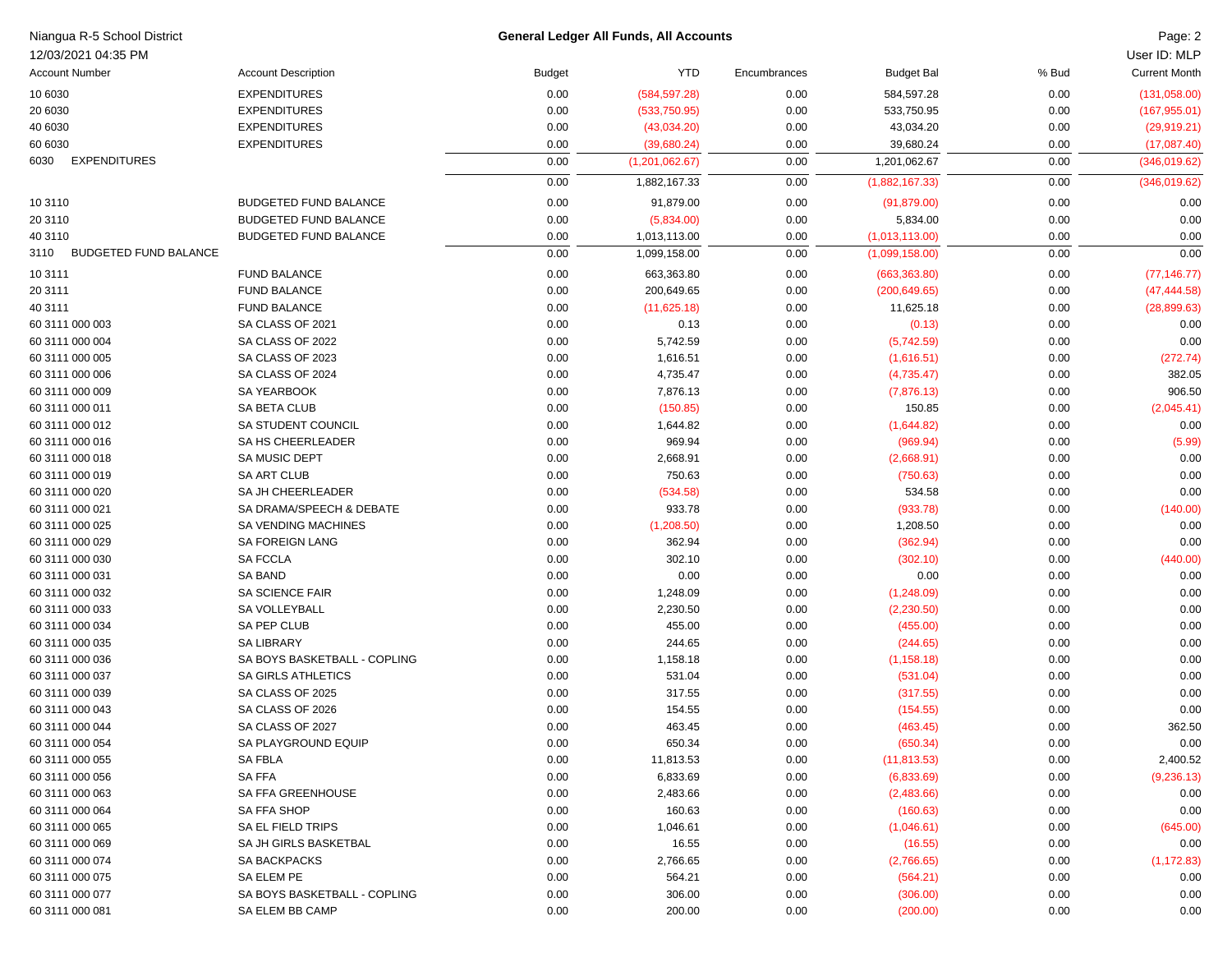|                 | Niangua R-5 School District         |                                           |                   | General Ledger All Funds, All Accounts |              |                      |               | Page: 3              |
|-----------------|-------------------------------------|-------------------------------------------|-------------------|----------------------------------------|--------------|----------------------|---------------|----------------------|
|                 | 12/03/2021 04:35 PM                 |                                           |                   |                                        |              |                      |               | User ID: MLP         |
|                 | <b>Account Number</b>               | <b>Account Description</b>                | <b>Budget</b>     | <b>YTD</b>                             | Encumbrances | <b>Budget Bal</b>    | % Bud         | <b>Current Month</b> |
|                 | 60 3111 000 093                     | SA EL BOOK FAIR                           | 0.00              | 227.83                                 | 0.00         | (227.83)             | 0.00          | 0.00                 |
|                 | 60 3111 000 094                     | <b>SA PROJECT GRAD</b>                    | 0.00              | 108.15                                 | 0.00         | (108.15)             | 0.00          | 0.00                 |
|                 | 60 3111 000 095                     | SA JH BASEBALL                            | 0.00              | 187.85                                 | 0.00         | (187.85)             | 0.00          | 0.00                 |
|                 | 60 3111 000 120                     | <b>SA CORRECT</b>                         | 0.00              | 936.45                                 | 0.00         | (936.45)             | 0.00          | 650.00               |
|                 | 60 3111 000 125                     | SA JR CLASS BETTERMENT GROUP              | 0.00              | 76.96                                  | 0.00         | (76.96)              | 0.00          | 0.00                 |
|                 | 60 3111 000 200                     | BUILDING TRADE PROGRAM DON<br><b>ACCT</b> | 0.00              | 9,461.40                               | 0.00         | (9,461.40)           | 0.00          | 0.00                 |
|                 | 60 3111 000 240                     | NIANGUA COMMUNITY GARDEN                  | 0.00              | (686.55)                               | 0.00         | 686.55               | 0.00          | 0.00                 |
| 3111            | <b>FUND BALANCE</b>                 |                                           | 0.00              | 922,055.26                             | 0.00         | (922,055.26)         | 0.00          | (162, 747.51)        |
|                 |                                     |                                           | 0.00              | 2,021,213.26                           | 0.00         | (2,021,213.26)       | 0.00          | (162, 747.51)        |
| 105111          |                                     | <b>CURRENT TAXES</b>                      | 516,000.00        | 0.00                                   | 0.00         | 516,000.00           | 0.00          | 0.00                 |
|                 | 5111 TAXES ADVALOREM TAXES-CURNT YR |                                           | 516,000.00        | 0.00                                   | 0.00         | 516,000.00           | 0.00          | 0.00                 |
| 105112          |                                     | <b>DELINQUENT TAXES</b>                   | 70,000.00         | 21,888.97                              | 0.00         | 48,111.03            | 31.27         | 2,713.34             |
|                 | 5112 DELINQUENT TAXES               |                                           | 70,000.00         | 21,888.97                              | 0.00         | 48,111.03            | 31.27         | 2,713.34             |
| 105113          |                                     | PROPOSITION C                             | 122,500.00        | 62,708.93                              | 0.00         | 59,791.07            | 51.19         | 10,375.45            |
| 20 5113         |                                     | PROPOSITION C                             | 122,500.00        | 79,430.98                              | 0.00         | 43,069.02            | 64.84         | 10,375.45            |
|                 | 5113 SALES TAX (PROP C)             |                                           | 245,000.00        | 142,139.91                             | 0.00         | 102,860.09           | 58.02         | 20,750.90            |
| 105115          |                                     | <b>M&amp;M CITY SALES TAX</b>             | 0.00              | 16,722.05                              | 0.00         | (16, 722.05)         | 0.00          | 0.00                 |
| 5115            | <b>M&amp;M SURCHARGE</b>            |                                           | 0.00              | 16,722.05                              | 0.00         | (16, 722.05)         | 0.00          | 0.00                 |
|                 | 10 5121 000 0000 00000              | K-12 TUITION - IND/PARENT                 | 0.00              | 4,000.00                               | 0.00         | (4,000.00)           | 0.00          | 2,000.00             |
| 5121            | REGULAR DAY SCHOOL TUITION          |                                           | 0.00              | 4,000.00                               | 0.00         | (4,000.00)           | 0.00          | 2,000.00             |
|                 |                                     | EARNING ON INVESTMENT                     | 6,500.00          | 3,403.11                               | 0.00         | 3,096.89             | 52.36         | 544.67               |
| 105141          |                                     |                                           |                   |                                        |              |                      |               |                      |
| 10 5141 002     |                                     | NOW ACCOUNT INTEREST                      | 6,000.00          | 5,320.26<br>217.06                     | 0.00         | 679.74               | 88.67         | 909.75               |
| 20 5141<br>5141 | EARNINGS FROM TEMP DEPOSITS         | NOW ACCOUNT INTEREST                      | 0.00<br>12,500.00 | 8,940.43                               | 0.00<br>0.00 | (217.06)<br>3,559.57 | 0.00<br>71.52 | 0.00<br>1,454.42     |
|                 |                                     |                                           |                   |                                        |              |                      |               |                      |
| 105151          |                                     | PUPIL SALES FOOD PGM                      | 15,000.00         | 0.00                                   | 0.00         | 15,000.00            | 0.00          | 0.00                 |
| 5151            | <b>SALES TO PUPILS</b>              |                                           | 15,000.00         | 0.00                                   | 0.00         | 15,000.00            | 0.00          | 0.00                 |
| 105161          |                                     | ADULT SALES FOOD PGM                      | 4,500.00          | 691.25                                 | 0.00         | 3,808.75             | 15.36         | 691.25               |
| 5161            | <b>SALES TO ADULTS</b>              |                                           | 4,500.00          | 691.25                                 | 0.00         | 3,808.75             | 15.36         | 691.25               |
| 10 51 65        |                                     | NON PGM FOOD SERVICE                      | 500.00            | 0.00                                   | 0.00         | 500.00               | 0.00          | 0.00                 |
| 5165            | FOOD SERVICE NON-PROGRAM            |                                           | 500.00            | 0.00                                   | 0.00         | 500.00               | 0.00          | 0.00                 |
|                 | 10 5171 000 1050 00010              | ADMISSION STUDENT ACT                     | 4,000.00          | 134.00                                 | 0.00         | 3,866.00             | 3.35          | 134.00               |
|                 | 10 5171 000 3000 00010              | ADMISSION STUDENT ACT                     | 3,500.00          | 1,357.00                               | 0.00         | 2,143.00             | 38.77         | 0.00                 |
|                 | 5171 ADMISSIONS                     |                                           | 7,500.00          | 1,491.00                               | 0.00         | 6,009.00             | 19.88         | 134.00               |
|                 | 60 5173 004 1050                    | SA CLASS OF 2022                          | 0.00              | 113.00                                 | 0.00         | (113.00)             | 0.00          | 0.00                 |
|                 | 60 5173 005 1050                    | SA CLASS OF 2023                          | 0.00              | 3,311.05                               | 0.00         | (3,311.05)           | 0.00          | 709.80               |
|                 | 60 5173 006 1050                    | SA CLASS OF 2024                          | 0.00              | 1,822.31                               | 0.00         | (1,822.31)           | 0.00          | 382.05               |
|                 | 60 5173 009 1050                    | SA YEARBOOK                               | 0.00              | 6,042.00                               | 0.00         | (6,042.00)           | 0.00          | 906.50               |
|                 | 60 5173 011 1050                    | SA BETA CLUB                              | 0.00              | 535.21                                 | 0.00         | (535.21)             | 0.00          | 150.50               |
|                 | 60 5173 016 1050                    | SA HS CHEERLEADER                         | 0.00              | 313.62                                 | 0.00         | (313.62)             | 0.00          | 0.00                 |
|                 | 60 5173 020 3000                    | SA JH CHEERLEADER                         | 0.00              | 939.00                                 | 0.00         | (939.00)             | 0.00          | 0.00                 |
|                 | 60 5173 021 1050                    | SA DRAMA                                  | 0.00              | 140.00                                 | 0.00         | (140.00)             | 0.00          | 0.00                 |
|                 | 60 5173 030 1050                    | SA FCCLA                                  | 0.00              | 564.95                                 | 0.00         | (564.95)             | 0.00          | 0.00                 |
|                 | 60 5173 032 1050                    | SA SCIENCE FAIR                           | 0.00              | 440.00                                 | 0.00         | (440.00)             | 0.00          | 0.00                 |
|                 | 60 5173 034 1050                    | SA PEP CLUB                               | 0.00              | 145.00                                 | 0.00         | (145.00)             | 0.00          | 0.00                 |
|                 | 60 5173 036 1050                    | SA BOYS ATHLETICS                         | 0.00              | 888.00                                 | 0.00         | (888.00)             | 0.00          | 0.00                 |
|                 | 60 5173 039 3000                    | SA CLASS OF 2025                          | 0.00              | 104.45                                 | 0.00         | (104.45)             | 0.00          | 0.00                 |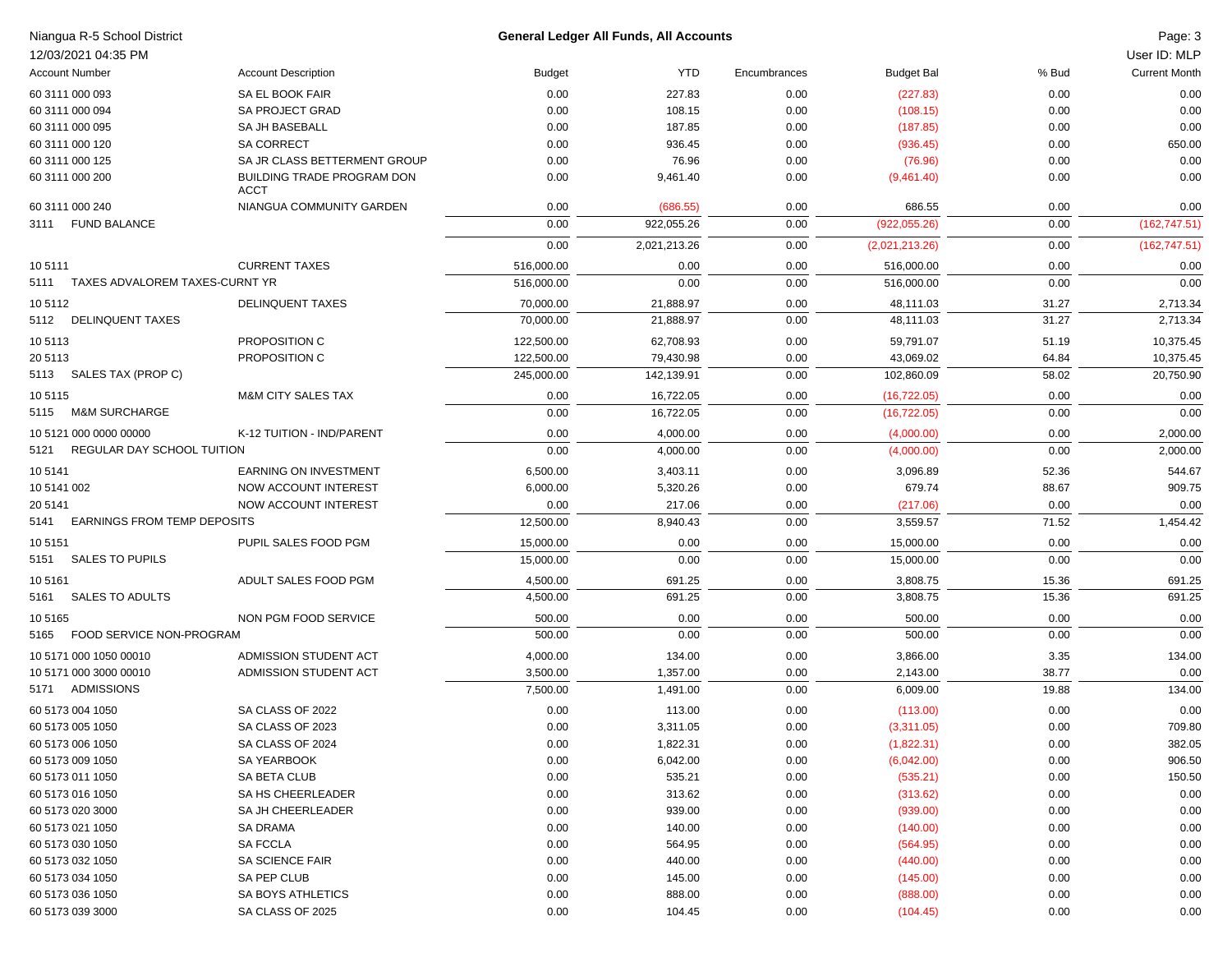| Niangua R-5 School District                     |                              | General Ledger All Funds, All Accounts |                    |              |                        |                | Page: 4              |
|-------------------------------------------------|------------------------------|----------------------------------------|--------------------|--------------|------------------------|----------------|----------------------|
| 12/03/2021 04:35 PM                             |                              |                                        |                    |              |                        |                | User ID: MLP         |
| <b>Account Number</b>                           | <b>Account Description</b>   | <b>Budget</b>                          | <b>YTD</b>         | Encumbrances | <b>Budget Bal</b>      | % Bud          | <b>Current Month</b> |
| 60 5173 043 4020                                | SA CLASS OF 2026             | 0.00                                   | 100.95             | 0.00         | (100.95)               | 0.00           | 0.00                 |
| 60 5173 044 4020                                | SA CLASS OF 2027             | 0.00                                   | 463.45             | 0.00         | (463.45)               | 0.00           | 362.50               |
| 60 5173 055 1050                                | <b>SA FBLA</b>               | 0.00                                   | 6,827.70           | 0.00         | (6,827.70)             | 0.00           | 4,669.52             |
| 60 5173 055 3000                                | SA FBLA - MIDDLE SCHOOL      | 0.00                                   | 210.00             | 0.00         | (210.00)               | 0.00           | 0.00                 |
| 60 5173 056 1050                                | <b>SAFFA</b>                 | 0.00                                   | 11,590.00          | 0.00         | (11,590.00)            | 0.00           | 0.00                 |
| 60 5173 065 4020                                | SA EL FIELD TRIPS            | 0.00                                   | 879.77             | 0.00         | (879.77)               | 0.00           | 0.00                 |
| 60 5173 074 4020                                | <b>SA BACKPACKS</b>          | 0.00                                   | 9,050.00           | 0.00         | (9,050.00)             | 0.00           | 0.00                 |
| 60 5173 093 4020                                | SA EL BOOK FAIR              | 0.00                                   | 1,050.15           | 0.00         | (1,050.15)             | 0.00           | 0.00                 |
| 60 5173 120 1050                                | SA FCA                       | 0.00                                   | 936.45             | 0.00         | (936.45)               | 0.00           | 650.00               |
| 5173 STUDENT ORG MBRSHIP DUES/FEES              |                              | 0.00                                   | 46,467.06          | 0.00         | (46, 467.06)           | 0.00           | 7,830.87             |
| 105174                                          | <b>VENDING MACHINES REV</b>  | 1,370.00                               | 0.00               | 0.00         | 1,370.00               | 0.00           | 0.00                 |
| 5174 REVENUE FROM ENTERPRISE ACTIVITIES         |                              | 1,370.00                               | 0.00               | 0.00         | 1,370.00               | 0.00           | 0.00                 |
| 105192                                          | <b>LOCAL GIFTS</b>           | 4,500.00                               | 0.00               | 0.00         | 4,500.00               | 0.00           | 0.00                 |
| 5192 GIFTS                                      |                              | 4,500.00                               | 0.00               | 0.00         | 4,500.00               | 0.00           | 0.00                 |
| 105198                                          | LOCAL REVENUE OTHER          | 21,687.00                              | 5,866.38           | 0.00         | 15,820.62              | 27.05          | 21.72                |
| 5198 MISCELLANEOUS LOCAL REVENUE                |                              | 21,687.00                              | 5,866.38           | 0.00         | 15,820.62              | 27.05          | 21.72                |
| 20 5211                                         | <b>FINES FORFEITURES ETC</b> | 7,000.00                               | 6,372.13           | 0.00         | 627.87                 | 91.03          | 0.00                 |
| 5211 FINES, ESCHEATS, OVERPLUS                  |                              | 7,000.00                               | 6,372.13           | 0.00         | 627.87                 | 91.03          | 0.00                 |
| 10 5221                                         | ASSESSED UTILITY TAX         | 35,000.00                              | 0.00               | 0.00         | 35,000.00              | 0.00           | 0.00                 |
| 5221 STATE ASSESSED UTILITY TAX                 |                              | 35,000.00                              | 0.00               | 0.00         | 35.000.00              | 0.00           | 0.00                 |
| 10 5311                                         | <b>BASIC FORMULA</b>         | 162,996.00                             | 63,351.38          | 0.00         | 99,644.62              | 38.87          | 11,362.88            |
| 20 5311                                         | <b>BASIC FORMULA</b>         | 1,466,980.00                           | 570,162.42         | 0.00         | 896,817.58             | 38.87          | 102,265.92           |
| 5311 BASIC FORMULA                              |                              | 1,629,976.00                           | 633,513.80         | 0.00         | 996,462.20             | 38.87          | 113,628.80           |
| 10 5312                                         | STATE TRANSPORTATION         | 21,000.00                              | 13,502.00          | 0.00         | 7,498.00               | 64.30          | 2,218.00             |
| 5312 TRANSPORTATION                             |                              | 21,000.00                              | 13,502.00          | 0.00         | 7,498.00               | 64.30          | 2,218.00             |
| 10 5314                                         | EARLY CHILD/SP ED            | 3,500.00                               | 0.00               | 0.00         | 3,500.00               | 0.00           | 0.00                 |
| 5314 EARLY CHILDHOOD SPECIAL ED                 |                              | 3,500.00                               | 0.00               | 0.00         | 3,500.00               | 0.00           | 0.00                 |
| 20 5319                                         | <b>CLASSROOM TRUST</b>       | 93,960.00                              | 36,956.22          | 0.00         | 57,003.78              | 39.33          | 4,078.33             |
| 40 5319                                         | <b>CLASSROOM TRUST</b>       | 23,489.00                              | 9,239.05           | 0.00         | 14,249.95              | 39.33          | 1,019.58             |
| 5319 BASIC FORMULA-CLASSROOM TRUST              |                              | 117,449.00                             | 46,195.27          | 0.00         | 71,253.73              | 39.33          | 5,097.91             |
| 10 5324 000 4020 32400                          | EDUCATIONAL/SCREENING        | 0.00                                   | 310.00             | 0.00         | (310.00)               | 0.00           | 0.00                 |
| 20 5324 000 4020 32400                          | EDUCATIONAL/SCREENING        | 5,000.00                               | 0.00               | 0.00         | 5,000.00               | 0.00           | 0.00                 |
| 5324 EDUCATION & SCREENING PROGRAM              |                              | 5,000.00                               | 310.00             | 0.00         | 4,690.00               | 6.20           | 0.00                 |
| 20 5325                                         | SMALL SCHOOL GRANT           | 75,000.00                              | 24,829.00          | 0.00         | 50,171.00              | 33.11          | 760.00               |
| 5325 SMALL SCHOOLS GRANT                        |                              | 75,000.00                              | 24,829.00          | 0.00         | 50,171.00              | 33.11          | 760.00               |
|                                                 | VOC/TECH GRANT - AG          |                                        |                    |              |                        |                |                      |
| 10 5332 000 1050 33202                          |                              | 5,000.00                               | 0.00               | 0.00         | 5,000.00               | 0.00           | 0.00                 |
| 10 5332 000 1050 33204<br>5332 CAREER EDUCATION | VOC/TECH GRANT - FACS        | 12,000.00<br>17,000.00                 | 0.00<br>0.00       | 0.00<br>0.00 | 12,000.00<br>17,000.00 | 0.00<br>0.00   | 0.00<br>0.00         |
|                                                 |                              |                                        |                    |              |                        |                |                      |
| 10 5333<br>5333 FOOD SERVICE                    | <b>FOOD SERVICE/STATE</b>    | 1,000.00<br>1,000.00                   | 0.00<br>0.00       | 0.00<br>0.00 | 1,000.00<br>1,000.00   | 0.00<br>0.00   | 0.00<br>0.00         |
|                                                 | <b>MEDICAID</b>              |                                        |                    |              |                        |                |                      |
| 10 5412                                         | <b>MEDICAID</b>              | 5,000.00<br>5,000.00                   | 331.88<br>3,030.73 | 0.00         | 4,668.12<br>1,969.27   | 6.64           | 191.39<br>3,030.73   |
| 20 5412<br>5412 MEDICAID                        |                              | 10,000.00                              | 3,362.61           | 0.00<br>0.00 | 6,637.39               | 60.61<br>33.63 | 3,222.12             |
|                                                 |                              |                                        |                    |              | 702,624.00             |                |                      |
| 40 5422 000 0000 42200<br>5422 5422             | <b>ESSER III</b>             | 702,624.00<br>702,624.00               | 0.00<br>0.00       | 0.00<br>0.00 | 702,624.00             | 0.00<br>0.00   | 0.00<br>0.00         |
|                                                 |                              |                                        |                    |              |                        |                |                      |

 $40\,5423\,000\,0000\,42300$  ESSER II FUNDS 319,000.00 0.00 0.00 0.00 319,000.00 0.00 0.00 0.00 0.00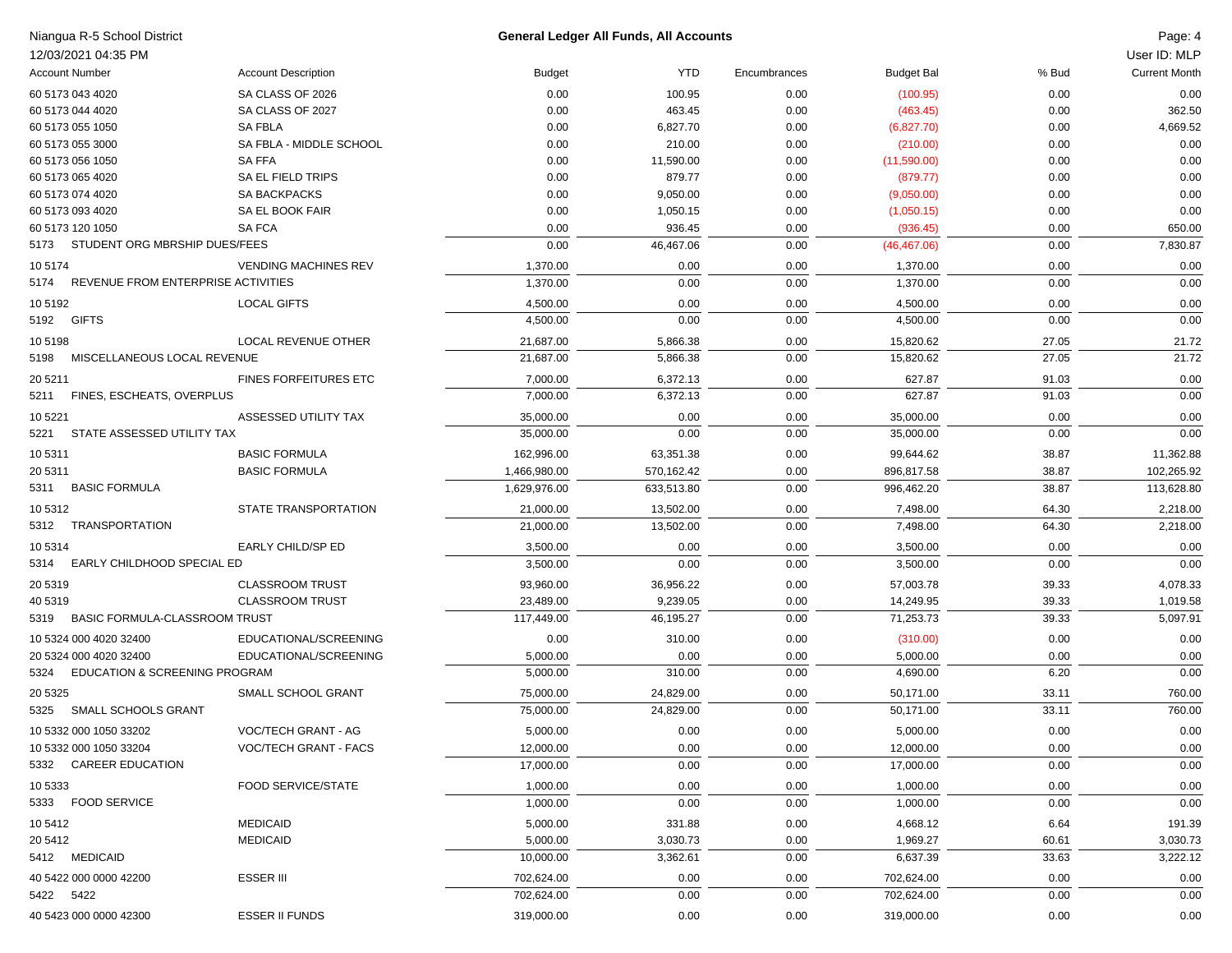|           | Niangua R-5 School District<br>12/03/2021 04:35 PM |                                                            |               | <b>General Ledger All Funds, All Accounts</b> |              |                   |        | Page: 5<br>User ID: MLP |
|-----------|----------------------------------------------------|------------------------------------------------------------|---------------|-----------------------------------------------|--------------|-------------------|--------|-------------------------|
|           | <b>Account Number</b>                              | <b>Account Description</b>                                 | <b>Budget</b> | <b>YTD</b>                                    | Encumbrances | <b>Budget Bal</b> | % Bud  | <b>Current Month</b>    |
| 5423 5423 |                                                    |                                                            | 319,000.00    | 0.00                                          | 0.00         | 319,000.00        | 0.00   | 0.00                    |
|           | 20 5441 000 0000 44100                             | <b>IDEA ENTITLE PART B</b>                                 | 45,000.00     | 0.00                                          | 0.00         | 45,000.00         | 0.00   | 0.00                    |
| 5441      | IDEA ENTITLEMENT FUND, PART B IDEA                 |                                                            | 45,000.00     | 0.00                                          | 0.00         | 45,000.00         | 0.00   | 0.00                    |
|           | 10 5442 000 0000 44200                             | <b>ECSE - FEDERAL</b>                                      | 0.00          | 748.00                                        | 0.00         | (748.00)          | 0.00   | 748.00                  |
|           | 5442 EARLY CHILDHOOD SPED (ECSE)                   |                                                            | 0.00          | 748.00                                        | 0.00         | (748.00)          | 0.00   | 748.00                  |
| 10 5445   |                                                    | LUNCH PROGRAM                                              | 70,000.00     | 35,787.74                                     | 0.00         | 34,212.26         | 51.13  | 15,482.55               |
| 5445      | SCHOOL LUNCH PROGRAM                               |                                                            | 70,000.00     | 35.787.74                                     | 0.00         | 34,212.26         | 51.13  | 15,482.55               |
| 10 5446   |                                                    | <b>BREAKFAST PROGRAM</b>                                   | 32,000.00     | 14,878.41                                     | 0.00         | 17,121.59         | 46.50  | 6,518.23                |
| 5446      | SCHOOL BREAKFAST PROGRAM                           |                                                            | 32,000.00     | 14,878.41                                     | 0.00         | 17,121.59         | 46.50  | 6,518.23                |
|           | 10 5451 000 4020 45100                             | <b>TITLE I-ECIA</b>                                        | 25,322.00     | 0.00                                          | 0.00         | 25,322.00         | 0.00   | 0.00                    |
|           | 20 5451 000 4020 45100                             | <b>TITLE I-ECIA</b>                                        | 68,000.00     | 22,727.76                                     | 0.00         | 45,272.24         | 33.42  | 0.00                    |
|           | 5451 TITLE 1                                       |                                                            | 93,322.00     | 22,727.76                                     | 0.00         | 70,594.24         | 24.35  | 0.00                    |
|           | 10 5461 000 0000 46100                             | <b>TITLE IV</b>                                            | 0.00          | 2,746.97                                      | 0.00         | (2,746.97)        | 0.00   | 0.00                    |
| 5461      | TITLE IV.A STUDENT SUPPORT &                       |                                                            | 0.00          | 2,746.97                                      | 0.00         | (2,746.97)        | 0.00   | 0.00                    |
|           | <b>ACADEMIC EN</b>                                 |                                                            |               |                                               |              |                   |        |                         |
|           | 10 5465 000 0000 46500                             | TITLE II A                                                 | 14,910.00     | 2,500.00                                      | 0.00         | 12.410.00         | 16.77  | 0.00                    |
|           | 5465 TITLE II.A                                    |                                                            | 14,910.00     | 2,500.00                                      | 0.00         | 12,410.00         | 16.77  | 0.00                    |
|           | 10 5473 000 0000 00000                             | CARES FOOD & NUTRITION LUNCH<br><b>PROGRAM</b>             | 28,759.00     | 0.00                                          | 0.00         | 28,759.00         | 0.00   | 0.00                    |
| 5473      | CARES FOOD & NUTRITION LUNCH<br><b>PROGRAM</b>     |                                                            | 28,759.00     | 0.00                                          | 0.00         | 28,759.00         | 0.00   | 0.00                    |
|           | 10 5474 000 0000 00000                             | <b>CARES FOOD &amp; NUTRITION</b><br><b>BREAKFAST PROG</b> | 15,497.00     | 0.00                                          | 0.00         | 15,497.00         | 0.00   | 0.00                    |
| 5474      | CARES FOOD & NUTRITION BREAKFAST<br><b>PROG</b>    |                                                            | 15,497.00     | 0.00                                          | 0.00         | 15,497.00         | 0.00   | 0.00                    |
|           | 10 5492 000 0000 49200                             | TITLE VI.B REAP                                            | 40,794.00     | 0.00                                          | 0.00         | 40,794.00         | 0.00   | 0.00                    |
| 5492      | TITLE V.B REAP                                     |                                                            | 40,794.00     | 0.00                                          | 0.00         | 40,794.00         | 0.00   | 0.00                    |
|           |                                                    |                                                            | 4,182,388.00  | 1,055,680.74                                  | 0.00         | 3,126,707.26      | 25.24  | 183,272.11              |
|           |                                                    |                                                            | 4,182,388.00  | 1,055,680.74                                  | 0.00         | 3,126,707.26      | 25.24  | 183,272.11              |
|           | 10 1111 6152 000 3000 3 42804                      | EL NON-CERT CARES STIPEND                                  | 0.00          | 50.00                                         | 0.00         | (50.00)           | 0.00   | 50.00                   |
|           | 10 1111 6211 000 4020 3 00000                      | EL NON CERT RET                                            | 0.00          | 7.99                                          | 0.00         | (7.99)            | 0.00   | 0.00                    |
|           | 10 1111 6221 000 4020 3 00000                      | EL NON CERT RET                                            | 688.00        | 0.00                                          | 0.00         | 688.00            | 0.00   | 0.00                    |
|           | 10 1111 6231 000 4020 3 00000                      | EL NON CERT OASDI                                          | 496.00        | 0.00                                          | 0.00         | 496.00            | 0.00   | 0.00                    |
|           | 10 1111 6232 000 4020 3 00000                      | EL NON CERT MED                                            | 116.00        | 0.00                                          | 0.00         | 116.00            | 0.00   | 0.00                    |
|           | 10 1111 6261 000 4020 3 00000                      | EL WORKMENS COMP                                           | 4,000.00      | 0.00                                          | 0.00         | 4,000.00          | 0.00   | 0.00                    |
|           | 10 1111 6343 000 4020 3 00000                      | <b>EL TRAVEL</b>                                           | 500.00        | 0.00                                          | 0.00         | 500.00            | 0.00   | 0.00                    |
|           | 10 1111 6371 000 4020 3 00000                      | EL DUES/MEMBERSHIP                                         | 312.00        | 100.00                                        | 24.95        | 212.00            | 40.05  | 0.00                    |
|           | 10 1111 6411 000 4020 3 00000                      | EL GENERAL SUPPLIES                                        | 5,500.00      | 3,238.27                                      | 909.98       | 2,261.73          | 75.42  | 258.00                  |
|           | 10 1111 6411 000 4020 3 00001                      | EL GS - KIND - Short                                       | 1,000.00      | 982.91                                        | 12.57        | 17.09             | 99.55  | 84.90                   |
|           | 10 1111 6411 000 4020 3 00002                      | EL GS - 1ST - Wheling                                      | 1,000.00      | 216.72                                        | 17.78        | 783.28            | 23.45  | 0.00                    |
|           | 10 1111 6411 000 4020 3 00003                      | EL GS - 2nd - Tucker                                       | 1,000.00      | 167.25                                        | 0.00         | 832.75            | 16.73  | 0.00                    |
|           | 10 1111 6411 000 4020 3 00004                      | EL GS - 2ND - Earls                                        | 1,000.00      | 497.05                                        | 143.88       | 502.95            | 64.09  | 19.68                   |
|           | 10 1111 6411 000 4020 3 00005                      | EL GS - 3RD - Lewis                                        | 1,000.00      | 536.96                                        | 79.40        | 463.04            | 61.64  | 0.00                    |
|           | 10 1111 6411 000 4020 3 00006                      | EL GS - 4TH - Adams                                        | 1,000.00      | 397.94                                        | 115.00       | 602.06            | 51.29  | 0.00                    |
|           | 10 1111 6411 000 4020 3 00007                      | EL GS - 5TH - Donaldson                                    | 1,000.00      | 72.40                                         | 47.45        | 927.60            | 11.99  | 29.70                   |
|           | 10 1111 6411 000 4020 3 00008                      | EL GS - 5TH - Nichols                                      | 1,000.00      | 1,200.10                                      | 102.50       | (200.10)          | 130.26 | 12.50                   |
|           | 10 1111 6411 000 4020 3 00009                      | EL GS - MUSIC                                              | 500.00        | 366.51                                        | 0.00         | 133.49            | 73.30  | 0.00                    |
|           | 10 1111 6411 000 4020 3 00028                      | EL GS - PE                                                 | 500.00        | 0.00                                          | 0.00         | 500.00            | 0.00   | 0.00                    |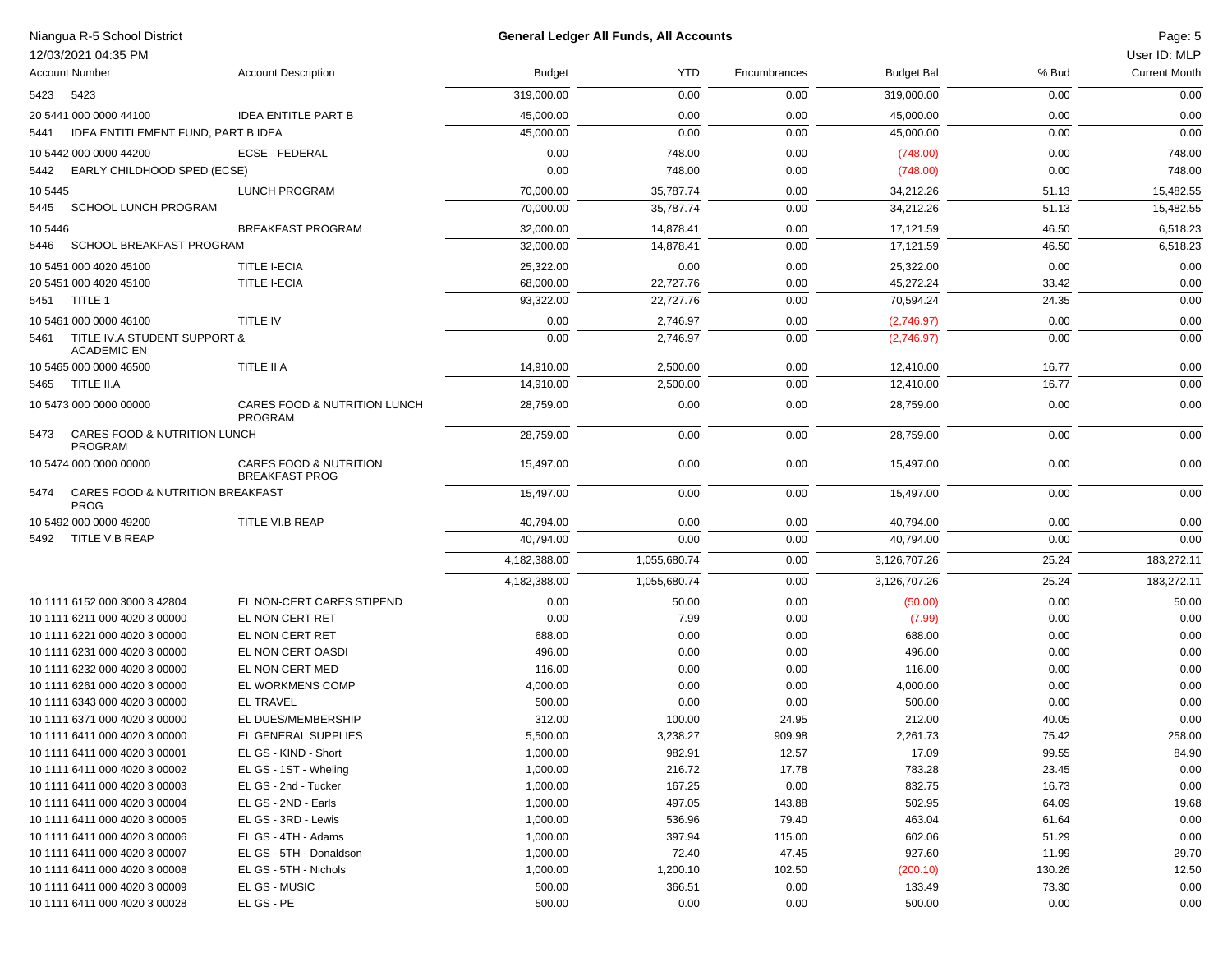| Niangua R-5 School District   |                            |               | <b>General Ledger All Funds, All Accounts</b> |              |                   |        | Page: 6              |
|-------------------------------|----------------------------|---------------|-----------------------------------------------|--------------|-------------------|--------|----------------------|
| 12/03/2021 04:35 PM           |                            |               |                                               |              |                   |        | User ID: MLP         |
| <b>Account Number</b>         | <b>Account Description</b> | <b>Budget</b> | <b>YTD</b>                                    | Encumbrances | <b>Budget Bal</b> | % Bud  | <b>Current Month</b> |
| 10 1111 6411 000 4020 3 00031 | EL GS - ART                | 500.00        | 0.00                                          | 0.00         | 500.00            | 0.00   | 0.00                 |
| 10 1111 6412 000 4020 3 00000 | EL CURRICULUM TECHNOLOGY   | 0.00          | 799.00                                        | 0.00         | (799.00)          | 0.00   | 0.00                 |
| 10 1111 6431 000 4020 3 00000 | EL CURRICULUM TEXTBOOKS    | 0.00          | 8,347.97                                      | 0.00         | (8,347.97)        | 0.00   | 0.00                 |
| 20 1111 6111 000 4020 3 00000 | <b>EL CERT SAL</b>         | 322,419.00    | 88,764.60                                     | 0.00         | 233,654.40        | 27.53  | 29,588.20            |
| 20 1111 6121 000 4020 3 00000 | EL CERT SUB PAY            | 8,000.00      | 825.00                                        | 0.00         | 7,175.00          | 10.31  | 710.00               |
| 20 1111 6131 000 4020 3 00000 | EL CERT STIPEND PAY        | 2,500.00      | 0.00                                          | 0.00         | 2,500.00          | 0.00   | 0.00                 |
| 20 1111 6211 000 4020 3 00000 | EL CERT RET                | 51,304.00     | 14,061.23                                     | 0.00         | 37,242.77         | 27.41  | 4,689.97             |
| 20 1111 6231 000 4020 3 00000 | EL CERT OASDI - SUB        | 0.00          | 47.43                                         | 0.00         | (47.43)           | 0.00   | 42.16                |
| 20 1111 6232 000 4020 3 00000 | EL CERT MED                | 4,688.00      | 1,219.21                                      | 0.00         | 3,468.79          | 26.01  | 412.84               |
| 20 1111 6241 000 4020 3 00000 | EL CERT INS                | 31,381.00     | 8,326.64                                      | 0.00         | 23,054.36         | 26.53  | 2,771.70             |
| ELEMENTARY<br>1111            |                            | 441,404.00    | 130,225.18                                    | 1,453.51     | 311,178.82        | 29.83  | 38,669.65            |
| 10 1131 6152 000 3000 3 00000 | <b>MS NON CERT SAL</b>     | 0.00          | 52.26                                         | 0.00         | (52.26)           | 0.00   | 0.00                 |
| 10 1131 6221 000 3000 3 00000 | <b>MS NON CERT RET</b>     | 0.00          | 3.59                                          | 0.00         | (3.59)            | 0.00   | 0.00                 |
| 10 1131 6231 000 3000 3 00000 | <b>MS NON CERT OASDI</b>   | 310.00        | 3.24                                          | 0.00         | 306.76            | 1.05   | 0.00                 |
| 10 1131 6232 000 3000 3 00000 | <b>MS NON CERT MED</b>     | 73.00         | 0.76                                          | 0.00         | 72.24             | 1.04   | 0.00                 |
| 10 1131 6261 000 3000 3 00000 | <b>MS WORKMENS COMP</b>    | 4,000.00      | 0.00                                          | 0.00         | 4,000.00          | 0.00   | 0.00                 |
| 10 1131 6343 000 3000 3 00000 | <b>MS TRAVEL</b>           | 500.00        | 0.00                                          | 0.00         | 500.00            | 0.00   | 0.00                 |
| 10 1131 6371 000 3000 3 00000 | MS DUES/MEMBERSHIP         | 225.00        | 100.00                                        | 0.00         | 125.00            | 44.44  | 0.00                 |
| 10 1131 6398 000 3000 3 00000 | MS ENTRY FEE/TRAVEL        | 300.00        | 330.00                                        | 150.00       | (30.00)           | 160.00 | 0.00                 |
| 10 1131 6411 000 3000 3 00000 | <b>MS GENERAL SUPPLY</b>   | 5,000.00      | 418.85                                        | 15.00        | 4,581.15          | 8.68   | 158.59               |
| 10 1131 6411 000 3000 3 00010 | MS GS - MATH               | 1,000.00      | 582.24                                        | 0.00         | 417.76            | 58.22  | 62.92                |
| 10 1131 6411 000 3000 3 00011 | MS GS - SIC                | 1,000.00      | 205.20                                        | 57.31        | 794.80            | 26.25  | 0.00                 |
| 10 1131 6411 000 3000 3 00013 | MS GS - HIST               | 500.00        | 0.00                                          | 0.00         | 500.00            | 0.00   | 0.00                 |
| 10 1131 6411 000 3000 3 00014 | MS GS - ENG - CULLENS      | 500.00        | 0.00                                          | 0.00         | 500.00            | 0.00   | 0.00                 |
| 10 1131 6411 000 3000 3 00015 | MS GS - ART                | 500.00        | 641.79                                        | 0.00         | (141.79)          | 128.36 | 0.00                 |
| 10 1131 6411 000 3000 3 00027 | MS GS - MUSIC              | 500.00        | 123.79                                        | 0.00         | 376.21            | 24.76  | 0.00                 |
| 10 1131 6411 000 3000 3 00029 | MS - GS PE                 | 500.00        | 0.00                                          | 0.00         | 500.00            | 0.00   | 0.00                 |
| 10 1131 6411 000 3000 3 00030 | MS GS ENG 2 - SIMPSON      | 500.00        | 0.00                                          | 0.00         | 500.00            | 0.00   | 0.00                 |
| 10 1131 6431 000 3000 3 00000 | <b>MS FREE TEXTBOOK</b>    | 0.00          | 777.40                                        | 0.00         | (777.40)          | 0.00   | 0.00                 |
| 20 1131 6111 000 3000 3 00000 | <b>MS CERT SAL</b>         | 179,589.00    | 43,552.14                                     | 0.00         | 136,036.86        | 24.25  | 14,517.38            |
| 20 1131 6121 000 3000 3 00000 | MS CERT SUB PAY            | 5,000.00      | 1,040.00                                      | 0.00         | 3,960.00          | 20.80  | 595.00               |
| 20 1131 6131 000 3000 3 00000 | MS CERT STIPEND PAY        | 0.00          | 487.50                                        | 0.00         | (487.50)          | 0.00   | 325.00               |
| 20 1131 6211 000 3000 3 00000 | <b>MS CERT RET</b>         | 29,032.00     | 5,832.31                                      | 0.00         | 23,199.69         | 20.09  | 1,967.67             |
| 20 1131 6221 000 3000 3 00000 | NON-TEACHER RETIREMENT     | 0.00          | 609.18                                        | 0.00         | (609.18)          | 0.00   | 203.06               |
| 20 1131 6231 000 3000 3 00000 | MS CERT OASDI - SUB        | 0.00          | 482.24                                        | 0.00         | (482.24)          | 0.00   | 180.07               |
| 20 1131 6232 000 3000 3 00000 | <b>MS CERT MED</b>         | 2,585.00      | 605.14                                        | 0.00         | 1,979.86          | 23.41  | 208.60               |
| 20 1131 6241 000 3000 3 00000 | <b>MS CERT INS</b>         | 20,671.00     | 5,115.72                                      | 0.00         | 15,555.28         | 24.75  | 1,705.24             |
| MIDDLE/JUNIOR HIGH<br>1131    |                            | 252,285.00    | 60,963.35                                     | 222.31       | 191,321.65        | 24.25  | 19,923.53            |
| 10 1151 6221 000 1050 3 00000 | HS NON CERT RET            | 686.00        | 0.00                                          | 0.00         | 686.00            | 0.00   | 0.00                 |
| 10 1151 6231 000 1050 3 00000 | HS NON CERT OASDI          | 620.00        | 0.00                                          | 0.00         | 620.00            | 0.00   | 0.00                 |
| 10 1151 6232 000 1050 3 00000 | HS NON CERT MED            | 145.00        | 0.00                                          | 0.00         | 145.00            | 0.00   | 0.00                 |
| 10 1151 6261 000 1050 3 00000 | HS WORKMENS COMP           | 4,000.00      | 0.00                                          | 0.00         | 4,000.00          | 0.00   | 0.00                 |
| 10 1151 6343 000 1050 3 00000 | <b>HS TRAVEL</b>           | 0.00          | 6.92                                          | 0.00         | (6.92)            | 0.00   | 0.00                 |
| 10 1151 6371 000 1050 3 00000 | HS DUES/MEMBERSHIP         | 500.00        | 100.00                                        | 0.00         | 400.00            | 20.00  | 0.00                 |
| 10 1151 6398 000 1050 3 00000 | HS ENTRY FEE/TRAVEL        | 10,000.00     | 8,766.77                                      | 15.49        | 1,233.23          | 87.82  | 0.00                 |
| 10 1151 6411 000 1050 3 00000 | HS GENERAL SUPPLIES        | 5,000.00      | 1,127.60                                      | 13.38        | 3,872.40          | 22.82  | 857.62               |
| 10 1151 6411 000 1050 3 00016 | HS GS - ENG 2 - SIMPSON    | 500.00        | 0.00                                          | 0.00         | 500.00            | 0.00   | 0.00                 |
| 10 1151 6411 000 1050 3 00017 | HS GS - MUSIC/CHOIR        | 500.00        | 523.12                                        | 20.99        | (23.12)           | 108.82 | 417.32               |
| 10 1151 6411 000 1050 3 00018 | HS GS - SCIENCE            | 2,000.00      | 0.00                                          | 0.00         | 2,000.00          | 0.00   | 0.00                 |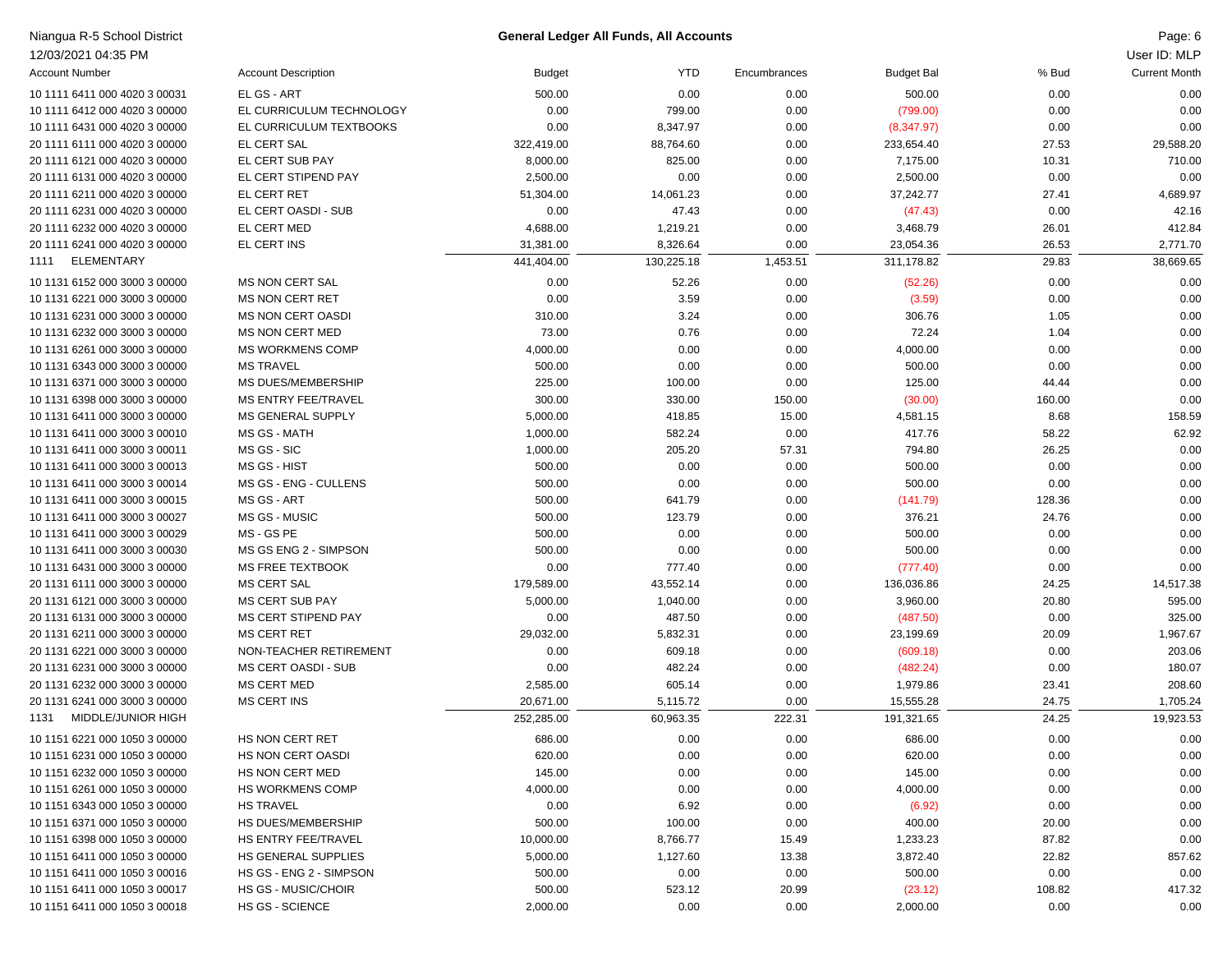| Niangua R-5 School District   |                            | <b>General Ledger All Funds, All Accounts</b> |            |              |                   |        | Page: 7              |
|-------------------------------|----------------------------|-----------------------------------------------|------------|--------------|-------------------|--------|----------------------|
| 12/03/2021 04:35 PM           |                            |                                               |            |              |                   |        | User ID: MLP         |
| <b>Account Number</b>         | <b>Account Description</b> | <b>Budget</b>                                 | <b>YTD</b> | Encumbrances | <b>Budget Bal</b> | % Bud  | <b>Current Month</b> |
| 10 1151 6411 000 1050 3 00020 | <b>HS GS - BAND</b>        | 2,000.00                                      | 470.04     | 0.00         | 1,529.96          | 23.50  | 312.83               |
| 10 1151 6411 000 1050 3 00021 | HS GS - ENG I - CULLENS    | 500.00                                        | 195.31     | 0.00         | 304.69            | 39.06  | 0.00                 |
| 10 1151 6411 000 1050 3 00022 | HS GS - ART                | 500.00                                        | 387.16     | 0.00         | 112.84            | 77.43  | 132.25               |
| 10 1151 6411 000 1050 3 00023 | <b>HS GS - HISTORY</b>     | 500.00                                        | 57.28      | 0.00         | 442.72            | 11.46  | 0.00                 |
| 10 1151 6411 000 1050 3 00024 | <b>HS GS - MATH</b>        | 1,000.00                                      | 37.10      | 0.00         | 962.90            | 3.71   | 0.00                 |
| 10 1151 6411 000 1050 3 00025 | <b>HS GS - BUSINESS</b>    | 0.00                                          | 661.17     | 0.00         | (661.17)          | 0.00   | 0.00                 |
| 10 1151 6411 000 1050 3 00029 | HS GS - PE                 | 500.00                                        | 0.00       | 0.00         | 500.00            | 0.00   | 0.00                 |
| 10 1151 6431 000 1050 3 00000 | <b>HS FREE TEXTBOOKS</b>   | 0.00                                          | 256.50     | 0.00         | (256.50)          | 0.00   | 0.00                 |
| 20 1151 6111 000 1050 3 00000 | <b>HS CERT SAL</b>         | 253,720.00                                    | 58,666.86  | 0.00         | 195,053.14        | 23.12  | 19,555.62            |
| 20 1151 6121 000 1050 3 00000 | HS NON CERT SUB PAY        | 10,000.00                                     | 5,525.00   | 0.00         | 4,475.00          | 55.25  | 2,350.00             |
| 20 1151 6131 000 1050 3 00000 | HS CERT STIPEND PAY        | 0.00                                          | 4,203.51   | 0.00         | (4,203.51)        | 0.00   | 2,088.67             |
| 20 1151 6211 000 1050 3 00000 | HS CERT RET                | 40,917.00                                     | 10,093.20  | 0.00         | 30,823.80         | 24.67  | 3,494.07             |
| 20 1151 6231 000 1050 3 00000 | HS CERT OASDI - SUB        | 0.00                                          | 310.93     | 0.00         | (310.93)          | 0.00   | 126.48               |
| 20 1151 6232 000 1050 3 00000 | <b>HS CERT MED</b>         | 3,684.00                                      | 937.82     | 0.00         | 2,746.18          | 25.46  | 330.88               |
| 20 1151 6241 000 1050 3 00000 | HS CERT INS                | 24,092.00                                     | 6,501.78   | 0.00         | 17,590.22         | 26.99  | 2,167.26             |
| <b>HIGH SCHOOL</b><br>1151    |                            | 361,364.00                                    | 98,828.07  | 49.86        | 262,535.93        | 27.36  | 31,833.00            |
| 10 1221 6151 000 4020 3 12210 | SE NON CERT - EL           | 38,166.00                                     | 0.00       | 0.00         | 38,166.00         | 0.00   | 0.00                 |
| 10 1221 6152 000 3000 3 12210 | SE NON CERT PARA SAL       | 21,318.00                                     | 8,882.50   | 0.00         | 12,435.50         | 41.67  | 1,776.50             |
| 10 1221 6152 000 4020 3 12210 | PS NON CERT PARA SAL       | 0.00                                          | 15,902.20  | 0.00         | (15,902.20)       | 0.00   | 3,180.44             |
| 10 1221 6153 000 3000 3 12210 | SE NON CERT SUB SAL        | 1,666.00                                      | 0.00       | 0.00         | 1,666.00          | 0.00   | 0.00                 |
| 10 1221 6153 000 4020 3 12210 | SE NON CERT PAPR SUB SAL   | 3,334.00                                      | 0.00       | 0.00         | 3,334.00          | 0.00   | 0.00                 |
| 10 1221 6221 000 3000 3 12210 | SE N-TR RETIRE MID         | 1,463.00                                      | 609.35     | 0.00         | 853.65            | 41.65  | 121.87               |
| 10 1221 6221 000 4020 3 12210 | SE NON CERT RET - EL       | 2,962.00                                      | 1,090.90   | 0.00         | 1,871.10          | 36.83  | 218.18               |
| 10 1221 6231 000 3000 3 12210 | SE NON-CERT OASDI - MS     | 1,322.00                                      | 547.15     | 0.00         | 774.85            | 41.39  | 109.43               |
| 10 1221 6231 000 4020 3 12210 | SE NON CERT OASDI EL       | 2,677.00                                      | 979.85     | 0.00         | 1,697.15          | 36.60  | 195.97               |
| 10 1221 6232 000 3000 3 12210 | SE NON CER MED - MS        | 309.00                                        | 127.94     | 0.00         | 181.06            | 41.40  | 25.59                |
| 10 1221 6232 000 4020 3 12210 | SE NON CERT MED - EL       | 626.00                                        | 229.15     | 0.00         | 396.85            | 36.61  | 45.83                |
| 10 1221 6241 000 3000 3 12210 | SE - NON CER INS - MS      | 0.00                                          | 20.30      | 0.00         | (20.30)           | 0.00   | 4.06                 |
| 10 1221 6241 000 4020 3 12210 | SE NON CERT INS - EL       | 98.00                                         | 40.60      | 0.00         | 57.40             | 41.43  | 8.12                 |
| 10 1221 6241 113 3000 3 12210 | SE NON CERT INS - MS       | 49.00                                         | 0.00       | 0.00         | 49.00             | 0.00   | 0.00                 |
| 10 1221 6316 000 1050 3 12210 | DATA PROCESSING SERVICES   | 500.00                                        | 520.84     | 0.00         | (20.84)           | 104.17 | 0.00                 |
| 10 1221 6316 000 3000 3 12210 | DATA PROCESSING SERVICES   | 525.00                                        | 520.83     | 0.00         | 4.17              | 99.21  | 0.00                 |
| 10 1221 6316 000 4020 3 12210 | DATA PROCESSING SERVICES   | 525.00                                        | 520.83     | 0.00         | 4.17              | 99.21  | 0.00                 |
| 10 1221 6343 000 3000 3 12210 | SE TRAVEL - MS             | 300.00                                        | 234.90     | 0.00         | 65.10             | 78.30  | 130.50               |
| 10 1221 6391 000 1050 3 12210 | SE PURCHASE SER - HS       | 11,675.00                                     | 4,115.00   | 0.00         | 7,560.00          | 35.25  | 2,484.74             |
| 10 1221 6391 000 3000 3 12210 | SE PURHCASE SER - MS       | 11,675.00                                     | 4,114.97   | 0.00         | 7,560.03          | 35.25  | 2,484.73             |
| 10 1221 6391 000 4020 3 12210 | SE PURCHASE SER - EL       | 11,710.00                                     | 4,114.99   | 0.00         | 7,595.01          | 35.14  | 2,484.74             |
| 10 1221 6411 000 1050 3 12210 | SE GEN SUPPLIES - HS       | 500.00                                        | 46.94      | 0.00         | 453.06            | 9.39   | 0.00                 |
| 10 1221 6411 000 3000 3 12210 | SE GEN SUPPLIES - MS       | 500.00                                        | 97.88      | 40.99        | 402.12            | 27.77  | 97.88                |
| 10 1221 6411 000 4020 3 12210 | SE GEN SUPPLIES - EL       | 1,500.00                                      | 493.06     | 175.02       | 1,006.94          | 44.54  | 49.98                |
| 20 1221 6111 000 1050 4 44100 | SE CERT SAL - HS           | 20,000.00                                     | 3,070.74   | 0.00         | 16,929.26         | 15.35  | 1,023.58             |
| 20 1221 6111 000 3000 4 44100 | SE - CERT SAL - MS         | 20,000.00                                     | 3,070.74   | 0.00         | 16,929.26         | 15.35  | 1,023.58             |
| 20 1221 6111 000 4020 4 44100 | SE CERT SAL/PART B         | 31,600.00                                     | 7,899.99   | 0.00         | 23,700.01         | 25.00  | 2,633.33             |
| 20 1221 6211 000 1050 4 44100 | SE CERT RET - HS           | 2,900.00                                      | 508.59     | 0.00         | 2,391.41          | 17.54  | 169.53               |
| 20 1221 6211 000 3000 4 44100 | SE CERT RET - MS           | 2,900.00                                      | 508.56     | 0.00         | 2,391.44          | 17.54  | 169.52               |
| 20 1221 6211 000 4020 4 44100 | SE CERT RET - EL           | 4,582.00                                      | 1,323.84   | 0.00         | 3,258.16          | 28.89  | 441.28               |
| 20 1221 6232 000 1050 4 44100 | SE CER MED - HS            | 290.00                                        | 40.41      | 0.00         | 249.59            | 13.93  | 13.47                |
| 20 1221 6232 000 3000 4 44100 | SE CERT MED - MS           | 290.00                                        | 40.41      | 0.00         | 249.59            | 13.93  | 13.47                |

20 1221 6232 000 4020 4 44100 CERT MED - PART B 458.00 104.83 0.00 353.17 22.89 34.95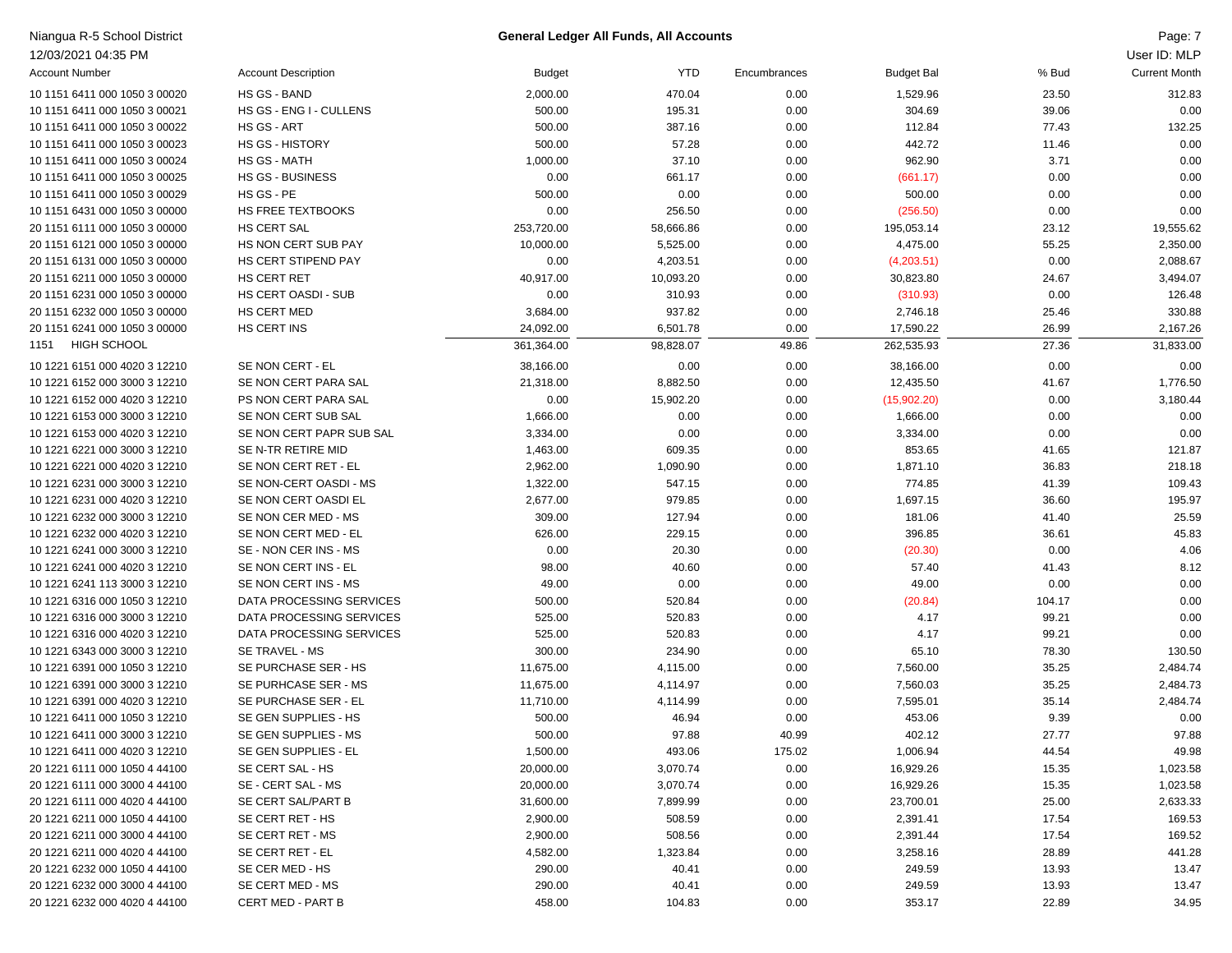| Niangua R-5 School District<br>12/03/2021 04:35 PM |                                               |               | <b>General Ledger All Funds, All Accounts</b> |              |                   |       | Page: 8<br>User ID: MLP |
|----------------------------------------------------|-----------------------------------------------|---------------|-----------------------------------------------|--------------|-------------------|-------|-------------------------|
| <b>Account Number</b>                              | <b>Account Description</b>                    | <b>Budget</b> | YTD                                           | Encumbrances | <b>Budget Bal</b> | % Bud | <b>Current Month</b>    |
| 20 1221 6241 000 1050 4 44100                      | SE CERT INS - HS                              | 2,100.00      | 440.97                                        | 0.00         | 1,659.03          | 21.00 | 146.99                  |
| 20 1221 6241 000 3000 4 44100                      | SE CERT INS - MS                              | 2,100.00      | 440.97                                        | 0.00         | 1,659.03          | 21.00 | 146.99                  |
| 20 1221 6241 000 4020 4 44100                      | SE CERT INS - PART B                          | 5,303.00      | 1,242.18                                      | 0.00         | 4,060.82          | 23.42 | 414.06                  |
| <b>SPED &amp; RELATED SERVICES</b><br>1221         |                                               | 205,923.00    | 61,902.41                                     | 216.01       | 144,020.59        | 30.17 | 19,649.31               |
| 10 1251 6411 000 4020 4 45100                      | <b>CD GENERAL SUPPLIES</b>                    | 10,550.00     | 1,171.00                                      | 1,036.00     | 9,379.00          | 20.92 | 0.00                    |
| 20 1251 6111 000 4020 4 45100                      | <b>CD CERT SAL</b>                            | 75,990.00     | 15,139.98                                     | 0.00         | 60,850.02         | 19.92 | 5,046.66                |
| 20 1251 6131 000 4020 4 45100                      | CD - CERT SAL - TUTORING                      | 0.00          | 1,500.00                                      | 0.00         | (1,500.00)        | 0.00  | 1,050.00                |
| 20 1251 6211 000 4020 4 45100                      | <b>CD CERT RET</b>                            | 11,019.00     | 2,412.81                                      | 0.00         | 8,606.19          | 21.90 | 884.03                  |
| 20 1251 6232 000 4020 4 45100                      | <b>CD CERT MED</b>                            | 1,081.00      | 240.92                                        | 0.00         | 840.08            | 22.29 | 88.28                   |
| 20 1251 6241 000 4020 4 45100                      | CD CERT INS                                   | 0.00          | 19.50                                         | 0.00         | (19.50)           | 0.00  | 6.50                    |
| SUPPLEMENTAL INSTRUCTION<br>1251                   |                                               | 98,640.00     | 20,484.21                                     | 1,036.00     | 78,155.79         | 21.82 | 7,075.47                |
|                                                    |                                               |               |                                               |              |                   |       |                         |
| 10 1311 6332 000 1050 3 00000                      | VA REPAIRS & MAINT                            | 0.00          | 26.49                                         | 5.91         | (26.49)           | 0.00  | 26.49                   |
| 10 1311 6334 000 1050 3 00000                      | VA LEASING/RENTAL EQ                          | 1,000.00      | 0.00                                          | 0.00         | 1,000.00          | 0.00  | 0.00                    |
| 10 1311 6343 000 1050 3 00000                      | <b>VA TRAVEL</b>                              | 1,300.00      | 1,123.47                                      | 0.00         | 176.53            | 86.42 | 317.25                  |
| 10 1311 6371 000 1050 3 00000                      | VA DUE/MEMBERSHIP                             | 500.00        | 460.00                                        | 0.00         | 40.00             | 92.00 | 0.00                    |
| 10 1311 6391 069 1050 3 33202                      | VA/FV4 PURCHASED SER                          | 0.00          | 3,438.03                                      | 0.00         | (3,438.03)        | 0.00  | 0.00                    |
| 10 1311 6411 000 1050 1 13202                      | VA - FV4 GEN SUPPLIES - LO<br><b>MATCHING</b> | 5,000.00      | 3,438.04                                      | 0.00         | 1,561.96          | 68.76 | 0.00                    |
| 10 1311 6411 000 1050 3 00000                      | VA GENERAL SUPPLIES                           | 4,000.00      | 1,359.83                                      | 1,326.66     | 2,640.17          | 67.16 | 133.00                  |
| 20 1311 6111 000 1050 3 00000                      | VA CERT SAL                                   | 44,134.00     | 18,659.35                                     | 0.00         | 25,474.65         | 42.28 | 3,731.87                |
| 20 1311 6111 000 3000 3 00000                      | VA CERT SAL                                   | 14,878.00     | 4,325.01                                      | 0.00         | 10,552.99         | 29.07 | 1,441.67                |
| 20 1311 6211 000 1050 3 00000                      | <b>VA CERT RET</b>                            | 7,120.00      | 3,002.85                                      | 0.00         | 4,117.15          | 42.17 | 600.57                  |
| 20 1311 6211 000 3000 3 00000                      | <b>VA CERT RET</b>                            | 2,161.00      | 627.12                                        | 0.00         | 1,533.88          | 29.02 | 209.04                  |
| 20 1311 6232 000 1050 3 00000                      | VA CERT MED                                   | 640.00        | 250.96                                        | 0.00         | 389.04            | 39.21 | 50.20                   |
| 20 1311 6232 000 3000 3 00000                      | VA CERT MED                                   | 216.00        | 62.72                                         | 0.00         | 153.28            | 29.04 | 20.90                   |
| 20 1311 6241 000 1050 3 00000                      | <b>VA CERT INS</b>                            | 4,969.00      | 2,070.30                                      | 0.00         | 2,898.70          | 41.66 | 414.06                  |
| 20 1311 6241 000 3000 3 00000                      | VA CERT INS                                   | 21.00         | 5.92                                          | 0.00         | 15.08             | 28.19 | 2.03                    |
| 40 1311 6541 000 1050 1 13202                      | VA - FV4 REG EQUIP - Local Matching           | 0.00          | 1,577.50                                      | 0.00         | (1,577.50)        | 0.00  | 0.00                    |
| APPLIED BIOLOGICAL AND AGRICULTURE<br>1311         |                                               | 85,939.00     | 40,427.59                                     | 1,332.57     | 45,511.41         | 48.59 | 6,947.08                |
| 10 1321 6411 000 1050 3 00000                      | BUS ED - GEN SUPPLIES - HS                    | 500.00        | 19.96                                         | 15.94        | 480.04            | 7.18  | 4.99                    |
| 20 1321 6111 000 1050 3 00000                      | BUS ED - CERT SAL - HS                        | 26,341.00     | 8,217.00                                      | 0.00         | 18,124.00         | 31.19 | 2,739.00                |
| 20 1321 6211 000 1050 3 00000                      | BUS ED - CERT RET - HS                        | 4,332.00      | 1,333.90                                      | 0.00         | 2,998.10          | 30.79 | 444.63                  |
| 20 1321 6232 000 1050 3 00000                      | BUS ED - CERT MED - HS                        | 351.00        | 111.24                                        | 0.00         | 239.76            | 31.69 | 37.08                   |
| 20 1321 6241 000 1050 3 00000                      | BUS ED - CERT INS - HS                        | 3,528.00      | 992.40                                        | 0.00         | 2,535.60          | 28.13 | 330.80                  |
| <b>HEALTH OCCUPATIONS</b><br>1321                  |                                               | 35,052.00     | 10,674.50                                     | 15.94        | 24,377.50         | 30.50 | 3,556.50                |
| 10 1331 6411 000 1050 3 00000                      | FC GENERAL SUPPLIES                           | 6,000.00      | 2,511.68                                      | 1,944.62     | 3,488.32          | 74.27 | 1,240.21                |
| 10 1331 6541 000 1050 1 13204                      | FC EQUIPMENT - CTE GRANT LO<br>MATCH          | 0.00          | 7,106.46                                      | 0.00         | (7, 106.46)       | 0.00  | 319.50                  |
| 10 1331 6541 000 1050 3 33204                      | FC - FV4 GRANT - Matching Grant               | 0.00          | 7,106.45                                      | 0.00         | (7, 106.45)       | 0.00  | 319.50                  |
| 20 1331 6111 000 1050 3 00000                      | FC - CERT SAL                                 | 19,437.00     | 5,456.01                                      | 0.00         | 13,980.99         | 28.07 | 1,818.67                |
| 20 1331 6111 000 3000 3 00000                      | FC - CERT SAL                                 | 14,663.00     | 3,069.00                                      | 0.00         | 11,594.00         | 20.93 | 1,023.00                |
| 20 1331 6211 000 1050 3 00000                      | FC - CERT RET                                 | 3,229.00      | 893.82                                        | 0.00         | 2,335.18          | 27.68 | 301.76                  |
| 20 1331 6211 000 3000 3 00000                      | FC - CERT RET                                 | 2,436.00      | 502.75                                        | 0.00         | 1,933.25          | 20.64 | 169.73                  |
| 20 1331 6232 000 1050 3 00000                      | FC - CERT MEDI                                | 282.00        | 72.20                                         | 0.00         | 209.80            | 25.60 | 23.81                   |
| 20 1331 6232 000 3000 3 00000                      | FC - CERT MED                                 | 213.00        | 40.63                                         | 0.00         | 172.37            | 19.08 | 13.40                   |
| 20 1331 6241 000 1050 3 00000                      | FC - CERT INS                                 | 2,832.00      | 716.00                                        | 0.00         | 2,116.00          | 25.28 | 265.00                  |
| 20 1331 6241 000 3000 3 00000                      | FC - CERT INS                                 | 2,137.00      | 402.74                                        | 0.00         | 1,734.26          | 18.85 | 149.06                  |
| 40 1331 6541 000 1050 1 13204                      | FC EQUIPMENT - CTE GRANT LO<br>MATCH          | 0.00          | 0.00                                          | 2,822.50     | 0.00              | 0.00  | 0.00                    |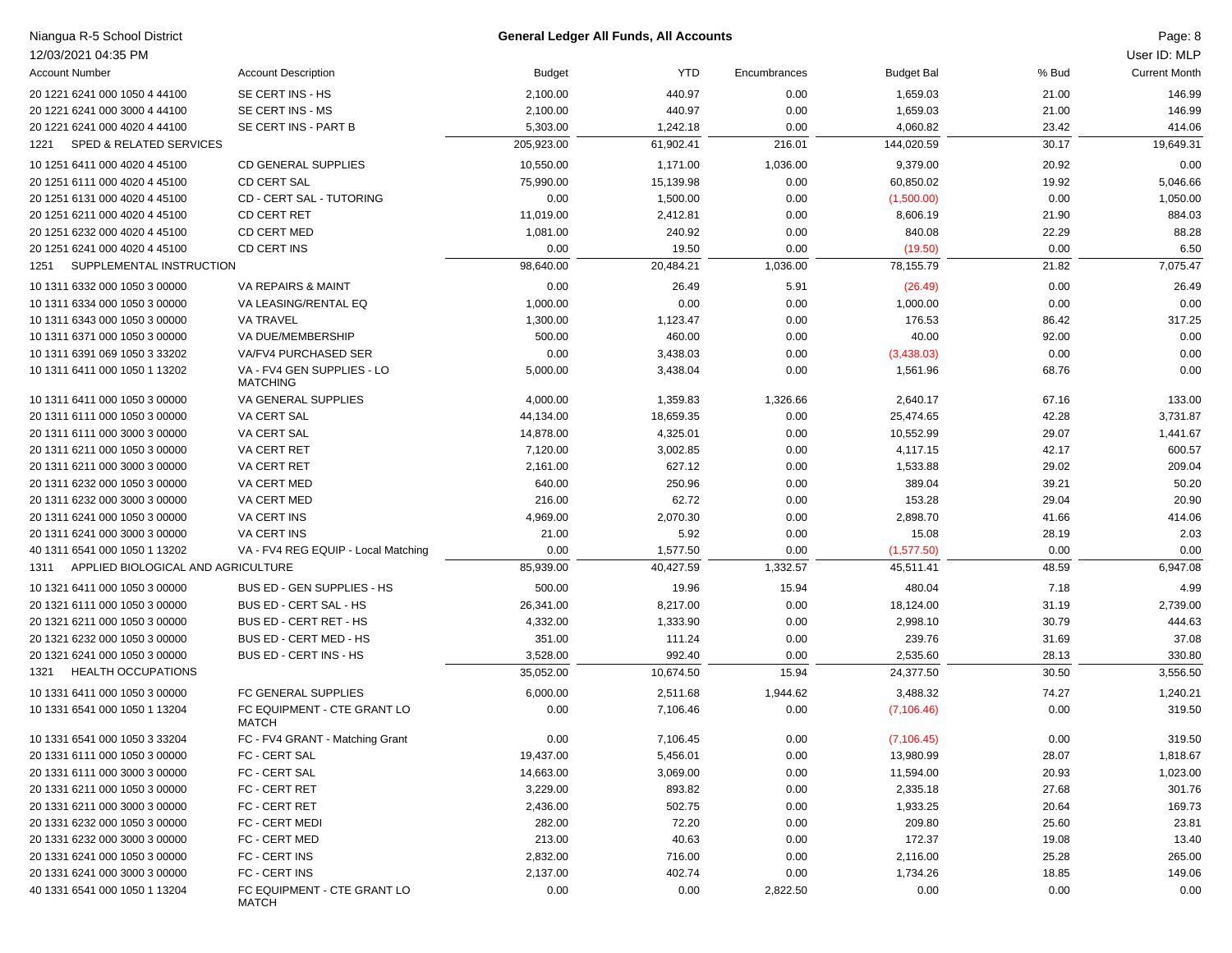| Niangua R-5 School District             |                                     |               | <b>General Ledger All Funds, All Accounts</b> |              |                   |        | Page: 9              |
|-----------------------------------------|-------------------------------------|---------------|-----------------------------------------------|--------------|-------------------|--------|----------------------|
| 12/03/2021 04:35 PM                     |                                     |               |                                               |              |                   |        | User ID: MLP         |
| <b>Account Number</b>                   | <b>Account Description</b>          | <b>Budget</b> | <b>YTD</b>                                    | Encumbrances | <b>Budget Bal</b> | % Bud  | <b>Current Month</b> |
| 40 1331 6541 000 1050 3 33204           | FC - FV4 EQUIPMENT - Matching Grant | 0.00          | 1,577.49                                      | 2,822.50     | (1,577.49)        | 0.00   | 0.00                 |
| BUSINESS, MARKETING, MANAGEMENT<br>1331 |                                     | 51,229.00     | 29,455.23                                     | 7,589.62     | 21,773.77         | 72.31  | 5,643.64             |
| 10 1361 6411 000 1050 3 00000           | <b>BT - GENERAL SUPPLIES</b>        | 7,000.00      | 1,498.86                                      | 1,589.65     | 5,501.14          | 44.12  | 334.98               |
| 20 1361 6111 000 1050 3 00000           | <b>BT - CERT SAL</b>                | 19,722.00     | 4,324.98                                      | 0.00         | 15,397.02         | 21.93  | 1,441.66             |
| 20 1361 6211 000 1050 3 00000           | <b>BT - CERT RET</b>                | 2,864.00      | 627.12                                        | 0.00         | 2,236.88          | 21.90  | 209.04               |
| 20 1361 6232 000 1050 3 00000           | BT - CERT MED                       | 286.00        | 62.70                                         | 0.00         | 223.30            | 21.92  | 20.90                |
| 20 1361 6241 000 1050 3 00000           | <b>BT - CERT INS</b>                | 28.00         | 5.92                                          | 0.00         | 22.08             | 21.14  | 2.03                 |
| OTHER VOCATIONAL<br>1361                |                                     | 29,900.00     | 6,519.58                                      | 1,589.65     | 23,380.42         | 27.12  | 2,008.61             |
| 10 1371 6343 000 3000 3 00000           | PW TRAVEL - MS                      | 500.00        | 0.00                                          | 0.00         | 500.00            | 0.00   | 0.00                 |
| 10 1371 6343 000 4020 3 00000           | PW TRAVEL - EL                      | 500.00        | 0.00                                          | 0.00         | 500.00            | 0.00   | 0.00                 |
| 10 1371 6391 000 3000 3 00000           | PW PURCHASE SER - MS                | 950.00        | 950.00                                        | 0.00         | 0.00              | 100.00 | 0.00                 |
| 10 1371 6391 000 4020 3 00000           | PW PURCHASE SER - EL                | 950.00        | 0.00                                          | 0.00         | 950.00            | 0.00   | 0.00                 |
| 10 1371 6411 000 3000 3 00000           | PW GEN SUPPLIES - MS                | 2,000.00      | 0.00                                          | 0.00         | 2,000.00          | 0.00   | 0.00                 |
| 10 1371 6411 000 4020 3 00000           | PW GEN SUPPLIES - EL                | 2,000.00      | 0.00                                          | 0.00         | 2,000.00          | 0.00   | 0.00                 |
| 20 1371 6111 000 3000 3 00000           | PW CERT SAL - MS                    | 10,759.00     | 0.00                                          | 0.00         | 10,759.00         | 0.00   | 0.00                 |
| 20 1371 6111 000 4020 3 00000           | PW CERT SAL - EL                    | 11,600.00     | 0.00                                          | 0.00         | 11,600.00         | 0.00   | 0.00                 |
| 20 1371 6211 000 3000 3 00000           | PW CERT RET - MS                    | 1,769.00      | 0.00                                          | 0.00         | 1,769.00          | 0.00   | 0.00                 |
| 20 1371 6211 000 4020 3 00000           | PW CERT RET - EL                    | 1,891.00      | 0.00                                          | 0.00         | 1,891.00          | 0.00   | 0.00                 |
| 20 1371 6232 000 3000 3 00000           | PW CERT MED - MS                    | 143.00        | 0.00                                          | 0.00         | 143.00            | 0.00   | 0.00                 |
| 20 1371 6232 000 4020 3 00000           | PW CERT MED - EL                    | 160.00        | 0.00                                          | 0.00         | 160.00            | 0.00   | 0.00                 |
| 20 1371 6241 000 3000 3 00000           | PW CERT INS - MS                    | 1,441.00      | 0.00                                          | 0.00         | 1,441.00          | 0.00   | 0.00                 |
| 20 1371 6241 000 4020 3 00000           | PW CERT INS - EL                    | 1,441.00      | 0.00                                          | 0.00         | 1,441.00          | 0.00   | 0.00                 |
| TECH & ENGINEERING EDUCATION<br>1371    |                                     | 36,104.00     | 950.00                                        | 0.00         | 35,154.00         | 2.63   | 0.00                 |
| 60 1411 6411 004 1050 1 00000           | SA CLASS OF 2022                    | 0.00          | 81.84                                         | 75.00        | (81.84)           | 0.00   | 0.00                 |
| 60 1411 6411 005 1050 1 00000           | SA CLASS OF 2023                    | 0.00          | 2,615.02                                      | 14.96        | (2,615.02)        | 0.00   | 982.54               |
| 60 1411 6411 009 1050 1 00000           | SA YEARBOOK                         | 0.00          | 1,468.39                                      | 0.00         | (1,468.39)        | 0.00   | 0.00                 |
| 60 1411 6411 011 1050 1 00000           | SA BETA CLUB                        | 0.00          | 5,493.04                                      | 0.00         | (5,493.04)        | 0.00   | 2,195.91             |
| 60 1411 6411 012 1050 1 00000           | SA STUDENT COUNCIL                  | 0.00          | 167.00                                        | 0.00         | (167.00)          | 0.00   | 0.00                 |
| 60 1411 6411 016 1050 1 00000           | SA HS CHEERLEADER                   | 0.00          | 5.99                                          | 690.86       | (5.99)            | 0.00   | 5.99                 |
| 60 1411 6411 020 3000 1 00000           | SA JH CHEERLEADER                   | 0.00          | 1,412.27                                      | 0.00         | (1,412.27)        | 0.00   | 0.00                 |
| 60 1411 6411 021 1050 1 00000           | SA DRAMA/SPEECH & DEBATE            | 0.00          | 140.00                                        | 0.00         | (140.00)          | 0.00   | 140.00               |
| 60 1411 6411 030 1050 1 00000           | <b>SA FCCLA</b>                     | 0.00          | 440.00                                        | 0.00         | (440.00)          | 0.00   | 440.00               |
| 60 1411 6411 031 1050 1 00000           | <b>SA BAND</b>                      | 0.00          | 0.00                                          | 0.00         | 0.00              | 0.00   | 0.00                 |
| 60 1411 6411 036 1050 1 00000           | SA BOYS BASKETBALL - COPLING        | 0.00          | 341.00                                        | 0.00         | (341.00)          | 0.00   | 0.00                 |
| 60 1411 6411 055 1050 1 00000           | <b>SA FBLA</b>                      | 0.00          | 2,835.02                                      | 6,760.84     | (2,835.02)        | 0.00   | 2,269.00             |
| 60 1411 6411 055 3000 1 00000           | SA FBLA - MIDDLE SCHOOL             | 0.00          | 242.00                                        | 0.00         | (242.00)          | 0.00   | 0.00                 |
| 60 1411 6411 056 1050 1 00000           | <b>SAFFA</b>                        | 0.00          | 19,173.53                                     | 2,069.63     | (19, 173.53)      | 0.00   | 9,236.13             |
| 60 1411 6411 065 4020 1 00000           | SA EL FIELD TRIPS                   | 0.00          | 645.00                                        | 0.00         | (645.00)          | 0.00   | 645.00               |
| 60 1411 6411 074 4020 1 00000           | SA BACKPACKS                        | 0.00          | 3,569.99                                      | 0.00         | (3,569.99)        | 0.00   | 1,172.83             |
| 60 1411 6411 093 4020 1 00000           | SA EL BOOK FAIR                     | 0.00          | 1,050.15                                      | 45.00        | (1,050.15)        | 0.00   | 0.00                 |
| 60 1411 6411 120 1050 1 00000           | <b>SA CORRECT</b>                   | 0.00          | 0.00                                          | 450.00       | 0.00              | 0.00   | 0.00                 |
| 1411 STUDENT ACTIVITIES                 |                                     | 0.00          | 39,680.24                                     | 10,106.29    | (39,680.24)       | 0.00   | 17,087.40            |
| 10 1421 6131 000 1050 3 00000           | AE ASST COACH SAL HS                | 9,150.00      | 0.00                                          | 0.00         | 9,150.00          | 0.00   | 0.00                 |
| 10 1421 6131 000 3000 3 00000           | AE ASST COACH SAL MS                | 4,200.00      | 120.00                                        | 0.00         | 4,080.00          | 2.86   | 90.00                |
| 10 1421 6211 000 3000 3 00000           | AE NON CERT RET                     | 0.00          | 10.88                                         | 0.00         | (10.88)           | 0.00   | 10.88                |
| 10 1421 6221 000 1050 3 00000           | AE ASST COACH RET                   | 916.00        | 1.03                                          | 0.00         | 914.97            | 0.11   | 0.00                 |
| 10 1421 6221 000 3000 3 00000           | AE NON CERT RET                     | 0.00          | 3.08                                          | 0.00         | (3.08)            | 0.00   | 1.03                 |
| 10 1421 6231 000 1050 3 00000           | AE ASST COACH OASID                 | 828.00        | 15.93                                         | 0.00         | 812.07            | 1.92   | 0.00                 |
| 10 1421 6231 000 3000 3 00000           | <b>OASDI INSURANCE</b>              | 0.00          | 2.79                                          | 0.00         | (2.79)            | 0.00   | 0.93                 |
|                                         |                                     |               |                                               |              |                   |        |                      |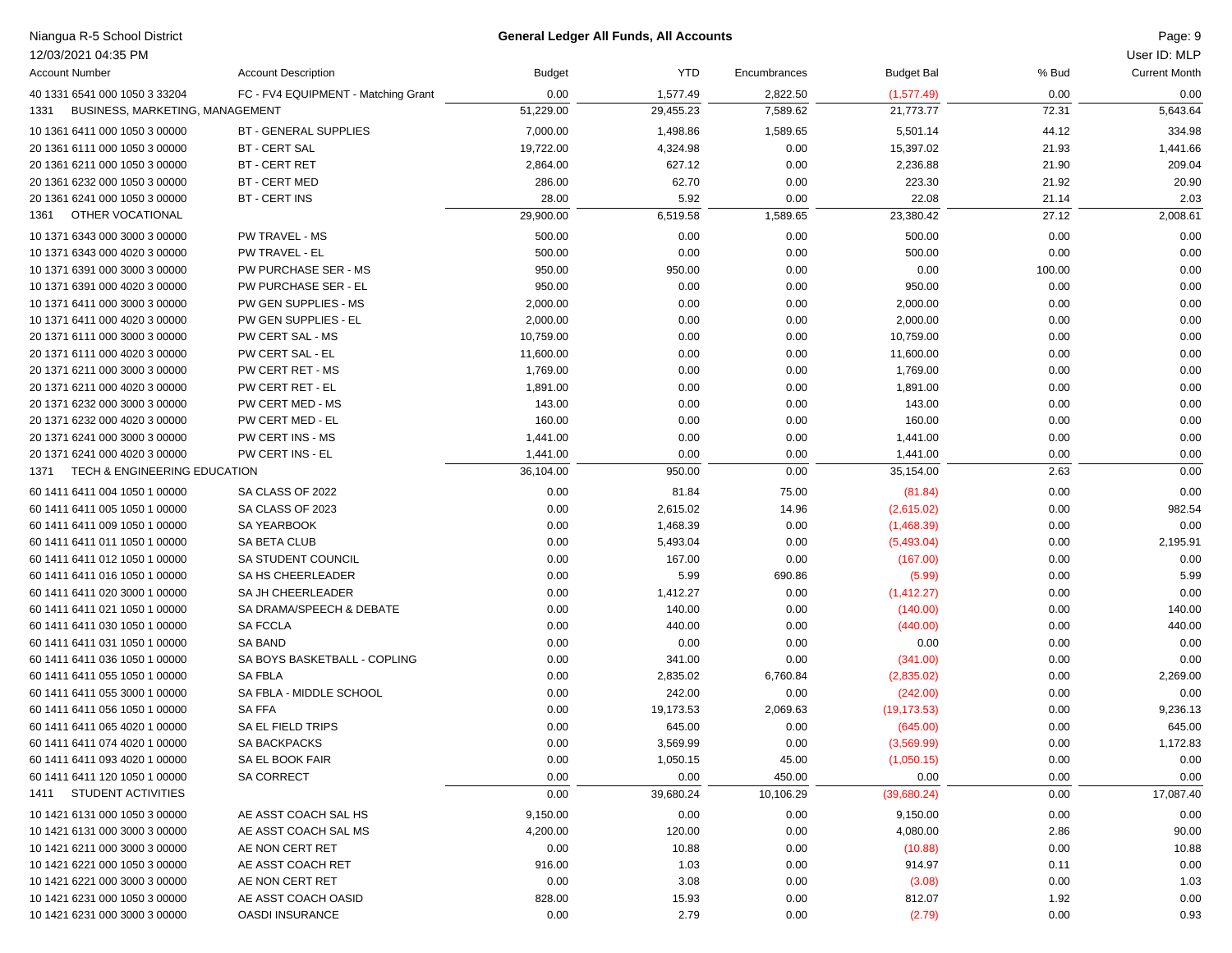| Niangua R-5 School District            |                             |               | <b>General Ledger All Funds, All Accounts</b> |              |                   |        | Page: 10             |
|----------------------------------------|-----------------------------|---------------|-----------------------------------------------|--------------|-------------------|--------|----------------------|
| 12/03/2021 04:35 PM                    |                             |               |                                               |              |                   |        | User ID: MLP         |
| <b>Account Number</b>                  | <b>Account Description</b>  | <b>Budget</b> | <b>YTD</b>                                    | Encumbrances | <b>Budget Bal</b> | % Bud  | <b>Current Month</b> |
| 10 1421 6232 000 1050 3 00000          | AE ASST COACH MED           | 194.00        | 0.22                                          | 0.00         | 193.78            | 0.11   | 0.00                 |
| 10 1421 6232 000 3000 3 00000          | <b>MEDICARE</b>             | 0.00          | 1.74                                          | 0.00         | (1.74)            | 0.00   | 1.30                 |
| 10 1421 6319 000 1050 3 00000          | AE OTHER PROF SER HS        | 200.00        | 312.50                                        | 0.00         | (112.50)          | 156.25 | 0.00                 |
| 10 1421 6319 000 3000 3 00000          | AE OTHER PROF SER MS        | 0.00          | 1,383.50                                      | 0.00         | (1,383.50)        | 0.00   | 0.00                 |
| 10 1421 6371 000 1050 3 00000          | DUES AND MEMBERSHIPS        | 0.00          | 1,308.20                                      | 0.00         | (1,308.20)        | 0.00   | 72.00                |
| 10 1421 6371 000 3000 3 00000          | DUES AND MEMBERSHIPS        | 0.00          | 450.00                                        | 0.00         | (450.00)          | 0.00   | 0.00                 |
| 10 1421 6391 000 1050 3 00000          | AE OFFICIAL PAY - HS        | 8,000.00      | 0.00                                          | 0.00         | 8,000.00          | 0.00   | 0.00                 |
| 10 1421 6391 000 3000 3 00000          | AE OFFICIAL PAY - MS        | 2,000.00      | 1,695.00                                      | 0.00         | 305.00            | 84.75  | 290.00               |
| 10 1421 6398 000 1050 3 00003          | AE ENTRY FEE - HS           | 2,500.00      | 315.00                                        | 60.00        | 2,185.00          | 15.00  | 50.00                |
| 10 1421 6398 000 3000 3 00003          | AE ENTRY FEE - MS           | 1,000.00      | 70.00                                         | 0.00         | 930.00            | 7.00   | 25.00                |
| 10 1421 6411 000 1050 3 00000          | AE GEN SUPPLIES - HS        | 2,000.00      | 1,034.00                                      | 0.00         | 966.00            | 51.70  | 0.00                 |
| 10 1421 6411 000 1050 3 00001          | AE GS/GIRLS UNIFORMS        | 2,500.00      | 0.00                                          | 0.00         | 2,500.00          | 0.00   | 0.00                 |
| 10 1421 6411 000 3000 3 00000          | AE GEN SUPPLIES - MS        | 2,000.00      | 354.00                                        | 0.00         | 1,646.00          | 17.70  | 0.00                 |
| 10 1421 6411 000 3000 3 00001          | AE GS/GIRLS UNIFORMS        | 1,500.00      | 0.00                                          | 0.00         | 1,500.00          | 0.00   | 0.00                 |
| 20 1421 6131 000 1050 3 00000          | AE COACH SAL - HS           | 19,800.00     | 3,021.75                                      | 0.00         | 16,778.25         | 15.26  | 828.75               |
| 20 1421 6131 000 1050 3 00099          | AE COACH SAL - SUM          | 0.00          | 1,652.50                                      | 0.00         | (1,652.50)        | 0.00   | 0.00                 |
| 20 1421 6131 000 3000 3 00000          | AE COACH SAL - MS           | 9,300.00      | 3,710.25                                      | 0.00         | 5,589.75          | 39.90  | 114.75               |
| 20 1421 6211 000 1050 3 00000          | AE COACH RET - HS           | 2,871.00      | 468.48                                        | 0.00         | 2,402.52          | 16.32  | 128.34               |
| 20 1421 6211 000 1050 3 00099          | AE CERT RET - HS            | 0.00          | 239.60                                        | 0.00         | (239.60)          | 0.00   | 0.00                 |
| 20 1421 6211 000 3000 3 00000          | AE COACH RET - MS           | 1,349.00      | 562.94                                        | 0.00         | 786.06            | 41.73  | 18.99                |
| 20 1421 6232 000 1050 3 00000          | AE MEDICARE TR              | 287.00        | 42.62                                         | 0.00         | 244.38            | 14.85  | 11.70                |
| 20 1421 6232 000 1050 3 00099          | <b>MEDICARE</b>             | 0.00          | 23.95                                         | 0.00         | (23.95)           | 0.00   | 0.00                 |
| 20 1421 6232 000 3000 3 00000          | <b>MEDICARE</b>             | 135.00        | 52.38                                         | 0.00         | 82.62             | 38.80  | 1.59                 |
| 20 1421 6241 000 1050 3 00000          | <b>EMPLOYEE INSURANCE</b>   | 0.00          | 208.93                                        | 0.00         | (208.93)          | 0.00   | 56.28                |
| 20 1421 6241 000 3000 3 00000          | <b>EMPLOYEE INSURANCE</b>   | 0.00          | 172.04                                        | 0.00         | (172.04)          | 0.00   | 16.20                |
| 1421<br>1421                           |                             | 70,730.00     | 17,233.31                                     | 60.00        | 53,496.69         | 24.45  | 1,717.74             |
| 20 1911 6311 000 1050 3 00000          | TU TO OTHER DISTRICTS       | 20,000.00     | 29,872.29                                     | 0.00         | (9,872.29)        | 149.36 | 14,280.00            |
| TUITION TO OTHER DIST IN STATE<br>1911 |                             | 20,000.00     | 29,872.29                                     | 0.00         | (9,872.29)        | 149.36 | 14,280.00            |
| 20 1921 6311 000 1050 3 00000          | TU AREA VOC SCH FEES        | 9,000.00      | 0.00                                          | 0.00         | 9,000.00          | 0.00   | 0.00                 |
| ADULST CAREER EDUCATION<br>1921        |                             | 9,000.00      | 0.00                                          | 0.00         | 9,000.00          | 0.00   | 0.00                 |
| 20 1941 6311 000 3000 3 00000          | CES CONT EDUCN SER MS       | 2,400.00      | 0.00                                          | 0.00         | 2,400.00          | 0.00   | 0.00                 |
| 1941<br>1941                           |                             | 2,400.00      | 0.00                                          | 0.00         | 2,400.00          | 0.00   | 0.00                 |
| 10 2121 6343 000 1050 3 00000          | <b>GU TRAVEL HS</b>         | 100.00        | 0.00                                          | 0.00         | 100.00            | 0.00   | 0.00                 |
| 10 2121 6391 000 1050 3 00000          | <b>GU PURCHASE SERVICE</b>  | 100.00        | 0.00                                          | 0.00         | 100.00            | 0.00   | 0.00                 |
| 10 2121 6411 000 1050 3 00000          | <b>GU GEN SUPPLIES/TEST</b> | 4,000.00      | 1,152.14                                      | 43.64        | 2,847.86          | 29.89  | 0.00                 |
| 20 2121 6111 000 1050 3 00000          | <b>GU CERT SAL - HS</b>     | 18,378.00     | 4,604.25                                      | 0.00         | 13,773.75         | 25.05  | 1,534.75             |
| 20 2121 6111 000 3000 3 00000          | <b>GU CERT SAL - MS</b>     | 18,378.00     | 4,604.28                                      | 0.00         | 13,773.72         | 25.05  | 1,534.76             |
| 20 2121 6111 000 4020 3 00000          | <b>GU CERT SAL - EL</b>     | 36,756.00     | 9,208.53                                      | 0.00         | 27,547.47         | 25.05  | 3,069.51             |
| 20 2121 6211 000 1050 3 00000          | <b>GU CERT RET - HS</b>     | 3,025.00      | 667.62                                        | 0.00         | 2,357.38          | 22.07  | 222.54               |
| 20 2121 6211 000 3000 3 00000          | <b>GU CERT RET - MS</b>     | 3,025.00      | 667.62                                        | 0.00         | 2,357.38          | 22.07  | 222.54               |
| 20 2121 6211 000 4020 3 00000          | <b>GU CERT RET - EL</b>     | 6,050.00      | 1,335.24                                      | 0.00         | 4,714.76          | 22.07  | 445.08               |
| 20 2121 6232 000 1050 3 00000          | <b>CERT MEDICARE</b>        | 267.00        | 66.76                                         | 0.00         | 200.24            | 25.00  | 22.25                |
| 20 2121 6232 000 3000 3 00000          | <b>CERT MEDICARE</b>        | 267.00        | 66.78                                         | 0.00         | 200.22            | 25.01  | 22.26                |
| 20 2121 6232 000 4020 3 00000          | <b>CERT MEDICARE</b>        | 533.00        | 133.53                                        | 0.00         | 399.47            | 25.05  | 44.51                |
| 20 2121 6241 000 1050 3 00000          | <b>GU CERT INS - HS</b>     | 2,485.00      | 6.09                                          | 0.00         | 2,478.91          | 0.25   | 2.03                 |
| 20 2121 6241 000 3000 3 00000          | <b>GU CERT INS - MS</b>     | 2,484.00      | 6.09                                          | 0.00         | 2,477.91          | 0.25   | 2.03                 |
| 20 2121 6241 000 4020 3 00000          | <b>GU CERT INS - EL</b>     | 4,969.00      | 12.18                                         | 0.00         | 4,956.82          | 0.25   | 4.06                 |
| 2121<br>SERVICE AREA DIRECTION         |                             | 100,817.00    | 22,531.11                                     | 43.64        | 78,285.89         | 22.39  | 7,126.32             |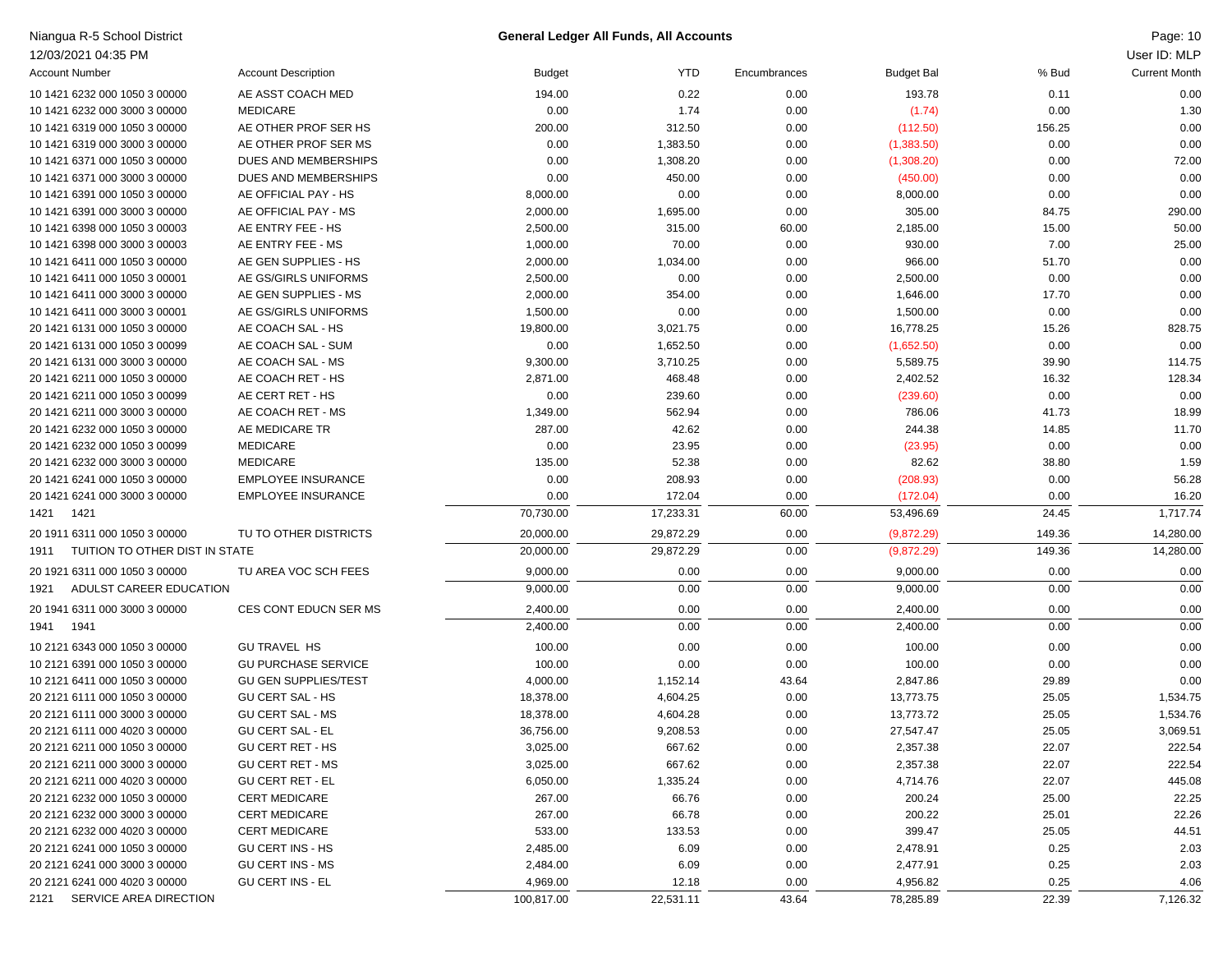| Niangua R-5 School District                             |                                    |           | General Ledger All Funds, All Accounts |              |                   |        | Page: 11             |
|---------------------------------------------------------|------------------------------------|-----------|----------------------------------------|--------------|-------------------|--------|----------------------|
| 12/03/2021 04:35 PM                                     |                                    |           |                                        |              |                   |        | User ID: MLP         |
| <b>Account Number</b>                                   | <b>Account Description</b>         | Budget    | <b>YTD</b>                             | Encumbrances | <b>Budget Bal</b> | % Bud  | <b>Current Month</b> |
| 10 2125 6151 000 1050 3 00000                           | <b>MOSIS NON CERT SAL</b>          | 12,400.00 | 4,166.65                               | 0.00         | 8,233.35          | 33.60  | 833.33               |
| 10 2125 6171 000 1050 3 00000                           | MOSIS - UNUSED SICK PAY            | 200.00    | 0.00                                   | 0.00         | 200.00            | 0.00   | 0.00                 |
| 10 2125 6221 000 1050 3 00000                           | <b>MOSIS NON CERT RET</b>          | 655.00    | 0.00                                   | 0.00         | 655.00            | 0.00   | 0.00                 |
| 10 2125 6231 000 1050 3 00000                           | MOSIS NON CERT OASDI               | 770.00    | 258.35                                 | 0.00         | 511.65            | 33.55  | 51.67                |
| 10 2125 6232 000 1050 3 00000                           | MOSIS NON CERT MED                 | 180.00    | 60.40                                  | 0.00         | 119.60            | 33.56  | 12.08                |
| RECORD MAINTENANCE SERVICES<br>2125                     |                                    | 14,205.00 | 4,485.40                               | 0.00         | 9,719.60          | 31.58  | 897.08               |
| 10 2134 6151 000 1050 3 00000                           | NU NON CERT SAL HS                 | 6,975.00  | 2,381.13                               | 0.00         | 4,593.87          | 34.14  | 793.71               |
| 10 2134 6151 000 3000 3 00000                           | NU NON CERT SAL MS                 | 6,974.00  | 2,381.13                               | 0.00         | 4,592.87          | 34.14  | 793.71               |
| 10 2134 6151 000 4020 3 00000                           | NU NON CERT SAL EL                 | 6,975.00  | 2,381.82                               | 0.00         | 4,593.18          | 34.15  | 793.94               |
| 10 2134 6221 000 1050 3 00000                           | NU NON CERT RET HS                 | 589.00    | 191.46                                 | 0.00         | 397.54            | 32.51  | 63.82                |
| 10 2134 6221 000 3000 3 00000                           | NU NON CERT RET MS                 | 588.00    | 191.46                                 | 0.00         | 396.54            | 32.56  | 63.82                |
| 10 2134 6221 000 4020 3 00000                           | NU NON CERT RET EL                 | 589.00    | 191.55                                 | 0.00         | 397.45            | 32.52  | 63.85                |
| 10 2134 6231 000 1050 3 00000                           | NU NON CERT OASDI HS               | 436.00    | 106.68                                 | 0.00         | 329.32            | 24.47  | 35.56                |
| 10 2134 6231 000 3000 3 00000                           | NU NON CERT OASDI MS               | 436.00    | 106.71                                 | 0.00         | 329.29            | 24.47  | 35.57                |
| 10 2134 6231 000 4020 3 00000                           | NU NON CERT OASDI EL               | 436.00    | 106.77                                 | 0.00         | 329.23            | 24.49  | 35.59                |
| 10 2134 6232 000 1050 3 00000                           | NU NON CERT MED HS                 | 101.00    | 24.99                                  | 0.00         | 76.01             | 24.74  | 8.33                 |
| 10 2134 6232 000 3000 3 00000                           | NU NON CERT MED MS                 | 101.00    | 24.96                                  | 0.00         | 76.04             | 24.71  | 8.32                 |
| 10 2134 6232 000 4020 3 00000                           | NU NON CERT MED EL                 | 102.00    | 24.93                                  | 0.00         | 77.07             | 24.44  | 8.31                 |
| 10 2134 6241 000 1050 3 00000                           | NU NON CERT INS HS                 | 0.00      | 414.06                                 | 0.00         | (414.06)          | 0.00   | 138.02               |
| 10 2134 6241 000 3000 3 00000                           | NU NON CERT INS MS                 | 0.00      | 414.00                                 | 0.00         | (414.00)          | 0.00   | 138.00               |
| 10 2134 6241 000 4020 3 00000                           | NU NON CERT INS EL                 | 0.00      | 414.12                                 | 0.00         | (414.12)          | 0.00   | 138.04               |
| 10 2134 6343 000 4020 0 00000                           | <b>NU TRAVEL</b>                   | 100.00    | 0.00                                   | 0.00         | 100.00            | 0.00   | 0.00                 |
| 10 2134 6391 000 4020 3 00000                           | NU PURCHASE SERVICE                | 500.00    | 0.00                                   | 310.00       | 500.00            | 62.00  | 0.00                 |
| 10 2134 6411 000 4020 3 00000                           | NU GENERAL SUPPLIES                | 1,500.00  | 899.16                                 | 151.35       | 600.84            | 70.03  | 275.99               |
| 40 2134 6541 000 4020 0 00000                           | <b>NU EQUIPMENT</b>                | 0.00      | 1,350.00                               | 0.00         | (1,350.00)        | 0.00   | 0.00                 |
| <b>NURSING SERVICES</b><br>2134                         |                                    | 26,402.00 | 11,604.93                              | 461.35       | 14,797.07         | 45.70  | 3,394.58             |
| 10 2152 6391 000 4020 3 12210                           | TS SP PURCH SERV EL                | 6,400.00  | 5,810.99                               | 0.00         | 589.01            | 90.80  | 0.00                 |
| SPEECH PATHOLOGY SERVICES<br>2152                       |                                    | 6,400.00  | 5,810.99                               | 0.00         | 589.01            | 90.80  | 0.00                 |
| 10 2162 6391 000 1050 3 12210                           | TS OT PURCH SERV HS                | 850.00    | 340.00                                 | 0.00         | 510.00            | 40.00  | 136.00               |
| 10 2162 6391 000 3000 3 12210                           | TS OT PURCH SERV MS                | 550.00    | 782.00                                 | 0.00         | (232.00)          | 142.18 | 476.00               |
| 10 2162 6391 000 4020 3 12210                           | TS OT PURCH SERV EL                | 9,300.00  | 2,839.00                               | 0.00         | 6,461.00          | 30.53  | 1,258.00             |
| OT RELATED SERVICES<br>2162                             |                                    | 10,700.00 | 3,961.00                               | 0.00         | 6,739.00          | 37.02  | 1,870.00             |
| 10 2172 6391 000 3000 3 12210                           | TS PT PURCH SERV MS                | 3,000.00  | 654.00                                 | 0.00         | 2,346.00          | 21.80  | 0.00                 |
| 10 2172 6391 000 4020 3 12210                           | TS PT PURCH SERV EL                | 2,500.00  | 1,018.00                               | 0.00         | 1,482.00          | 40.72  | 0.00                 |
| PT RELATED SERVICES<br>2172                             |                                    | 5,500.00  | 1,672.00                               | 0.00         | 3,828.00          | 30.40  | 0.00                 |
| 10 2182 6391 000 3000 3 12210                           | TS VS PURCH SERV MS                | 1,500.00  | 420.00                                 | 0.00         | 1,080.00          | 28.00  | 240.00               |
| VISUALLY IMPAIRED SERVICES<br>2182                      |                                    | 1,500.00  | 420.00                                 | 0.00         | 1,080.00          | 28.00  | 240.00               |
| 10 2213 6319 000 1050 4 46500                           | TITLE II.A - GE STAFF REG FEE - HS | 2,500.00  | 0.00                                   | 0.00         | 2,500.00          | 0.00   | 0.00                 |
| 10 2213 6319 000 3000 4 46500                           | TITLE II.A - GE STAFF REG FEE - MS | 1,500.00  | 0.00                                   | 0.00         | 1,500.00          | 0.00   | 0.00                 |
| 10 2213 6319 000 4020 4 46500                           | TITLE II.A - GE STAFF REG FEE - EL | 1,000.00  | 0.00                                   | 0.00         | 1,000.00          | 0.00   | 0.00                 |
| 10 2213 6343 000 1050 4 46500                           | TITLE II.A - GE STAFF TRAVEL - HS  | 1,000.00  | 0.00                                   | 0.00         | 1,000.00          | 0.00   | 0.00                 |
| 10 2213 6343 000 3000 4 46500                           | TITLE II.A - GE STAFF TRAVEL - MS  | 1,000.00  | 0.00                                   | 0.00         | 1,000.00          | 0.00   | 0.00                 |
| 10 2213 6343 000 4020 4 46500                           | TITLE II.A - GE STAFF TRAVEL - EL  | 1,000.00  | 291.42                                 | 0.00         | 708.58            | 29.14  | 0.00                 |
| INSTRUCTIONAL STAFF TRAINING<br>2213<br><b>SERVICES</b> |                                    | 8,000.00  | 291.42                                 | 0.00         | 7,708.58          | 3.64   | 0.00                 |
| 10 2214 6319 000 1050 3 00000                           | PD REG FEE - HS                    | 0.00      | 561.67                                 | 315.67       | (561.67)          | 0.00   | 0.00                 |
| 10 2214 6319 000 3000 3 00000                           | PD REG FEE - MS                    | 0.00      | 291.66                                 | 291.66       | (291.66)          | 0.00   | 0.00                 |
| 10 2214 6319 000 4020 3 00000                           | PD REG FEE - EL                    | 3,000.00  | 1,092.37                               | 291.67       | 1,907.63          | 46.13  | 0.00                 |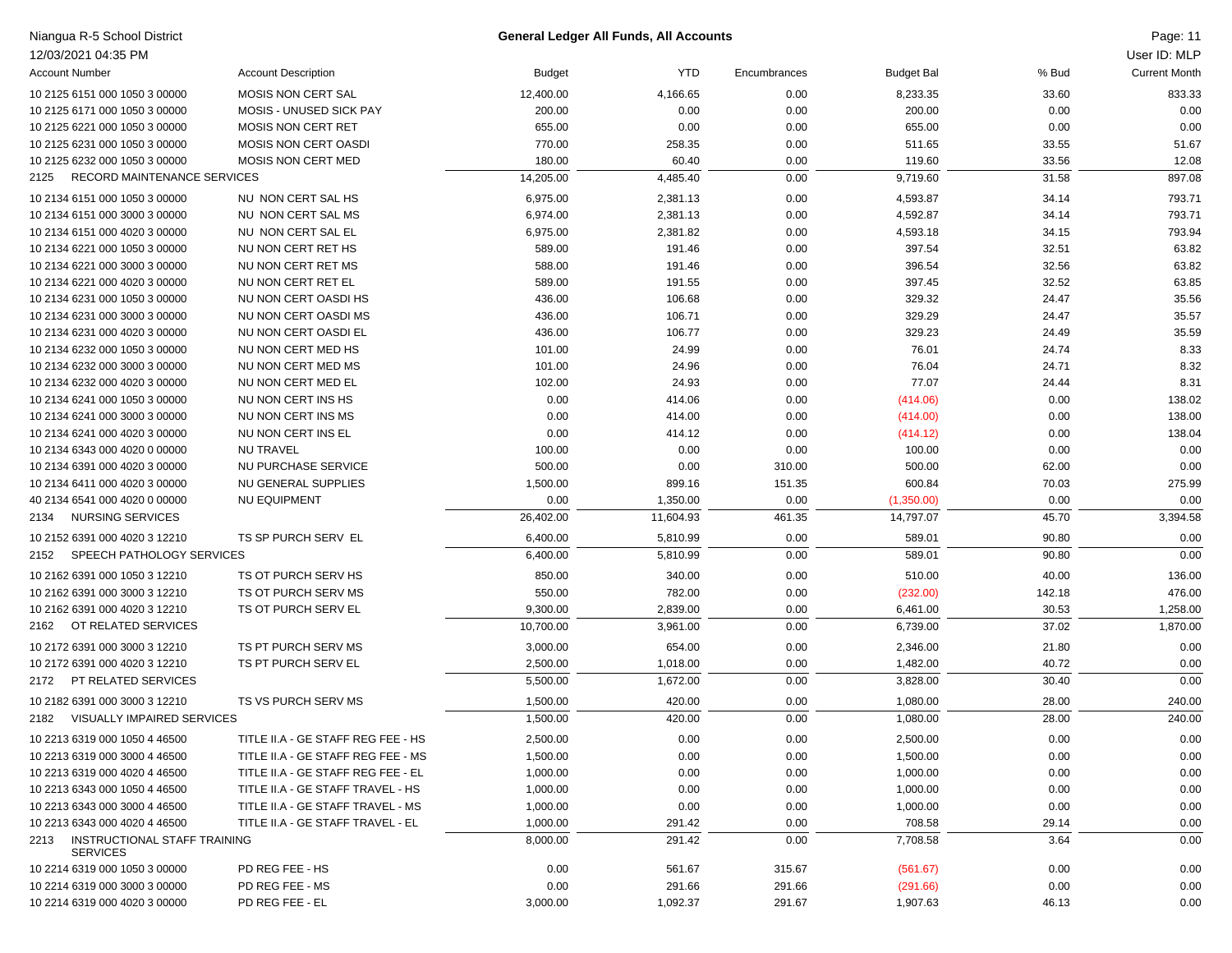| Niangua R-5 School District                                    |                                                 |                        | <b>General Ledger All Funds, All Accounts</b> |              |                   |        | Page: 12             |
|----------------------------------------------------------------|-------------------------------------------------|------------------------|-----------------------------------------------|--------------|-------------------|--------|----------------------|
| 12/03/2021 04:35 PM                                            |                                                 |                        |                                               |              |                   |        | User ID: MLP         |
| <b>Account Number</b>                                          | <b>Account Description</b>                      | <b>Budget</b>          | <b>YTD</b>                                    | Encumbrances | <b>Budget Bal</b> | % Bud  | <b>Current Month</b> |
| 10 2214 6343 000 1050 3 00000                                  | PD TRAVEL - HS                                  | 1,500.00               | 0.00                                          | 0.00         | 1,500.00          | 0.00   | 0.00                 |
| 10 2214 6343 000 3000 3 00000                                  | PD TRAVEL - MS                                  | 750.00                 | 0.00                                          | 0.00         | 750.00            | 0.00   | 0.00                 |
| 10 2214 6343 000 4020 3 00000                                  | PD TRAVEL - EL                                  | 4,000.00               | 1,481.11                                      | 217.68       | 2,518.89          | 42.47  | 370.35               |
| 10 2214 6391 000 1050 3 00000                                  | PD PURCHASED SEV HS                             | 200.00                 | 400.00                                        | 0.00         | (200.00)          | 200.00 | 0.00                 |
| 10 2214 6391 000 3000 3 00000                                  | PD PURCHASED SEV MS                             | 300.00                 | 0.00                                          | 0.00         | 300.00            | 0.00   | 0.00                 |
| 10 2214 6391 000 4020 3 00000                                  | PD PURCHASED SEV EL                             | 600.00                 | 40.43                                         | 0.00         | 559.57            | 6.74   | 40.43                |
| 10 2214 6411 000 1050 3 00000                                  | PD GEN SUPPLIES - HS                            | 200.00                 | 0.00                                          | 0.00         | 200.00            | 0.00   | 0.00                 |
| PROFESSIONAL DEVELOPMENT<br>2214                               |                                                 | 10,550.00              | 3,867.24                                      | 1,116.68     | 6,682.76          | 47.24  | 410.78               |
| 10 2221 6319 000 1050 3 00000                                  | LB OTHER PROF/TECHNICAL<br><b>SERVICES</b>      | 430.00                 | 0.00                                          | 0.00         | 430.00            | 0.00   | 0.00                 |
| 10 2221 6319 000 3000 3 00000                                  | LB OTHER PROF/TECHNICAL<br><b>SERVICES</b>      | 430.00                 | 0.00                                          | 0.00         | 430.00            | 0.00   | 0.00                 |
| 10 2221 6319 000 4020 3 00000                                  | LB OTHER PROF/TECHNICAL<br><b>SERVICES</b>      | 430.00                 | 0.00                                          | 0.00         | 430.00            | 0.00   | 0.00                 |
| SERVICE AREA DIRECTION<br>2221                                 |                                                 | 1,290.00               | 0.00                                          | 0.00         | 1,290.00          | 0.00   | 0.00                 |
| 10 2222 6411 000 1050 3 00000                                  | LB GEN SUPPLIES - HS                            | 500.00                 | 0.00                                          | 0.00         | 500.00            | 0.00   | 0.00                 |
| 10 2222 6411 000 3000 3 00000                                  | LB GEN SUPPLIES - MS                            | 500.00                 | 0.00                                          | 0.00         | 500.00            | 0.00   | 0.00                 |
| 10 2222 6411 000 4020 3 00000                                  | LB GEN SUPPLIES - EL                            | 500.00                 | 124.76                                        | 0.00         | 375.24            | 24.95  | 0.00                 |
| 10 2222 6441 000 1050 3 00000                                  | LB LIBRARY BOOKS HS                             | 500.00                 | 0.00                                          | 0.00         | 500.00            | 0.00   | 0.00                 |
| 10 2222 6441 000 3000 3 00000                                  | LB LIBRARY BOOKS MS                             | 500.00                 | 0.00                                          | 0.00         | 500.00            | 0.00   | 0.00                 |
| 10 2222 6441 000 4020 3 00000                                  | LB LIBRARY BOOKS EL                             | 500.00                 | 388.36                                        | 0.00         | 111.64            | 77.67  | 388.36               |
| 10 2222 6451 000 1050 3 00000                                  | LB RESOURCE MAT - HS                            | 275.00                 | 0.00                                          | 0.00         | 275.00            | 0.00   | 0.00                 |
| 10 2222 6451 000 4020 3 00000                                  | LB RESOURCE MAT - EL                            | 0.00                   | 135.80                                        | 0.00         | (135.80)          | 0.00   | 135.80               |
| 20 2222 6111 000 1050 3 00000                                  | LB CERT SAL - HS                                | 0.00                   | 1,455.99                                      | 0.00         | (1,455.99)        | 0.00   | 485.33               |
| 20 2222 6111 000 3000 3 00000                                  | LB CERT SAL - MS                                | 0.00                   | 1,455.99                                      | 0.00         | (1,455.99)        | 0.00   | 485.33               |
| 20 2222 6111 000 4020 3 00000                                  | LB CERT SAL - EL                                | 17,472.00              | 1,455.99                                      | 0.00         | 16,016.01         | 8.33   | 485.33               |
| 20 2222 6211 000 1050 3 00000                                  | LB CERT RET - HS                                | 0.00                   | 236.11                                        | 0.00         | (236.11)          | 0.00   | 78.69                |
| 20 2222 6211 000 3000 3 00000                                  | LB CERT RET - MS                                | 0.00                   | 236.07                                        | 0.00         | (236.07)          | 0.00   | 78.69                |
| 20 2222 6211 000 4020 3 00000                                  | LB CERT RET - EL                                | 2,837.00               | 236.07                                        | 0.00         | 2,600.93          | 8.32   | 78.69                |
| 20 2222 6232 000 1050 3 00000                                  | LB CERT MED - HS                                | 0.00                   | 19.68                                         | 0.00         | (19.68)           | 0.00   | 6.58                 |
| 20 2222 6232 000 3000 3 00000                                  | LB CERT MED - MS                                | 254.00                 | 19.74                                         | 0.00         | 234.26            | 7.77   | 6.58                 |
| 20 2222 6232 000 4020 3 00000                                  | LB CERT MED - EL                                | 0.00                   | 19.74                                         | 0.00         | (19.74)           | 0.00   | 6.58                 |
| 20 2222 6241 000 1050 3 00000                                  | LB CERT INS - HS                                | 0.00                   | 173.91                                        | 0.00         | (173.91)          | 0.00   | 57.97                |
| 20 2222 6241 000 3000 3 00000                                  | LB CERT INS - MS                                | 0.00                   | 173.91                                        | 0.00         | (173.91)          | 0.00   | 57.97                |
| 20 2222 6241 000 4020 3 00000                                  | LB CERT INS - EL                                | 2,837.00               | 173.91                                        | 0.00         | 2,663.09          | 6.13   | 57.97                |
| <b>SCHOOL LIBRARY SERVICES</b><br>2222                         |                                                 | 26,675.00              | 6,306.03                                      | 0.00         | 20,368.97         | 23.64  | 2,409.87             |
| 10 2225 6361 000 1050 4 42400                                  | TECH COMMUNICATION - HS                         | 0.00                   | 6,245.88                                      | 0.00         | (6,245.88)        | 0.00   | 0.00                 |
| 10 2225 6361 000 3000 4 42400                                  | TECH COMMUNICATION - MS                         | 0.00                   | 6,245.87                                      | 0.00         | (6,245.87)        | 0.00   | 0.00                 |
|                                                                |                                                 |                        |                                               | 0.00         |                   |        | 275.00               |
| 10 2225 6361 000 4020 4 42400<br>10 2225 6391 000 1050 3 00000 | TECH COMMUNICATION - EL<br>TEC TECH CONTRACT HS | 0.00                   | 6,520.87                                      |              | (6,520.87)        | 0.00   |                      |
| 10 2225 6391 000 3000 3 00000                                  | TEC TECH CONTRACT MS                            | 10,600.00<br>10,600.00 | 5,269.35                                      | 0.00         | 5,330.65          | 49.71  | 1,055.34<br>983.33   |
| 10 2225 6391 000 4020 3 00000                                  | TEC TECH CONTRACT EL                            |                        | 5,197.32                                      | 0.00         | 5,402.68          | 49.03  | 983.33               |
| 10 2225 6412 000 1050 3 00000                                  | TEC TECH SUPPLIES HS                            | 10,600.00              | 5,197.33                                      | 0.00         | 5,402.67          | 49.03  |                      |
|                                                                |                                                 | 2,000.00               | 12,719.31                                     | 0.00         | (10,719.31)       | 635.97 | 0.00                 |
| 10 2225 6412 000 1050 4 42400<br>10 2225 6412 000 3000 3 00000 | TECH SUPPLIES - HS CARES                        | 0.00                   | 1,954.33                                      | 0.00         | (1,954.33)        | 0.00   | 0.00                 |
|                                                                | TEC TECH SUPPLIES MS                            | 2,000.00               | 2,439.54                                      | 0.00         | (439.54)          | 121.98 | 0.00                 |
| 10 2225 6412 000 3000 4 42400                                  | TECH SUPPLIES - MS CARES                        | 0.00                   | 1,954.33                                      | 0.00         | (1,954.33)        | 0.00   | 0.00                 |
| 10 2225 6412 000 4020 3 00000                                  | TEC TECH SUPPLIES EL                            | 2,000.00               | 16,611.55                                     | 0.00         | (14,611.55)       | 830.58 | 0.00                 |
| 10 2225 6412 000 4020 4 42400                                  | TECH SUPPLIES - EL CARES                        | 0.00                   | 1,954.34                                      | 0.00         | (1,954.34)        | 0.00   | 0.00                 |
| 40 2225 6543 000 1050 3 00000                                  | TEC TECH EQUIP - HS                             | 2,000.00               | 11,676.41                                     | 0.00         | (9,676.41)        | 583.82 | 8,806.41             |
| 40 2225 6543 000 3000 3 00000                                  | TEC TECH EQUIP - MS                             | 2,000.00               | 11,676.40                                     | 0.00         | (9,676.40)        | 583.82 | 8,806.40             |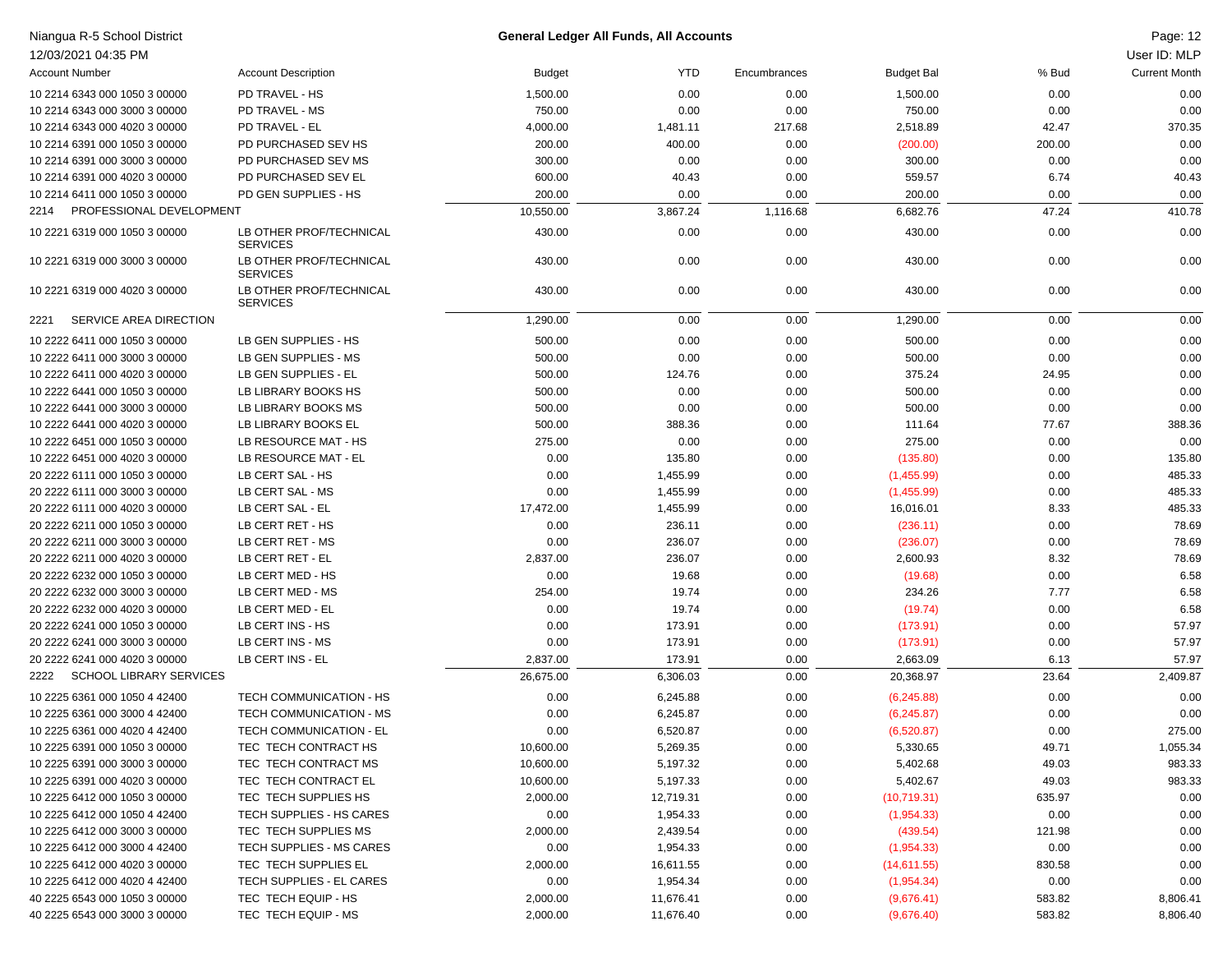| Niangua R-5 School District            |                               | <b>General Ledger All Funds, All Accounts</b> |            |              |                   |         | Page: 13             |
|----------------------------------------|-------------------------------|-----------------------------------------------|------------|--------------|-------------------|---------|----------------------|
| 12/03/2021 04:35 PM                    |                               |                                               |            |              |                   |         | User ID: MLP         |
| <b>Account Number</b>                  | <b>Account Description</b>    | <b>Budget</b>                                 | <b>YTD</b> | Encumbrances | <b>Budget Bal</b> | % Bud   | <b>Current Month</b> |
| 40 2225 6543 000 4020 3 00000          | TEC TECH EQUIP - EL           | 2,000.00                                      | 11,676.40  | 0.00         | (9,676.40)        | 583.82  | 8,806.40             |
| COMPUTER-ASSISTED INSTRUCTION<br>2225  |                               | 43,800.00                                     | 107,339.23 | 0.00         | (63, 539.23)      | 245.07  | 29,716.21            |
| 10 2311 6315 000 0000 1 00000          | <b>BE AUDIT SERVICES</b>      | 7,500.00                                      | 0.00       | 0.00         | 7,500.00          | 0.00    | 0.00                 |
| 10 2311 6317 000 0000 1 00000          | <b>BE LEGAL SERVICES</b>      | 7,000.00                                      | 17,534.44  | 0.00         | (10,534.44)       | 250.49  | 16,249.94            |
| 10 2311 6318 000 0000 1 00000          | BE ELECTION SERVICES          | 1,700.00                                      | 0.00       | 0.00         | 1,700.00          | 0.00    | 0.00                 |
| 10 2311 6319 000 0000 1 00000          | BE OTHER PRO SERVICES         | 10,000.00                                     | 0.00       | 0.00         | 10,000.00         | 0.00    | 0.00                 |
| 10 2311 6343 000 0000 1 00000          | <b>BE TRAVEL</b>              | 500.00                                        | 0.00       | 0.00         | 500.00            | 0.00    | 0.00                 |
| 10 2311 6352 000 0000 1 00000          | BE LIABILITY INSURANC         | 2,800.00                                      | 0.00       | 0.00         | 2,800.00          | 0.00    | 0.00                 |
| 10 2311 6353 000 0000 1 00000          | <b>BE FIDELITY PREMIUM</b>    | 100.00                                        | 0.00       | 0.00         | 100.00            | 0.00    | 0.00                 |
| 10 2311 6359 000 0000 1 00000          | JUDGMENTS AGAINST LEA         | 0.00                                          | 0.00       | 0.00         | 0.00              | 0.00    | 0.00                 |
| 10 2311 6362 000 0000 1 00000          | <b>BE ADVERTISING</b>         | 1,000.00                                      | 0.00       | 0.00         | 1,000.00          | 0.00    | 0.00                 |
| 10 2311 6371 000 0000 1 00000          | BE DUES/MEMBERSHIPS           | 3,800.00                                      | 3,175.00   | 0.00         | 625.00            | 83.55   | 0.00                 |
| 10 2311 6411 000 0000 1 00000          | BE GENERAL SUPPLIES           | 1,000.00                                      | 0.00       | 0.00         | 1,000.00          | 0.00    | 0.00                 |
| <b>SERVICE AREA</b><br>2311            |                               | 35,400.00                                     | 20,709.44  | 0.00         | 14,690.56         | 58.50   | 16,249.94            |
| 10 2321 6151 000 0000 3 00000          | EA NON CERT SAL               | 38,571.00                                     | 0.00       | 0.00         | 38,571.00         | 0.00    | 0.00                 |
| 10 2321 6221 000 0000 3 00000          | EA NON CERT RET               | 2,970.00                                      | 0.00       | 0.00         | 2,970.00          | 0.00    | 0.00                 |
| 10 2321 6231 000 0000 3 00000          | EA NON CERT OASDI             | 2,411.00                                      | 0.00       | 0.00         | 2,411.00          | 0.00    | 0.00                 |
| 10 2321 6232 000 0000 3 00000          | EA NON CERT MED               | 560.00                                        | 0.00       | 0.00         | 560.00            | 0.00    | 0.00                 |
| 10 2321 6319 000 0000 3 00000          | EA OTHER PROF SERV            | 750.00                                        | 287.50     | 0.00         | 462.50            | 38.33   | 3.50                 |
| 10 2321 6343 000 0000 3 00000          | <b>EA TRAVEL</b>              | 1,500.00                                      | 0.00       | 0.00         | 1,500.00          | 0.00    | 0.00                 |
| 10 2321 6361 000 0000 3 00000          | EA COMMUNICATION              | 750.00                                        | (828.90)   | 220.00       | 1,578.90          | (81.19) | 0.00                 |
| 10 2321 6371 000 0000 3 00000          | EA DUES/MEMBERSHIP            | 1,500.00                                      | 1,430.00   | 0.00         | 70.00             | 95.33   | 0.00                 |
| 10 2321 6391 000 0000 3 00000          | EA OTHER PURCHASE SER         | 500.00                                        | 4.50       | 0.00         | 495.50            | 0.90    | 0.00                 |
| 10 2321 6411 000 0000 3 00000          | EA GENERAL SUPPLIES           | 3,000.00                                      | 746.72     | 84.66        | 2,253.28          | 27.71   | 0.00                 |
| 10 2321 6411 000 0000 3 00026          | EA GS - STAFF                 | 5,000.00                                      | 3,128.96   | 527.09       | 1,871.04          | 73.12   | 1,210.39             |
| 20 2321 6111 000 0000 3 00000          | <b>EA CERT SAL</b>            | 90,000.00                                     | 37,500.00  | 0.00         | 52,500.00         | 41.67   | 7,500.00             |
| 20 2321 6141 000 1000 3 00000          | EA UNUSED LEAVE PAY/OR        | 3,045.00                                      | 0.00       | 0.00         | 3,045.00          | 0.00    | 0.00                 |
|                                        | <b>SEVERANCE</b>              |                                               |            |              |                   |         |                      |
| 20 2321 6211 000 0000 3 00000          | <b>EA CERT RET</b>            | 11,800.00                                     | 5,734.75   | 0.00         | 6,065.25          | 48.60   | 1,146.95             |
| 20 2321 6232 000 0000 3 00000          | <b>EA CERT MED</b>            | 1,102.00                                      | 509.45     | 0.00         | 592.55            | 46.23   | 104.76               |
| 20 2321 6241 000 0000 3 00000          | EA CERT INS                   | 4,249.00                                      | 2,131.00   | 0.00         | 2,118.00          | 50.15   | 426.20               |
| 2321 OFFICE OF THE SUPERINTENDENT      |                               | 167,708.00                                    | 50,643.98  | 831.75       | 117,064.02        | 30.69   | 10,391.80            |
| 10 2329 6231 000 4020 3 00000          | FD NON CERT OASDI             | 248.00                                        | 0.00       | 0.00         | 248.00            | 0.00    | 0.00                 |
| 10 2329 6391 000 1050 3 00000          | OE - OTHER PURCHASED SERVICES | 1,500.00                                      | 0.00       | 0.00         | 1,500.00          | 0.00    | 0.00                 |
| 20 2329 6112 000 0000 3 00000          | ATHLETIC DIRECTOR - CERT SAL  | 4,200.00                                      | 1,428.00   | 0.00         | 2,772.00          | 34.00   | 357.00               |
| 20 2329 6112 000 0000 3 12210          | SPED DIRECTOR - CERT SAL      | 7,700.00                                      | 0.00       | 0.00         | 7,700.00          | 0.00    | 0.00                 |
| 20 2329 6112 000 4020 4 45100          | FEDERAL PROGRAM - CERT SAL    | 4,000.00                                      | 1,020.00   | 0.00         | 2,980.00          | 25.50   | 340.00               |
| 20 2329 6211 000 0000 3 00000          | ATHLETIC DIRECTOR - CERT RET  | 609.00                                        | 222.60     | 0.00         | 386.40            | 36.55   | 55.65                |
| 20 2329 6211 000 4020 3 12210          | SPED DIRECTOR - CERT RET      | 1,117.00                                      | 0.00       | 0.00         | 1,117.00          | 0.00    | 0.00                 |
| 20 2329 6211 000 4020 4 45100          | FEDERAL PROGRAM - CERT RET    | 580.00                                        | 147.90     | 0.00         | 432.10            | 25.50   | 49.30                |
| 20 2329 6232 000 0000 3 00000          | ATHLETIC DIRECTOR - CERT MED  | 61.00                                         | 20.08      | 0.00         | 40.92             | 32.92   | 5.02                 |
| 20 2329 6232 000 4020 3 12210          | SPED DIRECTOR - CERT MET      | 112.00                                        | 0.00       | 0.00         | 112.00            | 0.00    | 0.00                 |
| 20 2329 6232 000 4020 4 45100          | FEDERAL PROGRAM - CERT MED    | 58.00                                         | 14.79      | 0.00         | 43.21             | 25.50   | 4.93                 |
| 20 2329 6241 000 0000 3 00000          | OE - AD DIRECTOR INS          | 0.00                                          | 106.92     | 0.00         | (106.92)          | 0.00    | 26.73                |
| OTHER EXECUTIVE ADMIN SERVICES<br>2329 |                               | 20,185.00                                     | 2,960.29   | 0.00         | 17,224.71         | 14.67   | 838.63               |
| 10 2331 6337 000 1050 3 00000          | TEC MAINT FEE                 | 3,400.00                                      | 1,519.72   | 0.00         | 1,880.28          | 44.70   | 204.83               |
| 10 2331 6337 000 3000 3 00000          | TEC MAINT FEE                 | 3,400.00                                      | 1,221.96   | 0.00         | 2,178.04          | 35.94   | 147.31               |
| 10 2331 6337 000 4020 3 00000          | TEC MAINT FEE                 | 3,400.00                                      | 1,221.97   | 0.00         | 2,178.03          | 35.94   | 147.31               |
| 10 2331 6338 000 1050 3 00000          | TEC RENTAL EQ                 | 1,300.00                                      | 1,173.10   | 205.00       | 126.90            | 106.01  | 222.02               |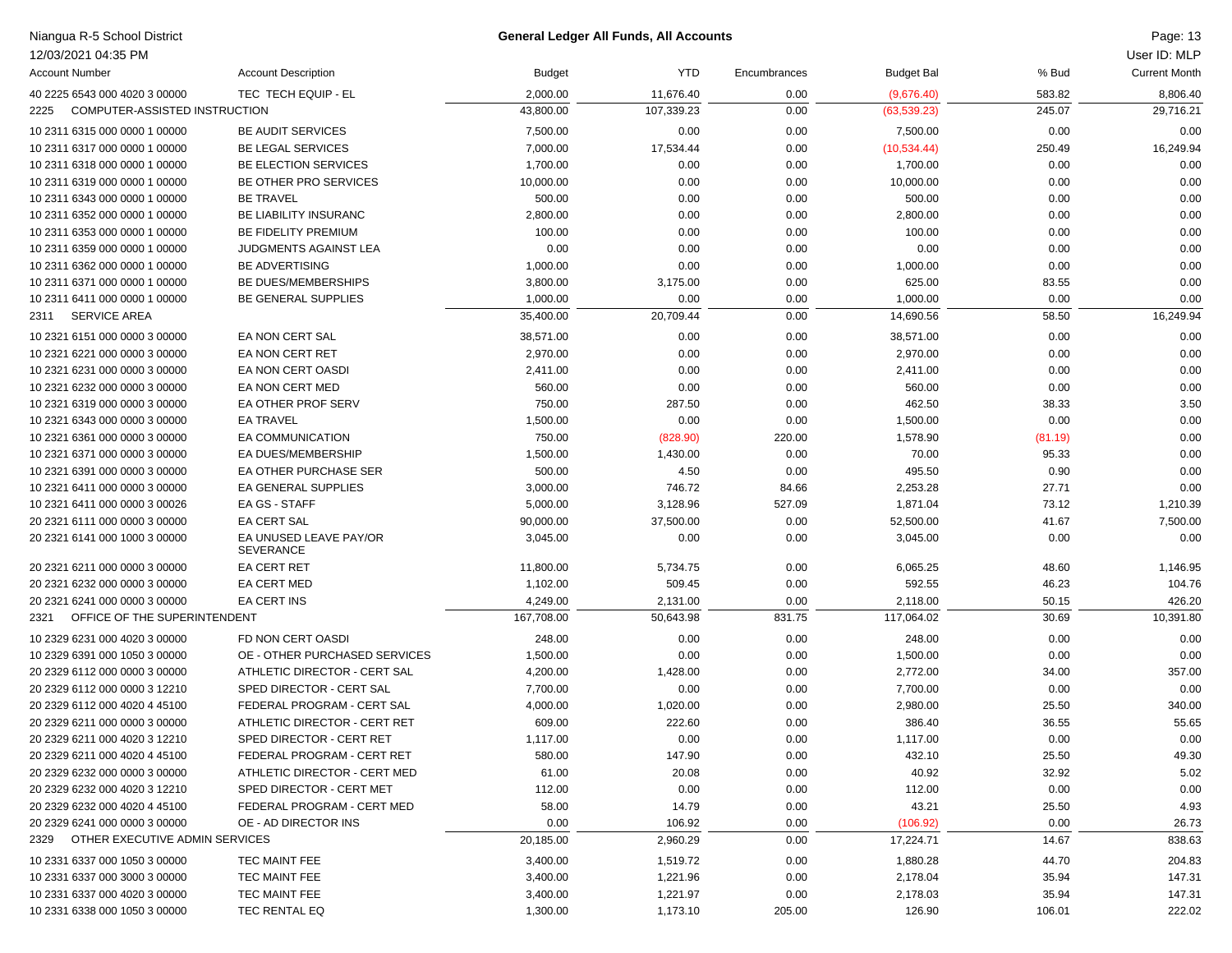| 12/03/2021 04:35 PM<br><b>YTD</b><br>% Bud<br><b>Account Number</b><br><b>Account Description</b><br><b>Budget</b><br><b>Budget Bal</b><br>Encumbrances<br><b>TEC RENTAL EQ</b><br>205.00<br>10 2331 6338 000 3000 3 00000<br>1,300.00<br>1,173.08<br>126.92<br>106.01<br><b>TEC RENTAL EQ</b><br>205.00<br>88.91<br>10 2331 6338 000 4020 3 00000<br>1,550.00<br>1,173.10<br>376.90<br>965.94<br>10 2331 6361 000 0000 3 00000<br>TEC COMMUNICATION - PHONE<br>6,915.00<br>5,949.06<br>283.88<br>90.14<br>0.00<br>107.64<br>10 2331 6412 000 1000 3 00000<br>TEC ADMIN GEN SUP<br>14,000.00<br>15,069.76<br>(1,069.76)<br>4,810.66<br>10 2331 6412 000 1050 3 00000<br>TEC TECH SUPPLIES<br>1,600.00<br>0.00<br>(3,210.66)<br>300.67<br>0.00<br>202.30<br>10 2331 6412 000 3000 3 00000<br>TEC TECH SUPPLIES<br>2,378.00<br>4,810.67<br>(2,432.67)<br>TEC TECH SUPPLIES<br>300.83<br>10 2331 6412 000 4020 3 00000<br>2,378.00<br>7,153.67<br>0.00<br>(4,775.67)<br>41,621.00<br>45,276.75<br>898.88<br>110.94<br>ADMIN TECH SERVICES<br>(3,655.75)<br>2331<br>0.00<br>51.77<br>10 2411 6151 000 1050 3 00000<br>BL NON CERT SAL - HS<br>29,182.00<br>15,108.17<br>14,073.83<br>255.00<br>0.00<br>42.50<br>10 2411 6153 000 1050 3 00000<br>BL NON CERT SUB - HS<br>600.00<br>345.00<br>BL NON CERT RET - HS<br>0.00<br>52.08<br>10 2411 6221 000 1050 3 00000<br>1,990.00<br>1,036.43<br>953.57<br>10 2411 6231 000 1050 3 00000<br>BL NON CERT OASDI<br>1,824.00<br>952.53<br>0.00<br>871.47<br>52.22<br>BL NON CERT MED - HS<br>222.76<br>0.00<br>202.24<br>52.41<br>10 2411 6232 000 1050 3 00000<br>425.00<br>BL NON CERT INS - HS<br>0.00<br>0.00<br>10 2411 6241 000 1050 3 00000<br>12.18<br>0.00<br>(12.18)<br>10 2411 6343 000 1050 3 00000<br>BL TRAVEL HS<br>250.00<br>0.00<br>0.00<br>250.00<br>0.00<br><b>BL TRAVEL EL</b><br>250.00<br>0.00<br>0.00<br>250.00<br>0.00<br>10 2411 6343 000 4020 3 00000<br>10 2411 6361 000 1050 3 00000<br>BL COMMUNICATION-HS<br>200.00<br>0.00<br>110.00<br>200.00<br>55.00<br>BL DUES/MEMBER HS<br>250.00<br>0.00<br>0.00<br>250.00<br>0.00<br>10 2411 6371 000 1050 3 00000<br>BL DUES/MEMBER EL<br>250.00<br>305.00<br>0.00<br>122.00<br>10 2411 6371 000 4020 3 00000<br>(55.00)<br>15.52<br>BL GEN SUPPLY HS<br>750.00<br>116.38<br>0.00<br>633.62<br>10 2411 6411 000 1050 3 00000<br>550.00<br>83.40<br>0.00<br>15.16<br>10 2411 6411 000 3000 3 00000<br>BL GEN SUPPLY MS<br>466.60<br>BL GEN SUPPLY EL<br>300.00<br>83.40<br>0.00<br>27.80<br>10 2411 6411 000 4020 3 00000<br>216.60<br>BL CERT SAL - HS<br>9,166.68<br>0.00<br>22,183.32<br>29.24<br>20 2411 6111 000 1050 3 00000<br>31,350.00<br>BL CERT SAL - MS<br>9,166.64<br>0.00<br>38.76<br>20 2411 6111 000 3000 3 00000<br>23,650.00<br>14,483.36<br>33.33<br>20 2411 6111 000 4020 3 00000<br><b>BL CERT SAL - EL</b><br>64,000.00<br>21,333.32<br>0.00<br>42,666.68<br>1,428.68<br>0.00<br>28.93<br>20 2411 6211 000 1050 3 00000<br>BL CERT RET - HS<br>4,938.00<br>3,509.32<br>3,718.68<br>0.00<br>99.54<br>20 2411 6211 000 3000 3 00000<br>BL CERT RET - MS<br>3,736.00<br>17.32<br>9,993.00<br>3,331.12<br>0.00<br>33.33<br>20 2411 6211 000 4020 3 00000<br>BL CERT RET - EL<br>6,661.88<br>BL CERT MED - HS<br>455.00<br>128.96<br>0.00<br>28.34<br>20 2411 6232 000 1050 3 00000<br>326.04<br>343.00<br>20 2411 6232 000 3000 3 00000<br>BL CERT MED - MS<br>157.96<br>0.00<br>185.04<br>46.05<br>BL CERT MED - EL<br>928.00<br>294.84<br>0.00<br>633.16<br>31.77<br>20 2411 6232 000 4020 3 00000<br>0.00<br>20 2411 6241 000 1050 3 00000<br>BL CERT INS - HS<br>0.00<br>707.96<br>0.00<br>(707.96)<br>BL CERT INS - MS<br>707.96<br>0.00<br>14.25<br>20 2411 6241 000 3000 3 00000<br>4,969.00<br>4,261.04<br>BL CERT INS - EL<br>4,969.00<br>1,685.04<br>0.00<br>3,283.96<br>33.91<br>20 2411 6241 000 4020 3 00000<br>OFFICE OF THE PRINCIPAL SERV<br>186,152.00<br>37.66<br>2411<br>70,003.09<br>110.00<br>116,148.91<br>10 2522 6151 000 1000 3 00000<br><b>BS NON CERT SAL</b><br>0.00<br>2,812.35<br>0.00<br>0.00<br>(2,812.35)<br>0.00<br>215.70<br>0.00<br>10 2522 6221 000 1000 3 00000<br><b>BS NON CERT RET</b><br>(215.70)<br>0.00 | Niangua R-5 School District | <b>General Ledger All Funds, All Accounts</b> |  |  | Page: 14             |
|------------------------------------------------------------------------------------------------------------------------------------------------------------------------------------------------------------------------------------------------------------------------------------------------------------------------------------------------------------------------------------------------------------------------------------------------------------------------------------------------------------------------------------------------------------------------------------------------------------------------------------------------------------------------------------------------------------------------------------------------------------------------------------------------------------------------------------------------------------------------------------------------------------------------------------------------------------------------------------------------------------------------------------------------------------------------------------------------------------------------------------------------------------------------------------------------------------------------------------------------------------------------------------------------------------------------------------------------------------------------------------------------------------------------------------------------------------------------------------------------------------------------------------------------------------------------------------------------------------------------------------------------------------------------------------------------------------------------------------------------------------------------------------------------------------------------------------------------------------------------------------------------------------------------------------------------------------------------------------------------------------------------------------------------------------------------------------------------------------------------------------------------------------------------------------------------------------------------------------------------------------------------------------------------------------------------------------------------------------------------------------------------------------------------------------------------------------------------------------------------------------------------------------------------------------------------------------------------------------------------------------------------------------------------------------------------------------------------------------------------------------------------------------------------------------------------------------------------------------------------------------------------------------------------------------------------------------------------------------------------------------------------------------------------------------------------------------------------------------------------------------------------------------------------------------------------------------------------------------------------------------------------------------------------------------------------------------------------------------------------------------------------------------------------------------------------------------------------------------------------------------------------------------------------------------------------------------------------------------------------------------------------------------------------------------------------------------------------------------------------------------------------------------------------------------------------------------------------------------------------------------------------------------------------------------------------------------------------------------------------------------------------------------------------------------------------------------------------------------------------------------------------------------------------------------|-----------------------------|-----------------------------------------------|--|--|----------------------|
|                                                                                                                                                                                                                                                                                                                                                                                                                                                                                                                                                                                                                                                                                                                                                                                                                                                                                                                                                                                                                                                                                                                                                                                                                                                                                                                                                                                                                                                                                                                                                                                                                                                                                                                                                                                                                                                                                                                                                                                                                                                                                                                                                                                                                                                                                                                                                                                                                                                                                                                                                                                                                                                                                                                                                                                                                                                                                                                                                                                                                                                                                                                                                                                                                                                                                                                                                                                                                                                                                                                                                                                                                                                                                                                                                                                                                                                                                                                                                                                                                                                                                                                                                                                    |                             |                                               |  |  | User ID: MLP         |
|                                                                                                                                                                                                                                                                                                                                                                                                                                                                                                                                                                                                                                                                                                                                                                                                                                                                                                                                                                                                                                                                                                                                                                                                                                                                                                                                                                                                                                                                                                                                                                                                                                                                                                                                                                                                                                                                                                                                                                                                                                                                                                                                                                                                                                                                                                                                                                                                                                                                                                                                                                                                                                                                                                                                                                                                                                                                                                                                                                                                                                                                                                                                                                                                                                                                                                                                                                                                                                                                                                                                                                                                                                                                                                                                                                                                                                                                                                                                                                                                                                                                                                                                                                                    |                             |                                               |  |  | <b>Current Month</b> |
|                                                                                                                                                                                                                                                                                                                                                                                                                                                                                                                                                                                                                                                                                                                                                                                                                                                                                                                                                                                                                                                                                                                                                                                                                                                                                                                                                                                                                                                                                                                                                                                                                                                                                                                                                                                                                                                                                                                                                                                                                                                                                                                                                                                                                                                                                                                                                                                                                                                                                                                                                                                                                                                                                                                                                                                                                                                                                                                                                                                                                                                                                                                                                                                                                                                                                                                                                                                                                                                                                                                                                                                                                                                                                                                                                                                                                                                                                                                                                                                                                                                                                                                                                                                    |                             |                                               |  |  | 222.03               |
|                                                                                                                                                                                                                                                                                                                                                                                                                                                                                                                                                                                                                                                                                                                                                                                                                                                                                                                                                                                                                                                                                                                                                                                                                                                                                                                                                                                                                                                                                                                                                                                                                                                                                                                                                                                                                                                                                                                                                                                                                                                                                                                                                                                                                                                                                                                                                                                                                                                                                                                                                                                                                                                                                                                                                                                                                                                                                                                                                                                                                                                                                                                                                                                                                                                                                                                                                                                                                                                                                                                                                                                                                                                                                                                                                                                                                                                                                                                                                                                                                                                                                                                                                                                    |                             |                                               |  |  | 222.02               |
|                                                                                                                                                                                                                                                                                                                                                                                                                                                                                                                                                                                                                                                                                                                                                                                                                                                                                                                                                                                                                                                                                                                                                                                                                                                                                                                                                                                                                                                                                                                                                                                                                                                                                                                                                                                                                                                                                                                                                                                                                                                                                                                                                                                                                                                                                                                                                                                                                                                                                                                                                                                                                                                                                                                                                                                                                                                                                                                                                                                                                                                                                                                                                                                                                                                                                                                                                                                                                                                                                                                                                                                                                                                                                                                                                                                                                                                                                                                                                                                                                                                                                                                                                                                    |                             |                                               |  |  | 1,066.96             |
|                                                                                                                                                                                                                                                                                                                                                                                                                                                                                                                                                                                                                                                                                                                                                                                                                                                                                                                                                                                                                                                                                                                                                                                                                                                                                                                                                                                                                                                                                                                                                                                                                                                                                                                                                                                                                                                                                                                                                                                                                                                                                                                                                                                                                                                                                                                                                                                                                                                                                                                                                                                                                                                                                                                                                                                                                                                                                                                                                                                                                                                                                                                                                                                                                                                                                                                                                                                                                                                                                                                                                                                                                                                                                                                                                                                                                                                                                                                                                                                                                                                                                                                                                                                    |                             |                                               |  |  | 228.00               |
|                                                                                                                                                                                                                                                                                                                                                                                                                                                                                                                                                                                                                                                                                                                                                                                                                                                                                                                                                                                                                                                                                                                                                                                                                                                                                                                                                                                                                                                                                                                                                                                                                                                                                                                                                                                                                                                                                                                                                                                                                                                                                                                                                                                                                                                                                                                                                                                                                                                                                                                                                                                                                                                                                                                                                                                                                                                                                                                                                                                                                                                                                                                                                                                                                                                                                                                                                                                                                                                                                                                                                                                                                                                                                                                                                                                                                                                                                                                                                                                                                                                                                                                                                                                    |                             |                                               |  |  | 0.00                 |
|                                                                                                                                                                                                                                                                                                                                                                                                                                                                                                                                                                                                                                                                                                                                                                                                                                                                                                                                                                                                                                                                                                                                                                                                                                                                                                                                                                                                                                                                                                                                                                                                                                                                                                                                                                                                                                                                                                                                                                                                                                                                                                                                                                                                                                                                                                                                                                                                                                                                                                                                                                                                                                                                                                                                                                                                                                                                                                                                                                                                                                                                                                                                                                                                                                                                                                                                                                                                                                                                                                                                                                                                                                                                                                                                                                                                                                                                                                                                                                                                                                                                                                                                                                                    |                             |                                               |  |  | 0.00                 |
|                                                                                                                                                                                                                                                                                                                                                                                                                                                                                                                                                                                                                                                                                                                                                                                                                                                                                                                                                                                                                                                                                                                                                                                                                                                                                                                                                                                                                                                                                                                                                                                                                                                                                                                                                                                                                                                                                                                                                                                                                                                                                                                                                                                                                                                                                                                                                                                                                                                                                                                                                                                                                                                                                                                                                                                                                                                                                                                                                                                                                                                                                                                                                                                                                                                                                                                                                                                                                                                                                                                                                                                                                                                                                                                                                                                                                                                                                                                                                                                                                                                                                                                                                                                    |                             |                                               |  |  | 0.00                 |
|                                                                                                                                                                                                                                                                                                                                                                                                                                                                                                                                                                                                                                                                                                                                                                                                                                                                                                                                                                                                                                                                                                                                                                                                                                                                                                                                                                                                                                                                                                                                                                                                                                                                                                                                                                                                                                                                                                                                                                                                                                                                                                                                                                                                                                                                                                                                                                                                                                                                                                                                                                                                                                                                                                                                                                                                                                                                                                                                                                                                                                                                                                                                                                                                                                                                                                                                                                                                                                                                                                                                                                                                                                                                                                                                                                                                                                                                                                                                                                                                                                                                                                                                                                                    |                             |                                               |  |  | 2,460.48             |
|                                                                                                                                                                                                                                                                                                                                                                                                                                                                                                                                                                                                                                                                                                                                                                                                                                                                                                                                                                                                                                                                                                                                                                                                                                                                                                                                                                                                                                                                                                                                                                                                                                                                                                                                                                                                                                                                                                                                                                                                                                                                                                                                                                                                                                                                                                                                                                                                                                                                                                                                                                                                                                                                                                                                                                                                                                                                                                                                                                                                                                                                                                                                                                                                                                                                                                                                                                                                                                                                                                                                                                                                                                                                                                                                                                                                                                                                                                                                                                                                                                                                                                                                                                                    |                             |                                               |  |  | 2,567.18             |
|                                                                                                                                                                                                                                                                                                                                                                                                                                                                                                                                                                                                                                                                                                                                                                                                                                                                                                                                                                                                                                                                                                                                                                                                                                                                                                                                                                                                                                                                                                                                                                                                                                                                                                                                                                                                                                                                                                                                                                                                                                                                                                                                                                                                                                                                                                                                                                                                                                                                                                                                                                                                                                                                                                                                                                                                                                                                                                                                                                                                                                                                                                                                                                                                                                                                                                                                                                                                                                                                                                                                                                                                                                                                                                                                                                                                                                                                                                                                                                                                                                                                                                                                                                                    |                             |                                               |  |  | 255.00               |
|                                                                                                                                                                                                                                                                                                                                                                                                                                                                                                                                                                                                                                                                                                                                                                                                                                                                                                                                                                                                                                                                                                                                                                                                                                                                                                                                                                                                                                                                                                                                                                                                                                                                                                                                                                                                                                                                                                                                                                                                                                                                                                                                                                                                                                                                                                                                                                                                                                                                                                                                                                                                                                                                                                                                                                                                                                                                                                                                                                                                                                                                                                                                                                                                                                                                                                                                                                                                                                                                                                                                                                                                                                                                                                                                                                                                                                                                                                                                                                                                                                                                                                                                                                                    |                             |                                               |  |  | 176.11               |
|                                                                                                                                                                                                                                                                                                                                                                                                                                                                                                                                                                                                                                                                                                                                                                                                                                                                                                                                                                                                                                                                                                                                                                                                                                                                                                                                                                                                                                                                                                                                                                                                                                                                                                                                                                                                                                                                                                                                                                                                                                                                                                                                                                                                                                                                                                                                                                                                                                                                                                                                                                                                                                                                                                                                                                                                                                                                                                                                                                                                                                                                                                                                                                                                                                                                                                                                                                                                                                                                                                                                                                                                                                                                                                                                                                                                                                                                                                                                                                                                                                                                                                                                                                                    |                             |                                               |  |  | 174.98               |
|                                                                                                                                                                                                                                                                                                                                                                                                                                                                                                                                                                                                                                                                                                                                                                                                                                                                                                                                                                                                                                                                                                                                                                                                                                                                                                                                                                                                                                                                                                                                                                                                                                                                                                                                                                                                                                                                                                                                                                                                                                                                                                                                                                                                                                                                                                                                                                                                                                                                                                                                                                                                                                                                                                                                                                                                                                                                                                                                                                                                                                                                                                                                                                                                                                                                                                                                                                                                                                                                                                                                                                                                                                                                                                                                                                                                                                                                                                                                                                                                                                                                                                                                                                                    |                             |                                               |  |  | 40.92                |
|                                                                                                                                                                                                                                                                                                                                                                                                                                                                                                                                                                                                                                                                                                                                                                                                                                                                                                                                                                                                                                                                                                                                                                                                                                                                                                                                                                                                                                                                                                                                                                                                                                                                                                                                                                                                                                                                                                                                                                                                                                                                                                                                                                                                                                                                                                                                                                                                                                                                                                                                                                                                                                                                                                                                                                                                                                                                                                                                                                                                                                                                                                                                                                                                                                                                                                                                                                                                                                                                                                                                                                                                                                                                                                                                                                                                                                                                                                                                                                                                                                                                                                                                                                                    |                             |                                               |  |  | 0.00                 |
|                                                                                                                                                                                                                                                                                                                                                                                                                                                                                                                                                                                                                                                                                                                                                                                                                                                                                                                                                                                                                                                                                                                                                                                                                                                                                                                                                                                                                                                                                                                                                                                                                                                                                                                                                                                                                                                                                                                                                                                                                                                                                                                                                                                                                                                                                                                                                                                                                                                                                                                                                                                                                                                                                                                                                                                                                                                                                                                                                                                                                                                                                                                                                                                                                                                                                                                                                                                                                                                                                                                                                                                                                                                                                                                                                                                                                                                                                                                                                                                                                                                                                                                                                                                    |                             |                                               |  |  | 0.00                 |
|                                                                                                                                                                                                                                                                                                                                                                                                                                                                                                                                                                                                                                                                                                                                                                                                                                                                                                                                                                                                                                                                                                                                                                                                                                                                                                                                                                                                                                                                                                                                                                                                                                                                                                                                                                                                                                                                                                                                                                                                                                                                                                                                                                                                                                                                                                                                                                                                                                                                                                                                                                                                                                                                                                                                                                                                                                                                                                                                                                                                                                                                                                                                                                                                                                                                                                                                                                                                                                                                                                                                                                                                                                                                                                                                                                                                                                                                                                                                                                                                                                                                                                                                                                                    |                             |                                               |  |  | 0.00                 |
|                                                                                                                                                                                                                                                                                                                                                                                                                                                                                                                                                                                                                                                                                                                                                                                                                                                                                                                                                                                                                                                                                                                                                                                                                                                                                                                                                                                                                                                                                                                                                                                                                                                                                                                                                                                                                                                                                                                                                                                                                                                                                                                                                                                                                                                                                                                                                                                                                                                                                                                                                                                                                                                                                                                                                                                                                                                                                                                                                                                                                                                                                                                                                                                                                                                                                                                                                                                                                                                                                                                                                                                                                                                                                                                                                                                                                                                                                                                                                                                                                                                                                                                                                                                    |                             |                                               |  |  | 0.00                 |
|                                                                                                                                                                                                                                                                                                                                                                                                                                                                                                                                                                                                                                                                                                                                                                                                                                                                                                                                                                                                                                                                                                                                                                                                                                                                                                                                                                                                                                                                                                                                                                                                                                                                                                                                                                                                                                                                                                                                                                                                                                                                                                                                                                                                                                                                                                                                                                                                                                                                                                                                                                                                                                                                                                                                                                                                                                                                                                                                                                                                                                                                                                                                                                                                                                                                                                                                                                                                                                                                                                                                                                                                                                                                                                                                                                                                                                                                                                                                                                                                                                                                                                                                                                                    |                             |                                               |  |  | 0.00                 |
|                                                                                                                                                                                                                                                                                                                                                                                                                                                                                                                                                                                                                                                                                                                                                                                                                                                                                                                                                                                                                                                                                                                                                                                                                                                                                                                                                                                                                                                                                                                                                                                                                                                                                                                                                                                                                                                                                                                                                                                                                                                                                                                                                                                                                                                                                                                                                                                                                                                                                                                                                                                                                                                                                                                                                                                                                                                                                                                                                                                                                                                                                                                                                                                                                                                                                                                                                                                                                                                                                                                                                                                                                                                                                                                                                                                                                                                                                                                                                                                                                                                                                                                                                                                    |                             |                                               |  |  | 305.00               |
|                                                                                                                                                                                                                                                                                                                                                                                                                                                                                                                                                                                                                                                                                                                                                                                                                                                                                                                                                                                                                                                                                                                                                                                                                                                                                                                                                                                                                                                                                                                                                                                                                                                                                                                                                                                                                                                                                                                                                                                                                                                                                                                                                                                                                                                                                                                                                                                                                                                                                                                                                                                                                                                                                                                                                                                                                                                                                                                                                                                                                                                                                                                                                                                                                                                                                                                                                                                                                                                                                                                                                                                                                                                                                                                                                                                                                                                                                                                                                                                                                                                                                                                                                                                    |                             |                                               |  |  | 0.00                 |
|                                                                                                                                                                                                                                                                                                                                                                                                                                                                                                                                                                                                                                                                                                                                                                                                                                                                                                                                                                                                                                                                                                                                                                                                                                                                                                                                                                                                                                                                                                                                                                                                                                                                                                                                                                                                                                                                                                                                                                                                                                                                                                                                                                                                                                                                                                                                                                                                                                                                                                                                                                                                                                                                                                                                                                                                                                                                                                                                                                                                                                                                                                                                                                                                                                                                                                                                                                                                                                                                                                                                                                                                                                                                                                                                                                                                                                                                                                                                                                                                                                                                                                                                                                                    |                             |                                               |  |  | 0.00                 |
|                                                                                                                                                                                                                                                                                                                                                                                                                                                                                                                                                                                                                                                                                                                                                                                                                                                                                                                                                                                                                                                                                                                                                                                                                                                                                                                                                                                                                                                                                                                                                                                                                                                                                                                                                                                                                                                                                                                                                                                                                                                                                                                                                                                                                                                                                                                                                                                                                                                                                                                                                                                                                                                                                                                                                                                                                                                                                                                                                                                                                                                                                                                                                                                                                                                                                                                                                                                                                                                                                                                                                                                                                                                                                                                                                                                                                                                                                                                                                                                                                                                                                                                                                                                    |                             |                                               |  |  | 0.00                 |
|                                                                                                                                                                                                                                                                                                                                                                                                                                                                                                                                                                                                                                                                                                                                                                                                                                                                                                                                                                                                                                                                                                                                                                                                                                                                                                                                                                                                                                                                                                                                                                                                                                                                                                                                                                                                                                                                                                                                                                                                                                                                                                                                                                                                                                                                                                                                                                                                                                                                                                                                                                                                                                                                                                                                                                                                                                                                                                                                                                                                                                                                                                                                                                                                                                                                                                                                                                                                                                                                                                                                                                                                                                                                                                                                                                                                                                                                                                                                                                                                                                                                                                                                                                                    |                             |                                               |  |  | 2,291.67             |
|                                                                                                                                                                                                                                                                                                                                                                                                                                                                                                                                                                                                                                                                                                                                                                                                                                                                                                                                                                                                                                                                                                                                                                                                                                                                                                                                                                                                                                                                                                                                                                                                                                                                                                                                                                                                                                                                                                                                                                                                                                                                                                                                                                                                                                                                                                                                                                                                                                                                                                                                                                                                                                                                                                                                                                                                                                                                                                                                                                                                                                                                                                                                                                                                                                                                                                                                                                                                                                                                                                                                                                                                                                                                                                                                                                                                                                                                                                                                                                                                                                                                                                                                                                                    |                             |                                               |  |  | 2,291.66             |
|                                                                                                                                                                                                                                                                                                                                                                                                                                                                                                                                                                                                                                                                                                                                                                                                                                                                                                                                                                                                                                                                                                                                                                                                                                                                                                                                                                                                                                                                                                                                                                                                                                                                                                                                                                                                                                                                                                                                                                                                                                                                                                                                                                                                                                                                                                                                                                                                                                                                                                                                                                                                                                                                                                                                                                                                                                                                                                                                                                                                                                                                                                                                                                                                                                                                                                                                                                                                                                                                                                                                                                                                                                                                                                                                                                                                                                                                                                                                                                                                                                                                                                                                                                                    |                             |                                               |  |  | 5,333.33             |
|                                                                                                                                                                                                                                                                                                                                                                                                                                                                                                                                                                                                                                                                                                                                                                                                                                                                                                                                                                                                                                                                                                                                                                                                                                                                                                                                                                                                                                                                                                                                                                                                                                                                                                                                                                                                                                                                                                                                                                                                                                                                                                                                                                                                                                                                                                                                                                                                                                                                                                                                                                                                                                                                                                                                                                                                                                                                                                                                                                                                                                                                                                                                                                                                                                                                                                                                                                                                                                                                                                                                                                                                                                                                                                                                                                                                                                                                                                                                                                                                                                                                                                                                                                                    |                             |                                               |  |  | 357.17               |
|                                                                                                                                                                                                                                                                                                                                                                                                                                                                                                                                                                                                                                                                                                                                                                                                                                                                                                                                                                                                                                                                                                                                                                                                                                                                                                                                                                                                                                                                                                                                                                                                                                                                                                                                                                                                                                                                                                                                                                                                                                                                                                                                                                                                                                                                                                                                                                                                                                                                                                                                                                                                                                                                                                                                                                                                                                                                                                                                                                                                                                                                                                                                                                                                                                                                                                                                                                                                                                                                                                                                                                                                                                                                                                                                                                                                                                                                                                                                                                                                                                                                                                                                                                                    |                             |                                               |  |  | 357.17               |
|                                                                                                                                                                                                                                                                                                                                                                                                                                                                                                                                                                                                                                                                                                                                                                                                                                                                                                                                                                                                                                                                                                                                                                                                                                                                                                                                                                                                                                                                                                                                                                                                                                                                                                                                                                                                                                                                                                                                                                                                                                                                                                                                                                                                                                                                                                                                                                                                                                                                                                                                                                                                                                                                                                                                                                                                                                                                                                                                                                                                                                                                                                                                                                                                                                                                                                                                                                                                                                                                                                                                                                                                                                                                                                                                                                                                                                                                                                                                                                                                                                                                                                                                                                                    |                             |                                               |  |  | 832.78               |
|                                                                                                                                                                                                                                                                                                                                                                                                                                                                                                                                                                                                                                                                                                                                                                                                                                                                                                                                                                                                                                                                                                                                                                                                                                                                                                                                                                                                                                                                                                                                                                                                                                                                                                                                                                                                                                                                                                                                                                                                                                                                                                                                                                                                                                                                                                                                                                                                                                                                                                                                                                                                                                                                                                                                                                                                                                                                                                                                                                                                                                                                                                                                                                                                                                                                                                                                                                                                                                                                                                                                                                                                                                                                                                                                                                                                                                                                                                                                                                                                                                                                                                                                                                                    |                             |                                               |  |  | 32.24                |
|                                                                                                                                                                                                                                                                                                                                                                                                                                                                                                                                                                                                                                                                                                                                                                                                                                                                                                                                                                                                                                                                                                                                                                                                                                                                                                                                                                                                                                                                                                                                                                                                                                                                                                                                                                                                                                                                                                                                                                                                                                                                                                                                                                                                                                                                                                                                                                                                                                                                                                                                                                                                                                                                                                                                                                                                                                                                                                                                                                                                                                                                                                                                                                                                                                                                                                                                                                                                                                                                                                                                                                                                                                                                                                                                                                                                                                                                                                                                                                                                                                                                                                                                                                                    |                             |                                               |  |  | 32.24                |
|                                                                                                                                                                                                                                                                                                                                                                                                                                                                                                                                                                                                                                                                                                                                                                                                                                                                                                                                                                                                                                                                                                                                                                                                                                                                                                                                                                                                                                                                                                                                                                                                                                                                                                                                                                                                                                                                                                                                                                                                                                                                                                                                                                                                                                                                                                                                                                                                                                                                                                                                                                                                                                                                                                                                                                                                                                                                                                                                                                                                                                                                                                                                                                                                                                                                                                                                                                                                                                                                                                                                                                                                                                                                                                                                                                                                                                                                                                                                                                                                                                                                                                                                                                                    |                             |                                               |  |  | 73.71                |
|                                                                                                                                                                                                                                                                                                                                                                                                                                                                                                                                                                                                                                                                                                                                                                                                                                                                                                                                                                                                                                                                                                                                                                                                                                                                                                                                                                                                                                                                                                                                                                                                                                                                                                                                                                                                                                                                                                                                                                                                                                                                                                                                                                                                                                                                                                                                                                                                                                                                                                                                                                                                                                                                                                                                                                                                                                                                                                                                                                                                                                                                                                                                                                                                                                                                                                                                                                                                                                                                                                                                                                                                                                                                                                                                                                                                                                                                                                                                                                                                                                                                                                                                                                                    |                             |                                               |  |  | 176.99               |
|                                                                                                                                                                                                                                                                                                                                                                                                                                                                                                                                                                                                                                                                                                                                                                                                                                                                                                                                                                                                                                                                                                                                                                                                                                                                                                                                                                                                                                                                                                                                                                                                                                                                                                                                                                                                                                                                                                                                                                                                                                                                                                                                                                                                                                                                                                                                                                                                                                                                                                                                                                                                                                                                                                                                                                                                                                                                                                                                                                                                                                                                                                                                                                                                                                                                                                                                                                                                                                                                                                                                                                                                                                                                                                                                                                                                                                                                                                                                                                                                                                                                                                                                                                                    |                             |                                               |  |  | 176.99               |
|                                                                                                                                                                                                                                                                                                                                                                                                                                                                                                                                                                                                                                                                                                                                                                                                                                                                                                                                                                                                                                                                                                                                                                                                                                                                                                                                                                                                                                                                                                                                                                                                                                                                                                                                                                                                                                                                                                                                                                                                                                                                                                                                                                                                                                                                                                                                                                                                                                                                                                                                                                                                                                                                                                                                                                                                                                                                                                                                                                                                                                                                                                                                                                                                                                                                                                                                                                                                                                                                                                                                                                                                                                                                                                                                                                                                                                                                                                                                                                                                                                                                                                                                                                                    |                             |                                               |  |  | 421.26               |
|                                                                                                                                                                                                                                                                                                                                                                                                                                                                                                                                                                                                                                                                                                                                                                                                                                                                                                                                                                                                                                                                                                                                                                                                                                                                                                                                                                                                                                                                                                                                                                                                                                                                                                                                                                                                                                                                                                                                                                                                                                                                                                                                                                                                                                                                                                                                                                                                                                                                                                                                                                                                                                                                                                                                                                                                                                                                                                                                                                                                                                                                                                                                                                                                                                                                                                                                                                                                                                                                                                                                                                                                                                                                                                                                                                                                                                                                                                                                                                                                                                                                                                                                                                                    |                             |                                               |  |  | 15,896.40            |
|                                                                                                                                                                                                                                                                                                                                                                                                                                                                                                                                                                                                                                                                                                                                                                                                                                                                                                                                                                                                                                                                                                                                                                                                                                                                                                                                                                                                                                                                                                                                                                                                                                                                                                                                                                                                                                                                                                                                                                                                                                                                                                                                                                                                                                                                                                                                                                                                                                                                                                                                                                                                                                                                                                                                                                                                                                                                                                                                                                                                                                                                                                                                                                                                                                                                                                                                                                                                                                                                                                                                                                                                                                                                                                                                                                                                                                                                                                                                                                                                                                                                                                                                                                                    |                             |                                               |  |  | 562.47               |
|                                                                                                                                                                                                                                                                                                                                                                                                                                                                                                                                                                                                                                                                                                                                                                                                                                                                                                                                                                                                                                                                                                                                                                                                                                                                                                                                                                                                                                                                                                                                                                                                                                                                                                                                                                                                                                                                                                                                                                                                                                                                                                                                                                                                                                                                                                                                                                                                                                                                                                                                                                                                                                                                                                                                                                                                                                                                                                                                                                                                                                                                                                                                                                                                                                                                                                                                                                                                                                                                                                                                                                                                                                                                                                                                                                                                                                                                                                                                                                                                                                                                                                                                                                                    |                             |                                               |  |  | 43.14                |
| 0.00<br>0.00<br>0.00<br>10 2522 6231 000 1000 3 00000<br><b>BS NON CERT OASDI</b><br>124.40<br>(124.40)                                                                                                                                                                                                                                                                                                                                                                                                                                                                                                                                                                                                                                                                                                                                                                                                                                                                                                                                                                                                                                                                                                                                                                                                                                                                                                                                                                                                                                                                                                                                                                                                                                                                                                                                                                                                                                                                                                                                                                                                                                                                                                                                                                                                                                                                                                                                                                                                                                                                                                                                                                                                                                                                                                                                                                                                                                                                                                                                                                                                                                                                                                                                                                                                                                                                                                                                                                                                                                                                                                                                                                                                                                                                                                                                                                                                                                                                                                                                                                                                                                                                            |                             |                                               |  |  | 24.88                |
| 10 2522 6232 000 1000 3 00000<br><b>BS NON CERT MED</b><br>0.00<br>29.10<br>0.00<br>(29.10)<br>0.00                                                                                                                                                                                                                                                                                                                                                                                                                                                                                                                                                                                                                                                                                                                                                                                                                                                                                                                                                                                                                                                                                                                                                                                                                                                                                                                                                                                                                                                                                                                                                                                                                                                                                                                                                                                                                                                                                                                                                                                                                                                                                                                                                                                                                                                                                                                                                                                                                                                                                                                                                                                                                                                                                                                                                                                                                                                                                                                                                                                                                                                                                                                                                                                                                                                                                                                                                                                                                                                                                                                                                                                                                                                                                                                                                                                                                                                                                                                                                                                                                                                                                |                             |                                               |  |  | 5.82                 |
| <b>BS NON CERT INS</b><br>0.00<br>335.90<br>0.00<br>(335.90)<br>0.00<br>10 2522 6241 000 1000 3 00000                                                                                                                                                                                                                                                                                                                                                                                                                                                                                                                                                                                                                                                                                                                                                                                                                                                                                                                                                                                                                                                                                                                                                                                                                                                                                                                                                                                                                                                                                                                                                                                                                                                                                                                                                                                                                                                                                                                                                                                                                                                                                                                                                                                                                                                                                                                                                                                                                                                                                                                                                                                                                                                                                                                                                                                                                                                                                                                                                                                                                                                                                                                                                                                                                                                                                                                                                                                                                                                                                                                                                                                                                                                                                                                                                                                                                                                                                                                                                                                                                                                                              |                             |                                               |  |  | 67.18                |
| 2522<br><b>BUDGETING SERVICES</b><br>0.00<br>3,517.45<br>0.00<br>0.00<br>(3,517.45)                                                                                                                                                                                                                                                                                                                                                                                                                                                                                                                                                                                                                                                                                                                                                                                                                                                                                                                                                                                                                                                                                                                                                                                                                                                                                                                                                                                                                                                                                                                                                                                                                                                                                                                                                                                                                                                                                                                                                                                                                                                                                                                                                                                                                                                                                                                                                                                                                                                                                                                                                                                                                                                                                                                                                                                                                                                                                                                                                                                                                                                                                                                                                                                                                                                                                                                                                                                                                                                                                                                                                                                                                                                                                                                                                                                                                                                                                                                                                                                                                                                                                                |                             |                                               |  |  | 703.49               |
| RD NON CERT SAL<br>10 2523 6151 000 1000 3 00000<br>0.00<br>2,651.75<br>0.00<br>0.00<br>(2,651.75)                                                                                                                                                                                                                                                                                                                                                                                                                                                                                                                                                                                                                                                                                                                                                                                                                                                                                                                                                                                                                                                                                                                                                                                                                                                                                                                                                                                                                                                                                                                                                                                                                                                                                                                                                                                                                                                                                                                                                                                                                                                                                                                                                                                                                                                                                                                                                                                                                                                                                                                                                                                                                                                                                                                                                                                                                                                                                                                                                                                                                                                                                                                                                                                                                                                                                                                                                                                                                                                                                                                                                                                                                                                                                                                                                                                                                                                                                                                                                                                                                                                                                 |                             |                                               |  |  | 530.35               |
| RD NON CERT RET<br>10 2523 6221 000 1000 3 00000<br>0.00<br>203.40<br>0.00<br>(203.40)<br>0.00                                                                                                                                                                                                                                                                                                                                                                                                                                                                                                                                                                                                                                                                                                                                                                                                                                                                                                                                                                                                                                                                                                                                                                                                                                                                                                                                                                                                                                                                                                                                                                                                                                                                                                                                                                                                                                                                                                                                                                                                                                                                                                                                                                                                                                                                                                                                                                                                                                                                                                                                                                                                                                                                                                                                                                                                                                                                                                                                                                                                                                                                                                                                                                                                                                                                                                                                                                                                                                                                                                                                                                                                                                                                                                                                                                                                                                                                                                                                                                                                                                                                                     |                             |                                               |  |  | 40.68                |
| RD NON CERT OASDI<br>0.00<br>117.35<br>0.00<br>(117.35)<br>10 2523 6231 000 1000 3 00000<br>0.00                                                                                                                                                                                                                                                                                                                                                                                                                                                                                                                                                                                                                                                                                                                                                                                                                                                                                                                                                                                                                                                                                                                                                                                                                                                                                                                                                                                                                                                                                                                                                                                                                                                                                                                                                                                                                                                                                                                                                                                                                                                                                                                                                                                                                                                                                                                                                                                                                                                                                                                                                                                                                                                                                                                                                                                                                                                                                                                                                                                                                                                                                                                                                                                                                                                                                                                                                                                                                                                                                                                                                                                                                                                                                                                                                                                                                                                                                                                                                                                                                                                                                   |                             |                                               |  |  | 23.47                |
| 10 2523 6232 000 1000 3 00000<br>RD NON CERT MED<br>0.00<br>27.40<br>0.00<br>0.00<br>(27.40)                                                                                                                                                                                                                                                                                                                                                                                                                                                                                                                                                                                                                                                                                                                                                                                                                                                                                                                                                                                                                                                                                                                                                                                                                                                                                                                                                                                                                                                                                                                                                                                                                                                                                                                                                                                                                                                                                                                                                                                                                                                                                                                                                                                                                                                                                                                                                                                                                                                                                                                                                                                                                                                                                                                                                                                                                                                                                                                                                                                                                                                                                                                                                                                                                                                                                                                                                                                                                                                                                                                                                                                                                                                                                                                                                                                                                                                                                                                                                                                                                                                                                       |                             |                                               |  |  | 5.48                 |
| 10 2523 6241 000 1000 3 00000<br>RD NON CERT 6241<br>0.00<br>316.75<br>0.00<br>(316.75)<br>0.00                                                                                                                                                                                                                                                                                                                                                                                                                                                                                                                                                                                                                                                                                                                                                                                                                                                                                                                                                                                                                                                                                                                                                                                                                                                                                                                                                                                                                                                                                                                                                                                                                                                                                                                                                                                                                                                                                                                                                                                                                                                                                                                                                                                                                                                                                                                                                                                                                                                                                                                                                                                                                                                                                                                                                                                                                                                                                                                                                                                                                                                                                                                                                                                                                                                                                                                                                                                                                                                                                                                                                                                                                                                                                                                                                                                                                                                                                                                                                                                                                                                                                    |                             |                                               |  |  | 63.35                |
| RECEIVING & DISBUSING FUND SERVICES<br>0.00<br>3,316.65<br>0.00<br>(3,316.65)<br>0.00<br>2523                                                                                                                                                                                                                                                                                                                                                                                                                                                                                                                                                                                                                                                                                                                                                                                                                                                                                                                                                                                                                                                                                                                                                                                                                                                                                                                                                                                                                                                                                                                                                                                                                                                                                                                                                                                                                                                                                                                                                                                                                                                                                                                                                                                                                                                                                                                                                                                                                                                                                                                                                                                                                                                                                                                                                                                                                                                                                                                                                                                                                                                                                                                                                                                                                                                                                                                                                                                                                                                                                                                                                                                                                                                                                                                                                                                                                                                                                                                                                                                                                                                                                      |                             |                                               |  |  | 663.33               |
| PR NON CERT SAL<br>0.00<br>0.00<br>0.00<br>10 2524 6151 000 1000 3 00000<br>2,651.75<br>(2,651.75)                                                                                                                                                                                                                                                                                                                                                                                                                                                                                                                                                                                                                                                                                                                                                                                                                                                                                                                                                                                                                                                                                                                                                                                                                                                                                                                                                                                                                                                                                                                                                                                                                                                                                                                                                                                                                                                                                                                                                                                                                                                                                                                                                                                                                                                                                                                                                                                                                                                                                                                                                                                                                                                                                                                                                                                                                                                                                                                                                                                                                                                                                                                                                                                                                                                                                                                                                                                                                                                                                                                                                                                                                                                                                                                                                                                                                                                                                                                                                                                                                                                                                 |                             |                                               |  |  | 530.35               |

10 2524 6221 000 1000 3 00000 PR NON CERT RET 0.00 203.40 0.00 (203.40) 0.00 40.68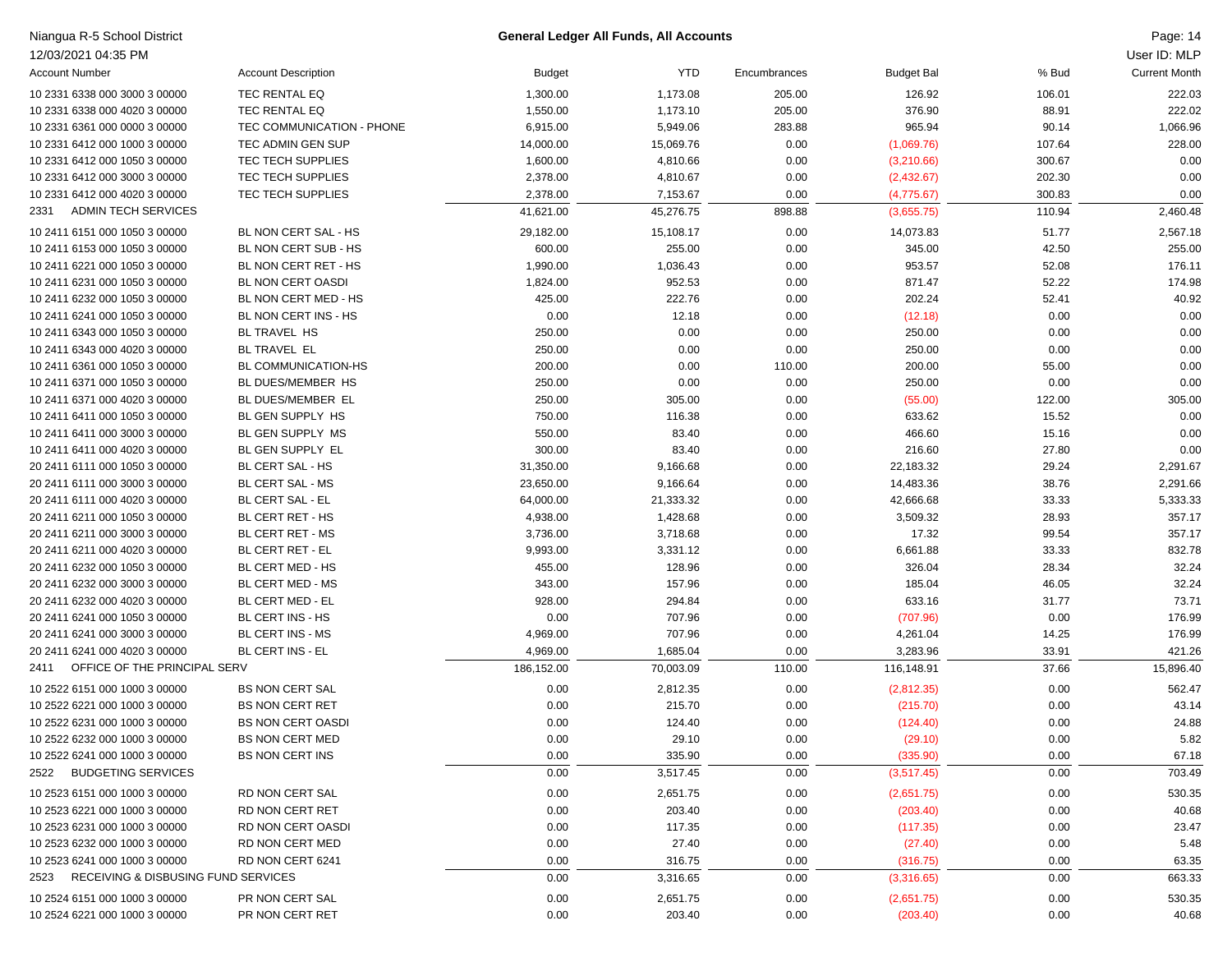| Niangua R-5 School District                                    |                                                      |                   | <b>General Ledger All Funds, All Accounts</b> |                |                         |               | Page: 15             |
|----------------------------------------------------------------|------------------------------------------------------|-------------------|-----------------------------------------------|----------------|-------------------------|---------------|----------------------|
| 12/03/2021 04:35 PM                                            |                                                      |                   |                                               |                |                         |               | User ID: MLP         |
| <b>Account Number</b>                                          | <b>Account Description</b>                           | Budget            | <b>YTD</b>                                    | Encumbrances   | <b>Budget Bal</b>       | % Bud         | <b>Current Month</b> |
| 10 2524 6231 000 1000 3 00000                                  | PR NON CERT OASDI                                    | 0.00              | 117.35                                        | 0.00           | (117.35)                | 0.00          | 23.47                |
| 10 2524 6232 000 1000 3 00000                                  | PR NON CERT MED                                      | 0.00              | 27.40                                         | 0.00           | (27.40)                 | 0.00          | 5.48                 |
| 10 2524 6241 000 1000 3 00000                                  | PR NON CERT INS                                      | 0.00              | 316.75                                        | 0.00           | (316.75)                | 0.00          | 63.35                |
| <b>PAYROLL SERVICES</b><br>2524                                |                                                      | 0.00              | 3,316.65                                      | 0.00           | (3,316.65)              | 0.00          | 663.33               |
| 10 2525 6151 000 1000 3 00000                                  | FAS NON CERT SAL                                     | 0.00              | 3,926.75                                      | 0.00           | (3,926.75)              | 0.00          | 785.35               |
| 10 2525 6221 000 1000 3 00000                                  | <b>FAS NON CERT RET</b>                              | 0.00              | 301.25                                        | 0.00           | (301.25)                | 0.00          | 60.25                |
| 10 2525 6231 000 1000 3 00000                                  | <b>FAS NON CERT OASDI</b>                            | 0.00              | 175.05                                        | 0.00           | (175.05)                | 0.00          | 35.01                |
| 10 2525 6232 000 1000 3 00000                                  | <b>FAS NON CERT MED</b>                              | 0.00              | 41.10                                         | 0.00           | (41.10)                 | 0.00          | 8.22                 |
| 10 2525 6241 000 1000 3 00000                                  | <b>FAS NON CERT INS</b>                              | 0.00              | 467.40                                        | 0.00           | (467.40)                | 0.00          | 93.48                |
| <b>FINANCIAL ACCOUNTING SERVICES</b><br>2525                   |                                                      | 0.00              | 4,911.55                                      | 0.00           | (4,911.55)              | 0.00          | 982.31               |
| 10 2526 6151 000 1000 3 00000                                  | IAS NON CERT SAL                                     | 0.00              | 2,651.75                                      | 0.00           | (2,651.75)              | 0.00          | 530.35               |
| 10 2526 6221 000 1000 3 00000                                  | IAS NON CERT RET                                     | 0.00              | 203.40                                        | 0.00           | (203.40)                | 0.00          | 40.68                |
| 10 2526 6231 000 1000 3 00000                                  | IAS NON CERT OASDI                                   | 0.00              | 117.35                                        | 0.00           | (117.35)                | 0.00          | 23.47                |
| 10 2526 6232 000 1000 3 00000                                  | IAS NON CERT MED                                     | 0.00              | 27.40                                         | 0.00           | (27.40)                 | 0.00          | 5.48                 |
| 10 2526 6241 000 1000 3 00000                                  | IAS NON CERT INS                                     | 0.00              | 316.75                                        | 0.00           | (316.75)                | 0.00          | 63.35                |
| INTERNAL AUDITING SERVICES<br>2526                             |                                                      | 0.00              | 3,316.65                                      | 0.00           | (3,316.65)              | 0.00          | 663.33               |
| 10 2527 6151 000 1000 3 00000                                  | PAS NON CERT SAL                                     | 0.00              | 2,651.75                                      | 0.00           | (2,651.75)              | 0.00          | 530.35               |
| 10 2527 6221 000 1000 3 00000                                  | PAS NON CERT RET                                     | 0.00              | 203.40                                        | 0.00           | (203.40)                | 0.00          | 40.68                |
| 10 2527 6231 000 1000 3 00000                                  | PAS NON CERT OASDI                                   | 0.00              | 117.35                                        | 0.00           | (117.35)                | 0.00          | 23.47                |
| 10 2527 6232 000 1000 3 00000                                  | PAS NON CERT MED                                     | 0.00              | 27.40                                         | 0.00           | (27.40)                 | 0.00          | 5.48                 |
| 10 2527 6241 000 1000 3 00000                                  | PAS NON CERT INS                                     | 0.00              | 316.75                                        | 0.00           | (316.75)                | 0.00          | 63.35                |
| PROPERTY ACCOUNTING SERVICES<br>2527                           |                                                      | 0.00              | 3,316.65                                      | 0.00           | (3,316.65)              | 0.00          | 663.33               |
| 10 2529 6319 000 0000 3 00000                                  | OF MEDICAID FEES                                     | 0.00              | 55.98                                         | 0.00           | (55.98)                 | 0.00          | 53.31                |
| OTHER FISCAL SERVICES<br>2529                                  |                                                      | 0.00              | 55.98                                         | 0.00           | (55.98)                 | 0.00          | 53.31                |
| 10 2541 6131 000 0000 1 00000                                  | CERT SUPPLEMENTAL PAY                                | 0.00              | 4,387.00                                      | 0.00           | (4,387.00)              | 0.00          | 0.00                 |
| 10 2541 6151 000 0000 1 00000                                  | OM NON CERT SAL                                      | 103,875.00        | 56,256.88                                     | 0.00           | 47,618.12               | 54.16         | 27,114.86            |
| 10 2541 6153 000 0000 1 00000                                  | OM - NON CERT SUB SAL                                | 4,000.00          | 1,349.85                                      | 0.00           | 2,650.15                | 33.75         | 1,221.15             |
| 10 2541 6161 000 0000 1 00000                                  | OM - NON CERT PART-TIME SAL                          | 0.00              | 9,762.74                                      | 0.00           | (9,762.74)              | 0.00          | 0.00                 |
| 10 2541 6211 000 0000 1 00000                                  | OM CERT RET                                          | 0.00              | 633.65                                        | 0.00           | (633.65)                | 0.00          | 0.00                 |
| 10 2541 6221 000 0000 1 00000                                  | OM NON CERT RET                                      | 7,095.00          | 3,217.66                                      | 0.00           | 3,877.34                | 45.35         | 630.08               |
| 10 2541 6231 000 0000 1 00000                                  | OM NON CERT OASDI                                    | 6,412.00          | 4,026.45                                      | 0.00           | 2,385.55                | 62.80         | 1,726.53             |
| 10 2541 6232 000 0000 1 00000                                  | OM NON CERT MED                                      | 1,500.00          | 1,005.05                                      | 0.00           | 494.95                  | 67.00         | 403.77               |
| 10 2541 6241 000 0000 1 00000                                  | OM NON CERT INS                                      | 12,800.00         | 4,171.77                                      | 0.00           | 8,628.23                | 32.59         | 833.41               |
| 10 2541 6271 000 0000 1 00000                                  | OM UNEMPLOYMENT COMP                                 | 1,000.00          | 0.00                                          | 0.00           | 1,000.00                | 0.00          | 0.00                 |
| 10 2541 6332 000 0000 1 00000                                  | OM REPAIRS & MAINT                                   | 30,000.00         | 11,675.87                                     | 621.49         | 18,324.13               | 40.99         | 1,035.17             |
| 10 2541 6334 000 0000 1 00000                                  | OM LEASING/RENTAL EQ                                 | 4,000.00          | 1,172.30                                      | 0.00           | 2,827.70                | 29.31         | 234.46               |
| 10 2541 6335 000 0000 1 00000                                  | OM WATER/SEWER                                       | 6,250.00          | 2,667.35                                      | 366.86         | 3,582.65                | 48.55         | 450.13               |
| 10 2541 6336 000 0000 1 00000                                  | OM TRASH REMOVAL                                     | 3,000.00          | 1,696.98                                      | 0.00           | 1,303.02                | 56.57         | 0.00                 |
| 10 2541 6343 000 0000 1 00000                                  | <b>OM TRAVEL</b>                                     | 800.00            | 176.40                                        | 0.00           | 623.60                  | 22.05         | 0.00                 |
| 10 2541 6351 000 0000 1 00000                                  | OM PROPERTY INS                                      | 20,000.00         | 0.00                                          | 0.00           | 20,000.00               | 0.00          | 0.00                 |
| 10 2541 6352 000 0000 1 00000                                  | OM GENERAL LIABILITY                                 | 17,500.00         | 0.00                                          | 0.00           | 17,500.00               | 0.00          | 0.00                 |
| 10 2541 6361 000 0000 1 00000                                  | OM COMMUNICATIONS                                    | 1,200.00          | 0.00                                          | 0.00           | 1,200.00                | 0.00          | 0.00                 |
| 10 2541 6371 000 0000 3 00000                                  | OM DUES/MEMBERSHIP                                   | 250.00            | 0.00                                          | 0.00           | 250.00                  | 0.00          | 0.00                 |
| 10 2541 6391 000 0000 1 00000                                  | OM OTHER PROF SER                                    | 22,000.00         | 23,081.22                                     | 0.00           | (1,081.22)              | 104.91        | 1,175.00             |
| 10 2541 6411 000 0000 1 00000<br>10 2541 6411 000 0000 4 42400 | OM GENERAL SUPPLIES<br>OM - GENERAL SUPPLIES - CARES | 20,000.00         | 3,171.42<br>3,517.89                          | 329.02<br>0.00 | 16,828.58               | 17.50         | 625.95<br>0.00       |
| 10 2541 6481 000 0000 1 00000                                  | OM ELECTRIC                                          | 0.00<br>34,000.00 | 15,700.40                                     | 0.00           | (3,517.89)<br>18,299.60 | 0.00<br>46.18 | 2,932.88             |
| 10 2541 6483 000 0000 1 00000                                  | OM LP GAS                                            | 35,000.00         | 4,866.13                                      | 0.00           | 30,133.87               | 13.90         | 4,866.13             |
|                                                                |                                                      |                   |                                               |                |                         |               |                      |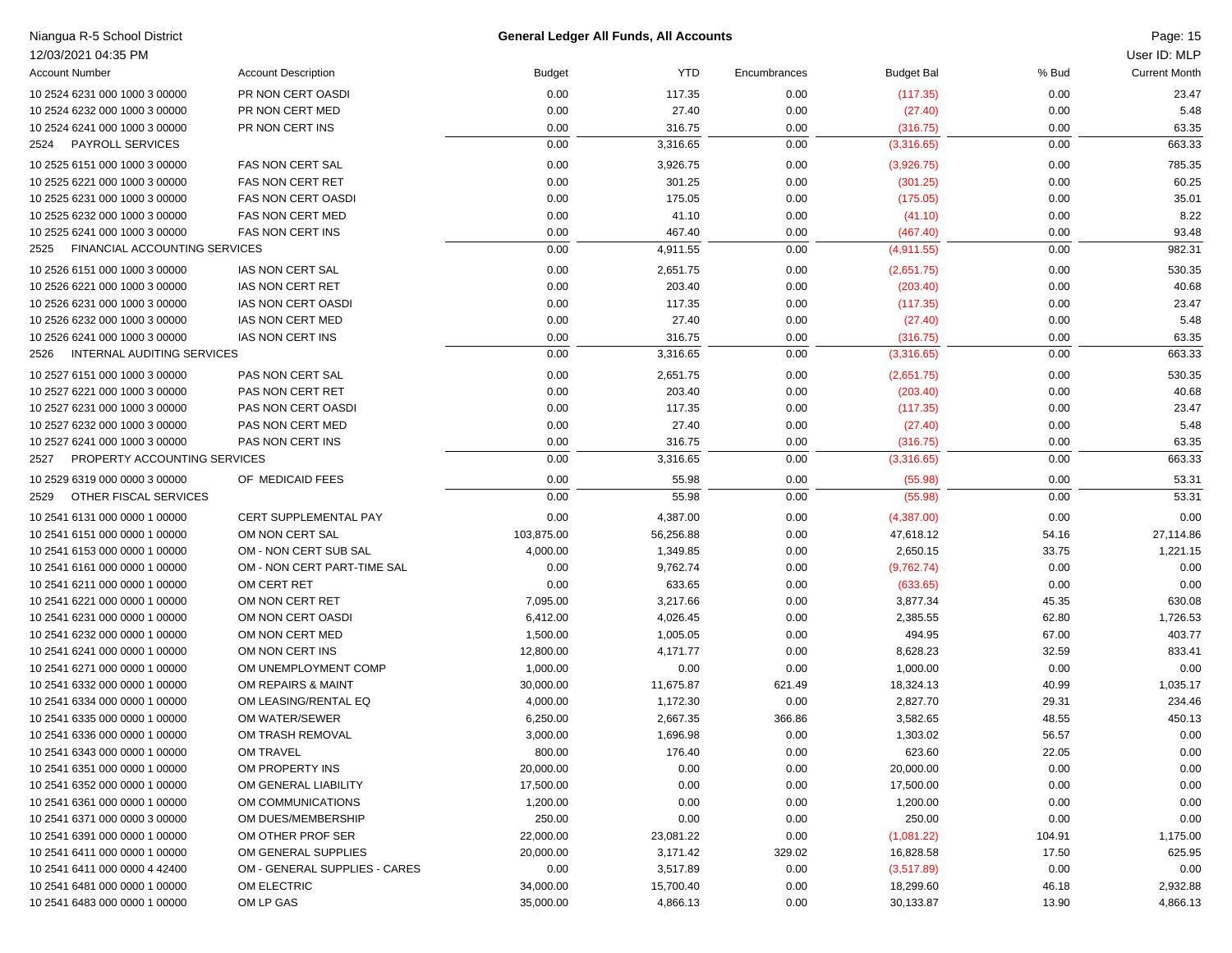| Niangua R-5 School District                               |                             |                    | <b>General Ledger All Funds, All Accounts</b> |              |                   |                | Page: 16             |
|-----------------------------------------------------------|-----------------------------|--------------------|-----------------------------------------------|--------------|-------------------|----------------|----------------------|
| 12/03/2021 04:35 PM                                       |                             |                    |                                               |              |                   |                | User ID: MLP         |
| <b>Account Number</b>                                     | <b>Account Description</b>  | <b>Budget</b>      | <b>YTD</b>                                    | Encumbrances | <b>Budget Bal</b> | % Bud          | <b>Current Month</b> |
| 40 2541 6521 000 0000 1 00000                             | OM BUILDING EXP             | 0.00               | 3,500.00                                      | 0.00         | (3,500.00)        | 0.00           | 3,500.00             |
| SERVICE AREA DIRECTION<br>2541                            |                             | 330,682.00         | 156,037.01                                    | 1,317.37     | 174,644.99        | 47.58          | 46,749.52            |
| 10 2552 6151 000 0000 1 00000                             | PT NON CERT SAL             | 38,083.00          | 20,428.57                                     | 0.00         | 17,654.43         | 53.64          | 5,445.21             |
| 10 2552 6153 000 0000 1 00000                             | PT NON CERT SUB SAL         | 2,000.00           | 1,327.50                                      | 0.00         | 672.50            | 66.38          | 472.50               |
| 10 2552 6161 000 0000 1 00000                             | PT - NON CERT PART-TIME SAL | 6,500.00           | 800.00                                        | 0.00         | 5,700.00          | 12.31          | 0.00                 |
| 10 2552 6221 000 0000 1 00000                             | PT NON CERT RET             | 2,370.00           | 1,998.99                                      | 0.00         | 371.01            | 84.35          | 1,173.16             |
| 10 2552 6231 000 0000 1 00000                             | PT NON CERT OASDI           | 2,142.00           | 1,452.72                                      | 0.00         | 689.28            | 67.82          | 421.15               |
| 10 2552 6232 000 0000 1 00000                             | PT NON CERT MED             | 600.00             | 339.74                                        | 0.00         | 260.26            | 56.62          | 98.50                |
| 10 2552 6241 000 0000 1 00000                             | PT NON CERT INS             | 4,249.00           | 40.13                                         | 0.00         | 4,208.87          | 0.94           | 8.09                 |
| 10 2552 6261 000 0000 1 00000                             | PT WORKMENS COMP            | 2,500.00           | 0.00                                          | 0.00         | 2,500.00          | 0.00           | 0.00                 |
| 10 2552 6319 000 0000 1 00000                             | PT OTHER PROF SER           | 750.00             | 784.46                                        | 0.00         | (34.46)           | 104.59         | 600.46               |
| 10 2552 6332 000 0000 1 00000                             | PT REPAIRS & MAINT          | 25,000.00          | 8,057.23                                      | 0.00         | 16,942.77         | 32.23          | 785.04               |
| 10 2552 6343 000 0000 1 00000                             | <b>PT TRAVEL</b>            | 1,500.00           | 0.00                                          | 0.00         | 1,500.00          | 0.00           | 0.00                 |
| 10 2552 6349 000 0000 1 00000                             | PT OTHER TRANS SER          | 250.00             | 0.00                                          | 0.00         | 250.00            | 0.00           | 0.00                 |
| 10 2552 6411 000 0000 1 00000                             | PT GENERAL SUPPLIES         | 500.00             | 17.96                                         | 0.00         | 482.04            | 3.59           | 17.96                |
| 10 2552 6486 000 0000 1 00000                             | PT BUS FUEL                 | 18,000.00          | 7,738.39                                      | 0.00         | 10,261.61         | 42.99          | 4,068.91             |
| 20 2552 6211 000 0000 1 00000                             | PT CERT RET                 | 0.00               | 18.49                                         | 0.00         | (18.49)           | 0.00           | 7.61                 |
| 20 2552 6232 000 0000 1 00000                             | PT CERT MED                 | 0.00               | 129.35                                        | 0.00         | (129.35)          | 0.00           | 53.27                |
| 40 2552 6552 000 0000 1 00000                             | PT PUPIL TRANS - BUS        | 26,000.00          | 0.00                                          | 0.00         | 26,000.00         | 0.00           | 0.00                 |
| DISTRICT PUPIL TRANSPORTATION-<br>2552<br><b>HANDICAP</b> |                             | 130,444.00         | 43,133.53                                     | 0.00         | 87,310.47         | 33.07          | 13,151.86            |
| 10 2561 6151 000 0000 4 00000                             | FS NON CERT SAL             | 50,801.00          | 23,326.30                                     | 0.00         | 27,474.70         | 45.92          | 4,953.26             |
| 10 2561 6153 000 0000 4 00000                             | FS NON CERT SUB SAL         | 1,000.00           | 426.96                                        | 0.00         | 573.04            | 42.70          | 327.00               |
| 10 2561 6221 000 0000 4 00000                             | <b>FS NON CERT RET</b>      | 3,485.00           | 1,600.17                                      | 0.00         | 1,884.83          | 45.92          | 339.79               |
| 10 2561 6231 000 0000 4 00000                             | <b>FS NON CERT OASDI</b>    | 3,150.00           | 1,472.75                                      | 0.00         | 1,677.25          | 46.75          | 327.39               |
| 10 2561 6232 000 0000 4 00000                             | FS NON CERT MED             | 736.00             | 344.41                                        | 0.00         | 391.59            | 46.79          | 76.56                |
| 10 2561 6241 000 0000 4 00000                             | FS EMPLOYEE INSURANCE       | 0.00               | 60.90                                         | 0.00         | (60.90)           | 0.00           | 12.18                |
| 10 2561 6334 000 0000 4 00000                             | <b>FS LEASE/RENTAL</b>      | 3,000.00           | 1,225.00                                      | 0.00         | 1,775.00          | 40.83          | 275.00               |
| 10 2561 6343 000 0000 4 00000                             | <b>FS TRAVEL</b>            | 200.00             | 0.00                                          | 0.00         | 200.00            | 0.00           | 0.00                 |
| 10 2561 6362 000 0000 1 00000                             | <b>FS ADVERTISING</b>       | 300.00             | 0.00                                          | 0.00         | 300.00            | 0.00           | 0.00                 |
| 10 2561 6411 000 0000 4 00000                             | <b>FS GENERAL SUPPLIES</b>  | 65,000.00          | 24,328.17                                     | 0.00         | 40,671.83         | 37.43          | 7,894.20             |
| 20 2561 6131 000 4020 4 00000                             | FS CERT STIPEND PAY         | 0.00               | 2,150.00                                      | 0.00         | (2, 150.00)       | 0.00           | 0.00                 |
| 20 2561 6232 000 4020 4 00000                             | <b>FS CERT MED</b>          | 0.00               | 31.18                                         | 0.00         | (31.18)           | 0.00           | 0.00                 |
| SERVICE AREA DIRECTION<br>2561                            |                             | 127,672.00         | 54,965.84                                     | 0.00         | 72,706.16         | 43.05          | 14,205.38            |
| 10 2643 6319 000 0000 3 00000                             | <b>BACKGROUND CHECK</b>     | 0.00               | 167.00                                        | 0.00         | (167.00)          | 0.00           | 167.00               |
| STAFF ACCOUNTING SERVICES<br>2643                         |                             | 0.00               | 167.00                                        | 0.00         | (167.00)          | 0.00           | 167.00               |
| 10 3511 6343 000 4020 3 32400                             | <b>PAT TRAVEL</b>           | 200.00             | 8.01                                          | 0.00         | 191.99            | 4.01           | 0.99                 |
| 10 3511 6391 000 4020 3 32400                             | <b>PAT PURCHASED SER</b>    | 300.00             | 0.00                                          | 0.00         | 300.00            | 0.00           | 0.00                 |
| 10 3511 6411 000 4020 3 32400                             | PAT GENERAL SUPPLIES        | 1,200.00           | 216.66                                        | 0.00         | 983.34            | 18.06          | 0.00                 |
| 20 3511 6131 000 4020 3 32400                             | PAT CERT SAL                | 6,500.00           | 1,000.00                                      | 0.00         | 5,500.00          | 15.38          | 350.00               |
| 20 3511 6211 000 4020 3 32400                             | PAT CERT RET                | 1,100.00           | 145.00                                        | 0.00         | 955.00            | 13.18          | 50.75                |
| 20 3511 6232 000 4020 3 32400                             | PAT CERT MED                | 300.00             | 14.51                                         | 0.00         | 285.49            | 4.84           | 5.08                 |
| EARLY CHILDHOOD PROGRAM<br>3511                           |                             | 9,600.00           | 1,384.18                                      | 0.00         | 8,215.82          | 14.42          | 406.82               |
| 10 3512 6152 000 4020 3 00000                             | PS NON CERT PARA SAL        | 18,291.00          | 5,106.18                                      | 0.00         | 13,184.82         | 27.92          | 2,465.00             |
| 10 3512 6221 000 4020 3 00000                             | PS NON CERT RET             | 1,015.00           | 303.73                                        | 0.00         | 711.27            | 29.92          | 169.10               |
| 10 3512 6231 000 4020 3 00000                             | PS NON CERT OASDI           |                    | 316.58                                        |              | 795.42            |                | 152.83               |
| 10 3512 6232 000 4020 3 00000                             | PS NON CERT MED             | 1,112.00<br>258.00 | 74.04                                         | 0.00<br>0.00 | 183.96            | 28.47<br>28.70 | 35.74                |
| 10 3512 6241 000 4020 3 00000                             | PS NON CERT INS             | 4,249.00           | 0.00                                          | 0.00         | 4,249.00          | 0.00           | 0.00                 |
| 10 3512 6411 000 4020 3 00000                             | PS GENERAL SUPPLIES         | 2,000.00           | 691.91                                        | 0.00         | 1,308.09          | 34.60          | 0.00                 |
|                                                           |                             |                    |                                               |              |                   |                |                      |